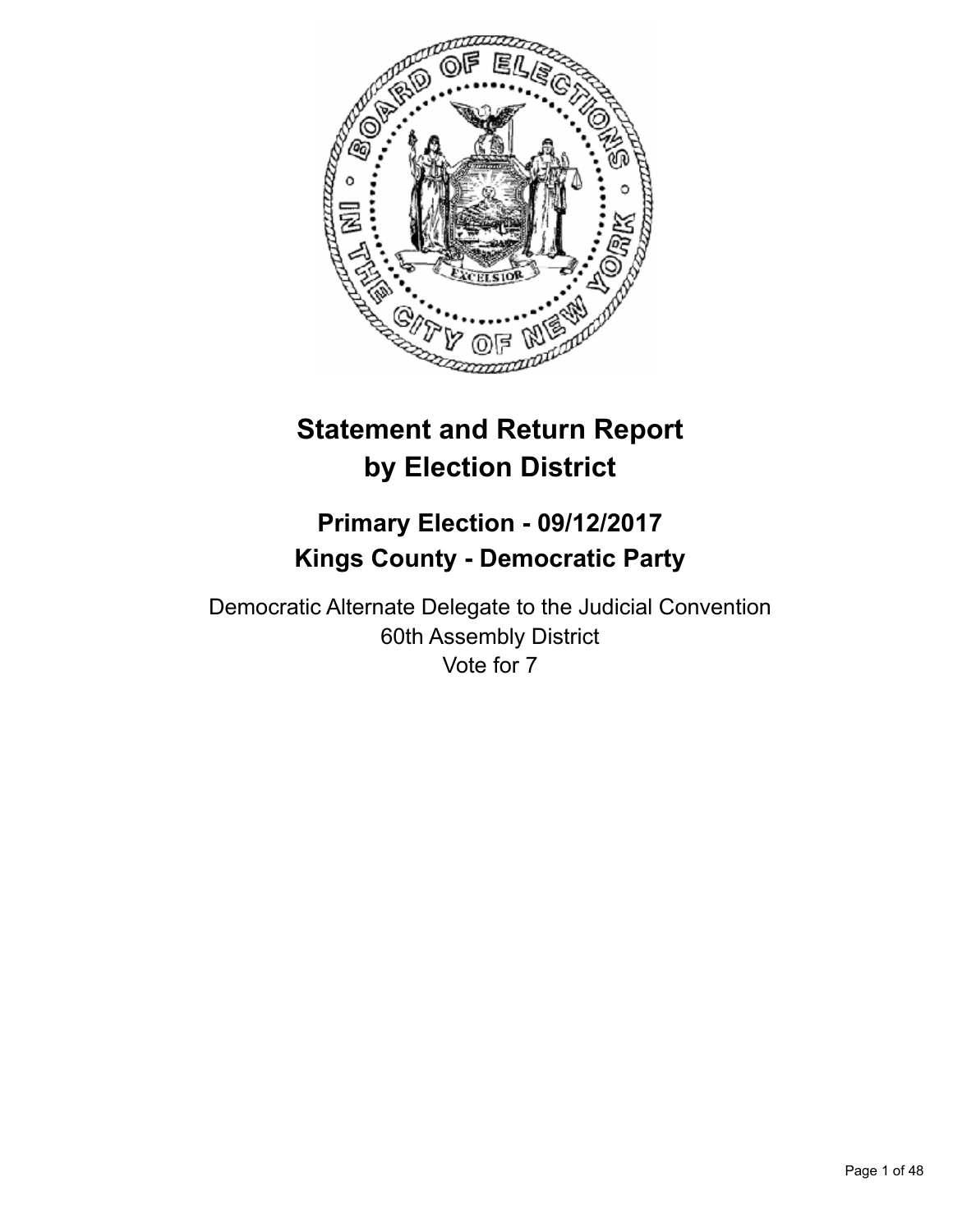

| PUBLIC COUNTER                                           | 84             |
|----------------------------------------------------------|----------------|
| MANUALLY COUNTED EMERGENCY                               | 0              |
| <b>ABSENTEE / MILITARY</b>                               | $\overline{2}$ |
| <b>AFFIDAVIT</b>                                         | 0              |
| <b>Total Ballots</b>                                     | 86             |
| Less - Inapplicable Federal/Special Presidential Ballots | $\Omega$       |
| <b>Total Applicable Ballots</b>                          | 86             |
| <b>ALICE LOWMAN</b>                                      | 21             |
| <b>ANA FISCHER</b>                                       | 22             |
| <b>HELEN JARRETT</b>                                     | 16             |
| MUBA YAROFULANI                                          | 11             |
| <b>JOSHUA BARKER</b>                                     | 19             |
| <b>TETINA BUNCHE-EVANS</b>                               | 15             |
| <b>GWENDOLYN DUNHAM</b>                                  | 13             |
| <b>KORY TURNER-BEY</b>                                   | 8              |
| AMANDA DENNIS-JAMES                                      | 13             |
| <b>DELORES MILLER</b>                                    | 17             |
| <b>PATRICIA REID</b>                                     | 14             |
| <b>LINDA MILLER</b>                                      | 16             |
| <b>Total Votes</b>                                       | 185            |
| Unrecorded                                               | 417            |

| PUBLIC COUNTER                                           | 78  |
|----------------------------------------------------------|-----|
| MANUALLY COUNTED EMERGENCY                               | 0   |
| <b>ABSENTEE / MILITARY</b>                               | 0   |
| <b>AFFIDAVIT</b>                                         | 0   |
| <b>Total Ballots</b>                                     | 78  |
| Less - Inapplicable Federal/Special Presidential Ballots | 0   |
| <b>Total Applicable Ballots</b>                          | 78  |
| <b>ALICE LOWMAN</b>                                      | 31  |
| <b>ANA FISCHER</b>                                       | 36  |
| <b>HELEN JARRETT</b>                                     | 32  |
| MUBA YAROFULANI                                          | 13  |
| <b>JOSHUA BARKER</b>                                     | 29  |
| <b>TETINA BUNCHE-EVANS</b>                               | 24  |
| <b>GWENDOLYN DUNHAM</b>                                  | 27  |
| <b>KORY TURNER-BEY</b>                                   | 11  |
| AMANDA DENNIS-JAMES                                      | 33  |
| <b>DELORES MILLER</b>                                    | 30  |
| <b>PATRICIA REID</b>                                     | 33  |
| <b>LINDA MILLER</b>                                      | 31  |
| <b>Total Votes</b>                                       | 330 |
| Unrecorded                                               | 216 |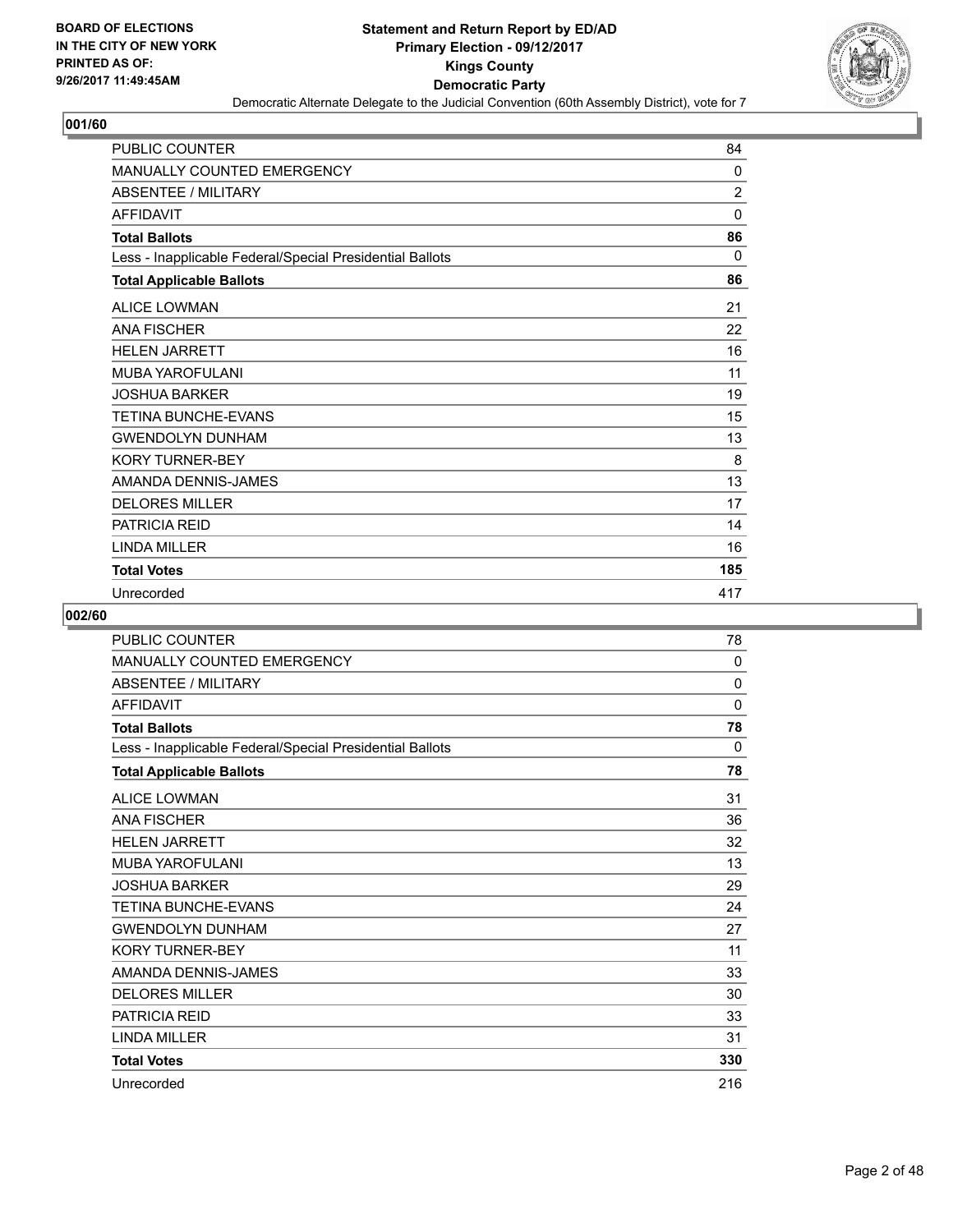

| <b>PUBLIC COUNTER</b>                                    | 99           |
|----------------------------------------------------------|--------------|
| MANUALLY COUNTED EMERGENCY                               | 0            |
| <b>ABSENTEE / MILITARY</b>                               | $\mathbf{0}$ |
| <b>AFFIDAVIT</b>                                         | $\mathbf{0}$ |
| <b>Total Ballots</b>                                     | 99           |
| Less - Inapplicable Federal/Special Presidential Ballots | 0            |
| <b>Total Applicable Ballots</b>                          | 99           |
| <b>ALICE LOWMAN</b>                                      | 25           |
| <b>ANA FISCHER</b>                                       | 20           |
| <b>HELEN JARRETT</b>                                     | 29           |
| <b>MUBA YAROFULANI</b>                                   | 15           |
| <b>JOSHUA BARKER</b>                                     | 20           |
| <b>TETINA BUNCHE-EVANS</b>                               | 20           |
| <b>GWENDOLYN DUNHAM</b>                                  | 19           |
| <b>KORY TURNER-BEY</b>                                   | 11           |
| AMANDA DENNIS-JAMES                                      | 22           |
| <b>DELORES MILLER</b>                                    | 30           |
| <b>PATRICIA REID</b>                                     | 22           |
| LINDA MILLER                                             | 20           |
| <b>Total Votes</b>                                       | 253          |
| Unrecorded                                               | 440          |

| PUBLIC COUNTER                                           | 79  |
|----------------------------------------------------------|-----|
| <b>MANUALLY COUNTED EMERGENCY</b>                        | 0   |
| <b>ABSENTEE / MILITARY</b>                               | 0   |
| <b>AFFIDAVIT</b>                                         | 0   |
| <b>Total Ballots</b>                                     | 79  |
| Less - Inapplicable Federal/Special Presidential Ballots | 0   |
| <b>Total Applicable Ballots</b>                          | 79  |
| <b>ALICE LOWMAN</b>                                      | 22  |
| <b>ANA FISCHER</b>                                       | 21  |
| <b>HELEN JARRETT</b>                                     | 16  |
| <b>MUBA YAROFULANI</b>                                   | 7   |
| <b>JOSHUA BARKER</b>                                     | 19  |
| <b>TETINA BUNCHE-EVANS</b>                               | 14  |
| <b>GWENDOLYN DUNHAM</b>                                  | 28  |
| <b>KORY TURNER-BEY</b>                                   | 14  |
| AMANDA DENNIS-JAMES                                      | 28  |
| <b>DELORES MILLER</b>                                    | 23  |
| <b>PATRICIA REID</b>                                     | 29  |
| <b>LINDA MILLER</b>                                      | 25  |
| <b>Total Votes</b>                                       | 246 |
| Unrecorded                                               | 307 |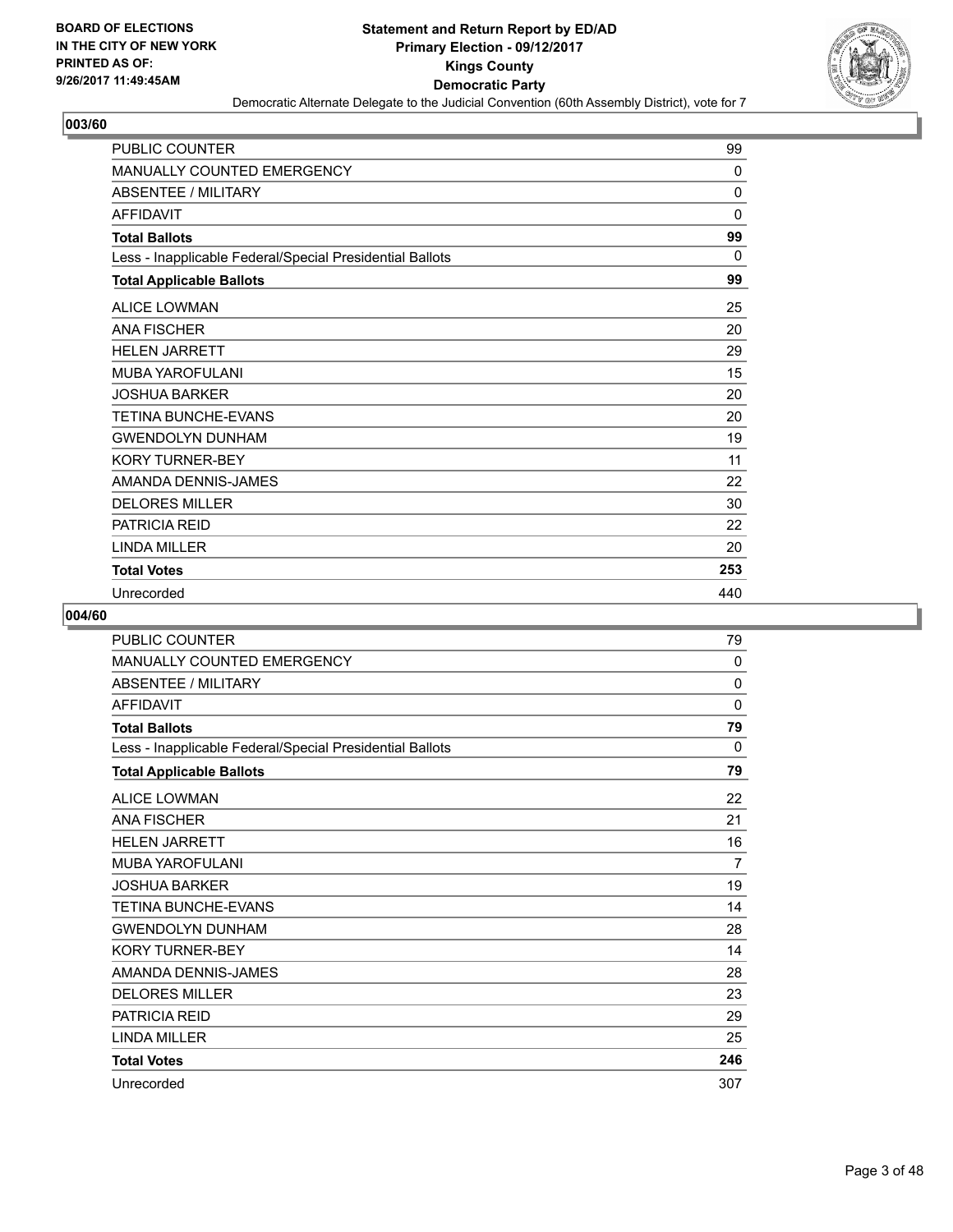

| <b>PUBLIC COUNTER</b>                                    | 127            |
|----------------------------------------------------------|----------------|
| MANUALLY COUNTED EMERGENCY                               | 0              |
| <b>ABSENTEE / MILITARY</b>                               | $\overline{2}$ |
| <b>AFFIDAVIT</b>                                         | $\mathbf 0$    |
| <b>Total Ballots</b>                                     | 129            |
| Less - Inapplicable Federal/Special Presidential Ballots | 0              |
| <b>Total Applicable Ballots</b>                          | 129            |
| <b>ALICE LOWMAN</b>                                      | 33             |
| <b>ANA FISCHER</b>                                       | 25             |
| <b>HELEN JARRETT</b>                                     | 39             |
| <b>MUBA YAROFULANI</b>                                   | 19             |
| <b>JOSHUA BARKER</b>                                     | 32             |
| <b>TETINA BUNCHE-EVANS</b>                               | 21             |
| <b>GWENDOLYN DUNHAM</b>                                  | 40             |
| <b>KORY TURNER-BEY</b>                                   | 34             |
| AMANDA DENNIS-JAMES                                      | 37             |
| <b>DELORES MILLER</b>                                    | 42             |
| <b>PATRICIA REID</b>                                     | 40             |
| <b>I INDA MILLER</b>                                     | 38             |
| <b>Total Votes</b>                                       | 400            |
| Unrecorded                                               | 503            |

| PUBLIC COUNTER                                           | 20             |
|----------------------------------------------------------|----------------|
| <b>MANUALLY COUNTED EMERGENCY</b>                        | 0              |
| <b>ABSENTEE / MILITARY</b>                               | 0              |
| <b>AFFIDAVIT</b>                                         | $\mathbf 0$    |
| <b>Total Ballots</b>                                     | 20             |
| Less - Inapplicable Federal/Special Presidential Ballots | 0              |
| <b>Total Applicable Ballots</b>                          | 20             |
| <b>ALICE LOWMAN</b>                                      | 3              |
| <b>ANA FISCHER</b>                                       | 5              |
| <b>HELEN JARRETT</b>                                     | $\overline{2}$ |
| MUBA YAROFULANI                                          | 4              |
| <b>JOSHUA BARKER</b>                                     | 4              |
| <b>TETINA BUNCHE-EVANS</b>                               | 5              |
| <b>GWENDOLYN DUNHAM</b>                                  | 3              |
| <b>KORY TURNER-BEY</b>                                   | 3              |
| AMANDA DENNIS-JAMES                                      | 5              |
| <b>DELORES MILLER</b>                                    | $\overline{2}$ |
| PATRICIA REID                                            | 4              |
| <b>LINDA MILLER</b>                                      | 4              |
| <b>Total Votes</b>                                       | 44             |
| Unrecorded                                               | 96             |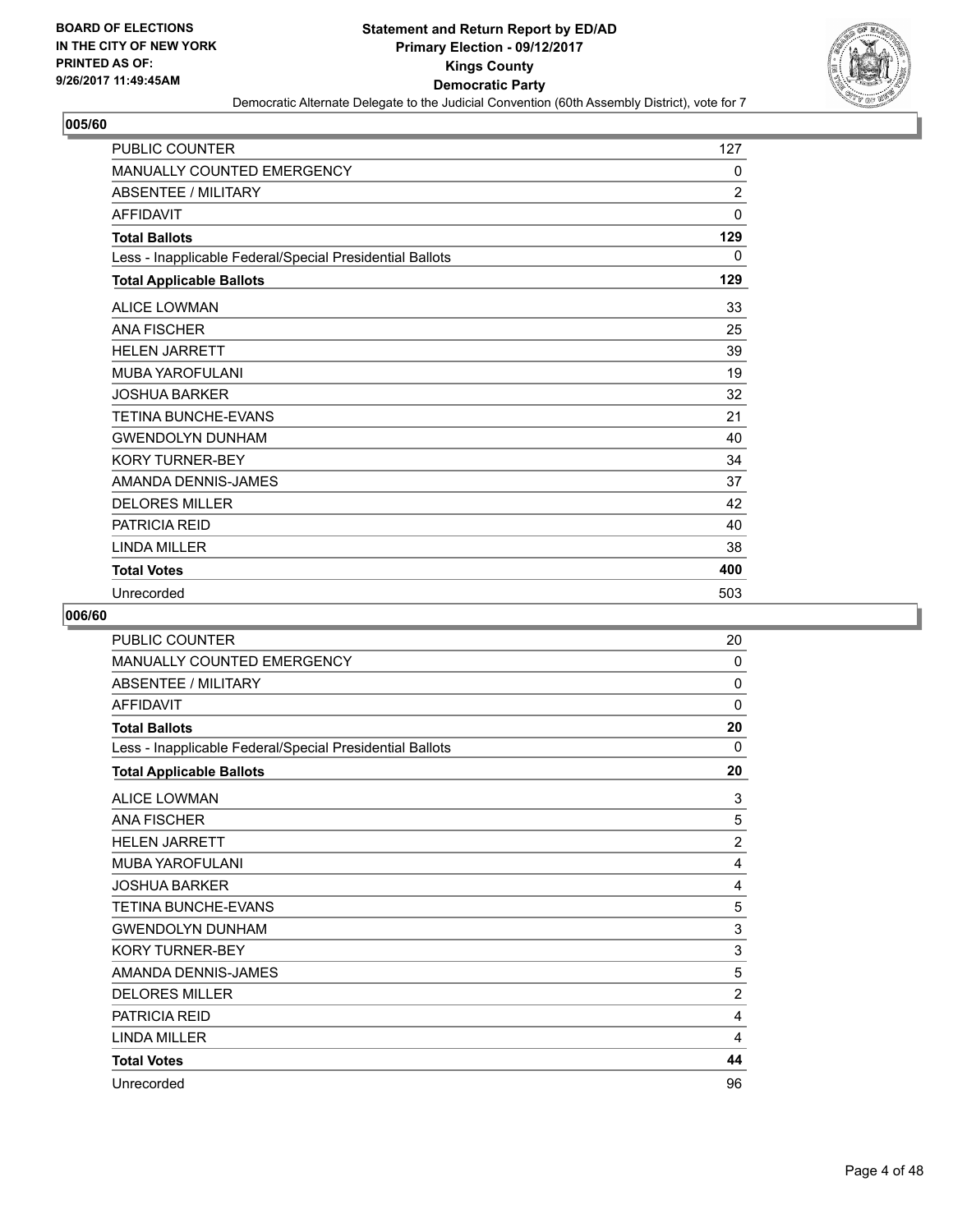

| <b>PUBLIC COUNTER</b>                                    | 116 |
|----------------------------------------------------------|-----|
| MANUALLY COUNTED EMERGENCY                               | 0   |
| <b>ABSENTEE / MILITARY</b>                               | 5   |
| <b>AFFIDAVIT</b>                                         | 0   |
| <b>Total Ballots</b>                                     | 121 |
| Less - Inapplicable Federal/Special Presidential Ballots | 0   |
| <b>Total Applicable Ballots</b>                          | 121 |
| <b>ALICE LOWMAN</b>                                      | 52  |
| <b>ANA FISCHER</b>                                       | 46  |
| <b>HELEN JARRETT</b>                                     | 52  |
| <b>MUBA YAROFULANI</b>                                   | 23  |
| <b>JOSHUA BARKER</b>                                     | 46  |
| <b>TETINA BUNCHE-EVANS</b>                               | 31  |
| <b>GWENDOLYN DUNHAM</b>                                  | 40  |
| <b>KORY TURNER-BEY</b>                                   | 21  |
| AMANDA DENNIS-JAMES                                      | 49  |
| <b>DELORES MILLER</b>                                    | 41  |
| <b>PATRICIA REID</b>                                     | 39  |
| <b>LINDA MILLER</b>                                      | 37  |
| <b>Total Votes</b>                                       | 477 |
| Unrecorded                                               | 370 |

| <b>PUBLIC COUNTER</b>                                    | 115         |
|----------------------------------------------------------|-------------|
| MANUALLY COUNTED EMERGENCY                               | 0           |
| <b>ABSENTEE / MILITARY</b>                               | 3           |
| <b>AFFIDAVIT</b>                                         | $\mathbf 0$ |
| <b>Total Ballots</b>                                     | 118         |
| Less - Inapplicable Federal/Special Presidential Ballots | 0           |
| <b>Total Applicable Ballots</b>                          | 118         |
| <b>ALICE LOWMAN</b>                                      | 32          |
| <b>ANA FISCHER</b>                                       | 34          |
| <b>HELEN JARRETT</b>                                     | 42          |
| MUBA YAROFULANI                                          | 19          |
| JOSHUA BARKER                                            | 38          |
| <b>TETINA BUNCHE-EVANS</b>                               | 35          |
| <b>GWENDOLYN DUNHAM</b>                                  | 47          |
| <b>KORY TURNER-BEY</b>                                   | 28          |
| AMANDA DENNIS-JAMES                                      | 42          |
| <b>DELORES MILLER</b>                                    | 50          |
| <b>PATRICIA REID</b>                                     | 43          |
| <b>LINDA MILLER</b>                                      | 40          |
| <b>Total Votes</b>                                       | 450         |
| Unrecorded                                               | 376         |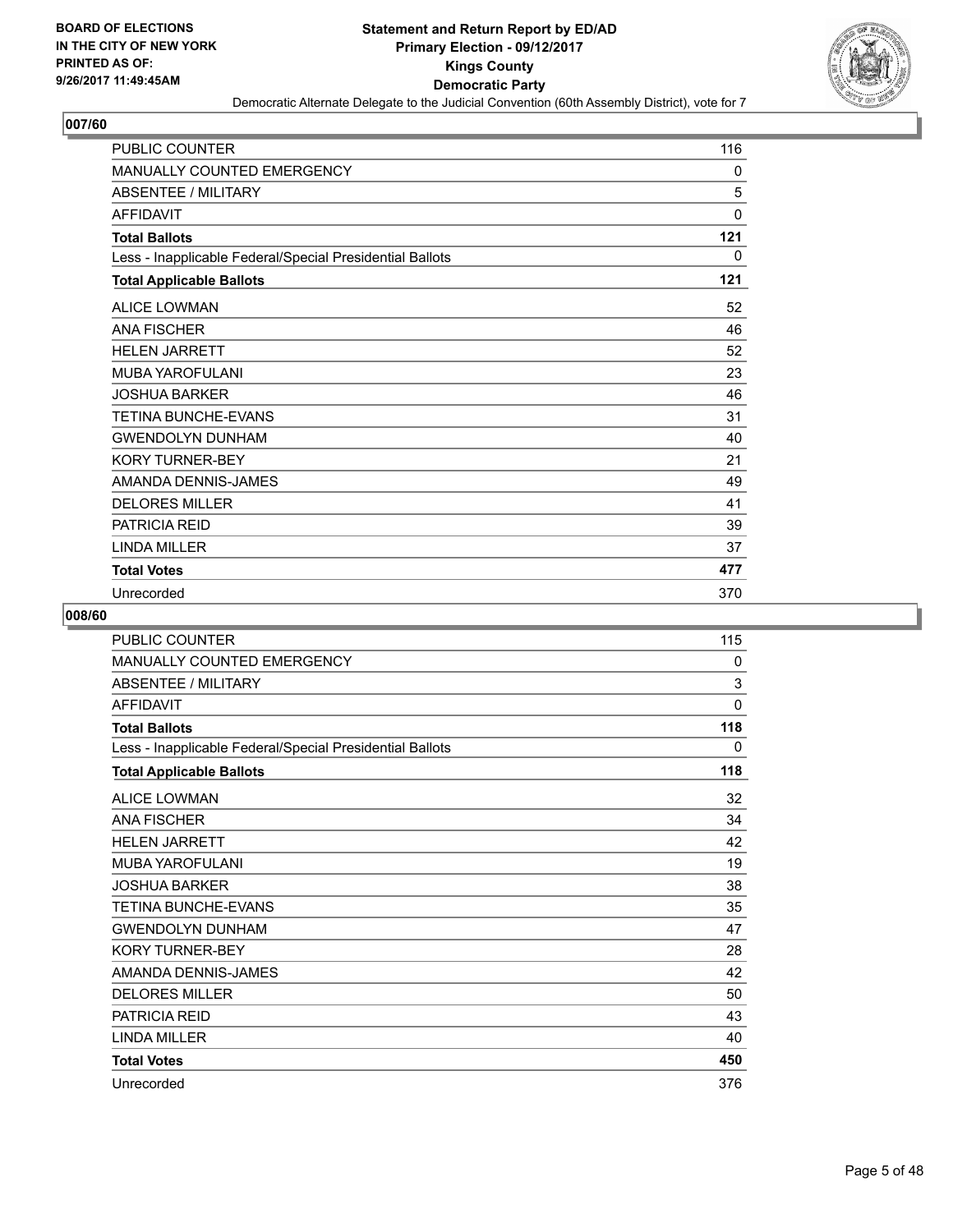

| <b>PUBLIC COUNTER</b>                                    | 100            |
|----------------------------------------------------------|----------------|
| MANUALLY COUNTED EMERGENCY                               | 0              |
| <b>ABSENTEE / MILITARY</b>                               | $\overline{2}$ |
| <b>AFFIDAVIT</b>                                         | 0              |
| <b>Total Ballots</b>                                     | 102            |
| Less - Inapplicable Federal/Special Presidential Ballots | 0              |
| <b>Total Applicable Ballots</b>                          | 102            |
| <b>ALICE LOWMAN</b>                                      | 34             |
| <b>ANA FISCHER</b>                                       | 32             |
| <b>HELEN JARRETT</b>                                     | 40             |
| <b>MUBA YAROFULANI</b>                                   | 26             |
| <b>JOSHUA BARKER</b>                                     | 41             |
| <b>TETINA BUNCHE-EVANS</b>                               | 34             |
| <b>GWENDOLYN DUNHAM</b>                                  | 49             |
| <b>KORY TURNER-BEY</b>                                   | 25             |
| AMANDA DENNIS-JAMES                                      | 41             |
| <b>DELORES MILLER</b>                                    | 43             |
| <b>PATRICIA REID</b>                                     | 42             |
| <b>LINDA MILLER</b>                                      | 38             |
| <b>Total Votes</b>                                       | 445            |
| Unrecorded                                               | 269            |

| PUBLIC COUNTER                                           | 43           |
|----------------------------------------------------------|--------------|
| <b>MANUALLY COUNTED EMERGENCY</b>                        | $\mathbf{0}$ |
| <b>ABSENTEE / MILITARY</b>                               | $\Omega$     |
| <b>AFFIDAVIT</b>                                         | $\Omega$     |
| <b>Total Ballots</b>                                     | 43           |
| Less - Inapplicable Federal/Special Presidential Ballots | 0            |
| <b>Total Applicable Ballots</b>                          | 43           |
| <b>ALICE LOWMAN</b>                                      | 19           |
| <b>ANA FISCHER</b>                                       | 13           |
| <b>HELEN JARRETT</b>                                     | 16           |
| MUBA YAROFULANI                                          | 10           |
| JOSHUA BARKER                                            | 17           |
| <b>TETINA BUNCHE-EVANS</b>                               | 16           |
| <b>GWENDOLYN DUNHAM</b>                                  | 13           |
| <b>KORY TURNER-BEY</b>                                   | 6            |
| AMANDA DENNIS-JAMES                                      | 12           |
| <b>DELORES MILLER</b>                                    | 15           |
| <b>PATRICIA REID</b>                                     | 15           |
| <b>LINDA MILLER</b>                                      | 15           |
| <b>Total Votes</b>                                       | 167          |
| Unrecorded                                               | 134          |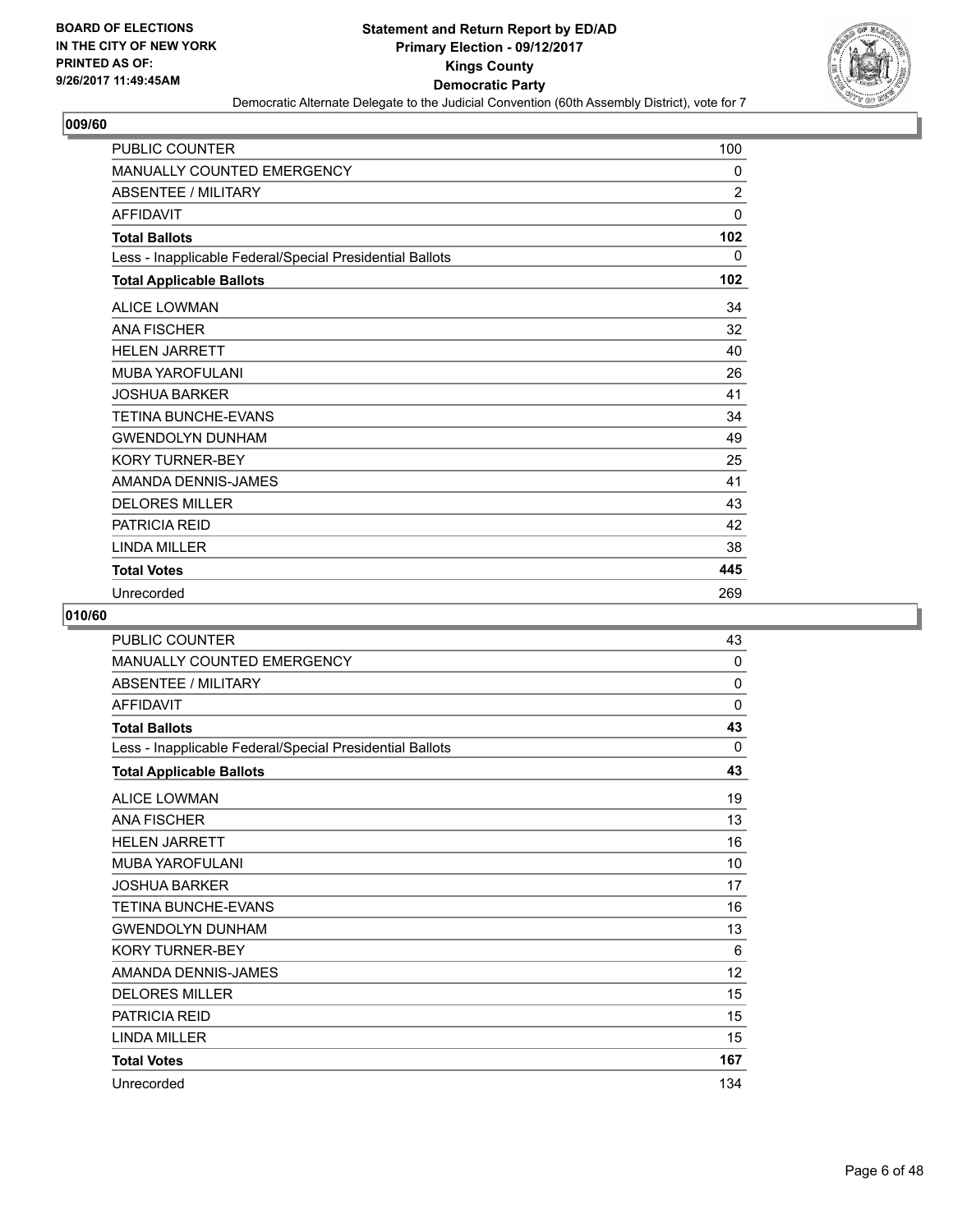

| PUBLIC COUNTER                                           | 6              |
|----------------------------------------------------------|----------------|
| <b>MANUALLY COUNTED EMERGENCY</b>                        | $\mathbf{0}$   |
| <b>ABSENTEE / MILITARY</b>                               | 1              |
| <b>AFFIDAVIT</b>                                         | 0              |
| <b>Total Ballots</b>                                     | 7              |
| Less - Inapplicable Federal/Special Presidential Ballots | 0              |
| <b>Total Applicable Ballots</b>                          | 7              |
| <b>ALICE LOWMAN</b>                                      | $\overline{2}$ |
| <b>ANA FISCHER</b>                                       | 5              |
| <b>HELEN JARRETT</b>                                     | 5              |
| <b>MUBA YAROFULANI</b>                                   | 1              |
| <b>JOSHUA BARKER</b>                                     | 4              |
| TETINA BUNCHE-EVANS                                      | 4              |
| <b>GWENDOLYN DUNHAM</b>                                  | 4              |
| <b>KORY TURNER-BEY</b>                                   | 1              |
| AMANDA DENNIS-JAMES                                      | 4              |
| <b>DELORES MILLER</b>                                    | 3              |
| <b>PATRICIA REID</b>                                     | 1              |
| <b>LINDA MILLER</b>                                      | 3              |
| <b>Total Votes</b>                                       | 37             |
| Unrecorded                                               | 12             |

| <b>PUBLIC COUNTER</b>                                    | 53       |
|----------------------------------------------------------|----------|
| <b>MANUALLY COUNTED EMERGENCY</b>                        | 0        |
| <b>ABSENTEE / MILITARY</b>                               | 0        |
| <b>AFFIDAVIT</b>                                         | 0        |
| <b>Total Ballots</b>                                     | 53       |
| Less - Inapplicable Federal/Special Presidential Ballots | $\Omega$ |
| <b>Total Applicable Ballots</b>                          | 53       |
| <b>ALICE LOWMAN</b>                                      | 16       |
| <b>ANA FISCHER</b>                                       | 19       |
| <b>HELEN JARRETT</b>                                     | 16       |
| MUBA YAROFULANI                                          | 12       |
| <b>JOSHUA BARKER</b>                                     | 14       |
| <b>TETINA BUNCHE-EVANS</b>                               | 14       |
| <b>GWENDOLYN DUNHAM</b>                                  | 13       |
| <b>KORY TURNER-BEY</b>                                   | 4        |
| AMANDA DENNIS-JAMES                                      | 9        |
| <b>DELORES MILLER</b>                                    | 10       |
| <b>PATRICIA REID</b>                                     | 15       |
| <b>LINDA MILLER</b>                                      | 11       |
| <b>Total Votes</b>                                       | 153      |
| Unrecorded                                               | 218      |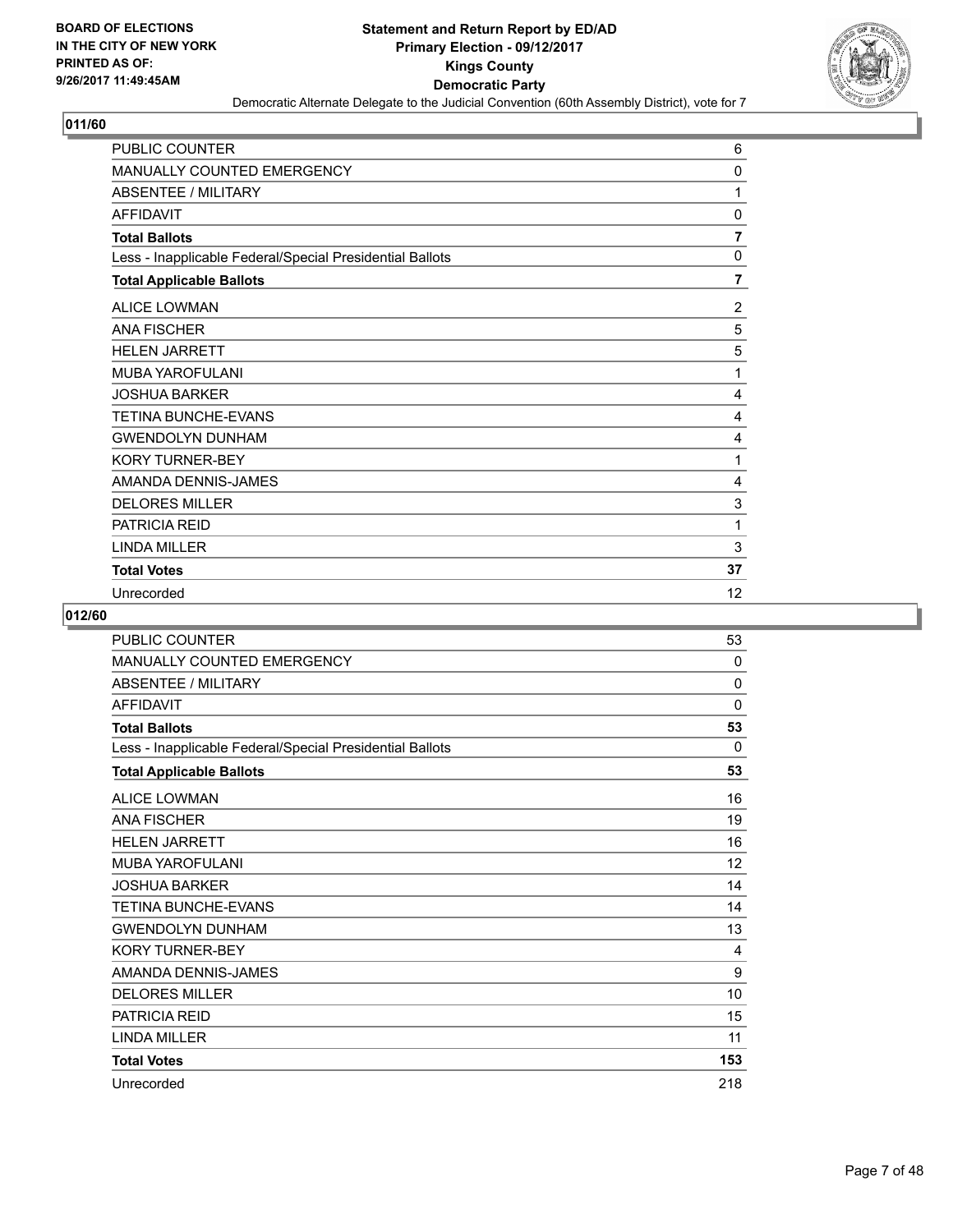

| <b>PUBLIC COUNTER</b>                                    | 167 |
|----------------------------------------------------------|-----|
| MANUALLY COUNTED EMERGENCY                               | 0   |
| <b>ABSENTEE / MILITARY</b>                               | 5   |
| <b>AFFIDAVIT</b>                                         | 0   |
| <b>Total Ballots</b>                                     | 172 |
| Less - Inapplicable Federal/Special Presidential Ballots | 0   |
| <b>Total Applicable Ballots</b>                          | 172 |
| <b>ALICE LOWMAN</b>                                      | 43  |
| <b>ANA FISCHER</b>                                       | 42  |
| <b>HELEN JARRETT</b>                                     | 61  |
| <b>MUBA YAROFULANI</b>                                   | 18  |
| <b>JOSHUA BARKER</b>                                     | 44  |
| <b>TETINA BUNCHE-EVANS</b>                               | 37  |
| <b>GWENDOLYN DUNHAM</b>                                  | 56  |
| <b>KORY TURNER-BEY</b>                                   | 29  |
| AMANDA DENNIS-JAMES                                      | 49  |
| <b>DELORES MILLER</b>                                    | 44  |
| <b>PATRICIA REID</b>                                     | 49  |
| <b>LINDA MILLER</b>                                      | 46  |
| <b>Total Votes</b>                                       | 518 |
| Unrecorded                                               | 686 |

| PUBLIC COUNTER                                           | 109            |
|----------------------------------------------------------|----------------|
| <b>MANUALLY COUNTED EMERGENCY</b>                        | 0              |
| <b>ABSENTEE / MILITARY</b>                               | $\overline{2}$ |
| <b>AFFIDAVIT</b>                                         | $\overline{2}$ |
| <b>Total Ballots</b>                                     | 113            |
| Less - Inapplicable Federal/Special Presidential Ballots | 0              |
| <b>Total Applicable Ballots</b>                          | 113            |
| <b>ALICE LOWMAN</b>                                      | 39             |
| <b>ANA FISCHER</b>                                       | 36             |
| <b>HELEN JARRETT</b>                                     | 39             |
| MUBA YAROFULANI                                          | 24             |
| JOSHUA BARKER                                            | 38             |
| <b>TETINA BUNCHE-EVANS</b>                               | 32             |
| <b>GWENDOLYN DUNHAM</b>                                  | 22             |
| <b>KORY TURNER-BEY</b>                                   | 16             |
| AMANDA DENNIS-JAMES                                      | 32             |
| <b>DELORES MILLER</b>                                    | 28             |
| <b>PATRICIA REID</b>                                     | 32             |
| <b>LINDA MILLER</b>                                      | 23             |
| <b>Total Votes</b>                                       | 361            |
| Unrecorded                                               | 430            |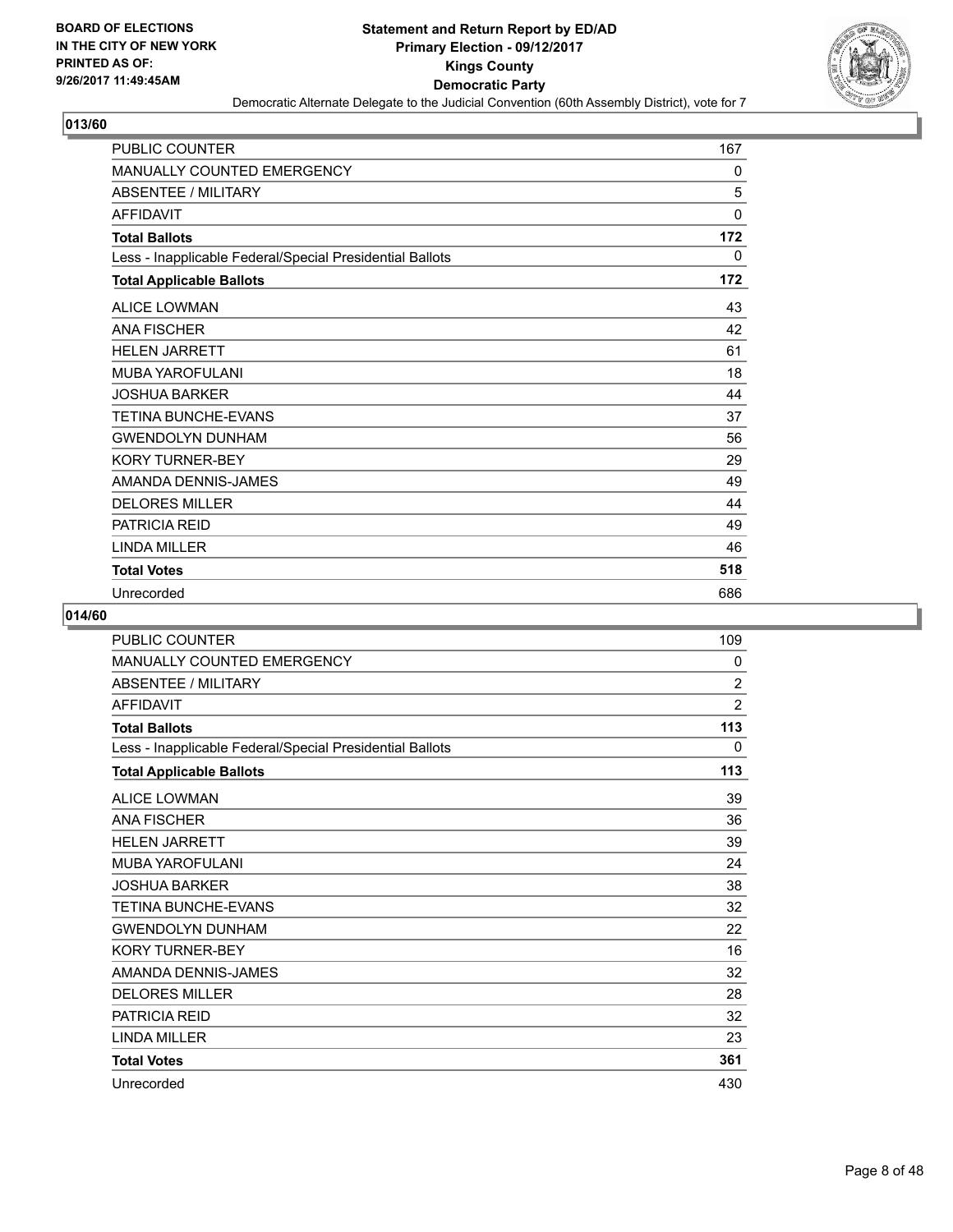

| <b>PUBLIC COUNTER</b>                                    | 51             |
|----------------------------------------------------------|----------------|
| MANUALLY COUNTED EMERGENCY                               | 0              |
| <b>ABSENTEE / MILITARY</b>                               | 1              |
| <b>AFFIDAVIT</b>                                         | 1              |
| <b>Total Ballots</b>                                     | 53             |
| Less - Inapplicable Federal/Special Presidential Ballots | 0              |
| <b>Total Applicable Ballots</b>                          | 53             |
| <b>ALICE LOWMAN</b>                                      | 16             |
| <b>ANA FISCHER</b>                                       | 16             |
| <b>HELEN JARRETT</b>                                     | 22             |
| <b>MUBA YAROFULANI</b>                                   | 9              |
| <b>JOSHUA BARKER</b>                                     | 22             |
| <b>TETINA BUNCHE-EVANS</b>                               | 10             |
| <b>GWENDOLYN DUNHAM</b>                                  | 19             |
| <b>KORY TURNER-BEY</b>                                   | $\overline{7}$ |
| AMANDA DENNIS-JAMES                                      | 20             |
| <b>DELORES MILLER</b>                                    | 18             |
| <b>PATRICIA REID</b>                                     | 15             |
| <b>LINDA MILLER</b>                                      | 19             |
| <b>Total Votes</b>                                       | 193            |
| Unrecorded                                               | 178            |

| PUBLIC COUNTER                                           | 34             |
|----------------------------------------------------------|----------------|
| <b>MANUALLY COUNTED EMERGENCY</b>                        | 0              |
| <b>ABSENTEE / MILITARY</b>                               | 1              |
| <b>AFFIDAVIT</b>                                         | 1              |
| <b>Total Ballots</b>                                     | 36             |
| Less - Inapplicable Federal/Special Presidential Ballots | 0              |
| <b>Total Applicable Ballots</b>                          | 36             |
| <b>ALICE LOWMAN</b>                                      | 11             |
| <b>ANA FISCHER</b>                                       | 6              |
| <b>HELEN JARRETT</b>                                     | 14             |
| MUBA YAROFULANI                                          | 7              |
| <b>JOSHUA BARKER</b>                                     | 12             |
| <b>TETINA BUNCHE-EVANS</b>                               | 9              |
| <b>GWENDOLYN DUNHAM</b>                                  | $\overline{7}$ |
| <b>KORY TURNER-BEY</b>                                   | 4              |
| AMANDA DENNIS-JAMES                                      | $\overline{7}$ |
| <b>DELORES MILLER</b>                                    | 12             |
| PATRICIA REID                                            | 14             |
| <b>LINDA MILLER</b>                                      | 10             |
| <b>Total Votes</b>                                       | 113            |
| Unrecorded                                               | 139            |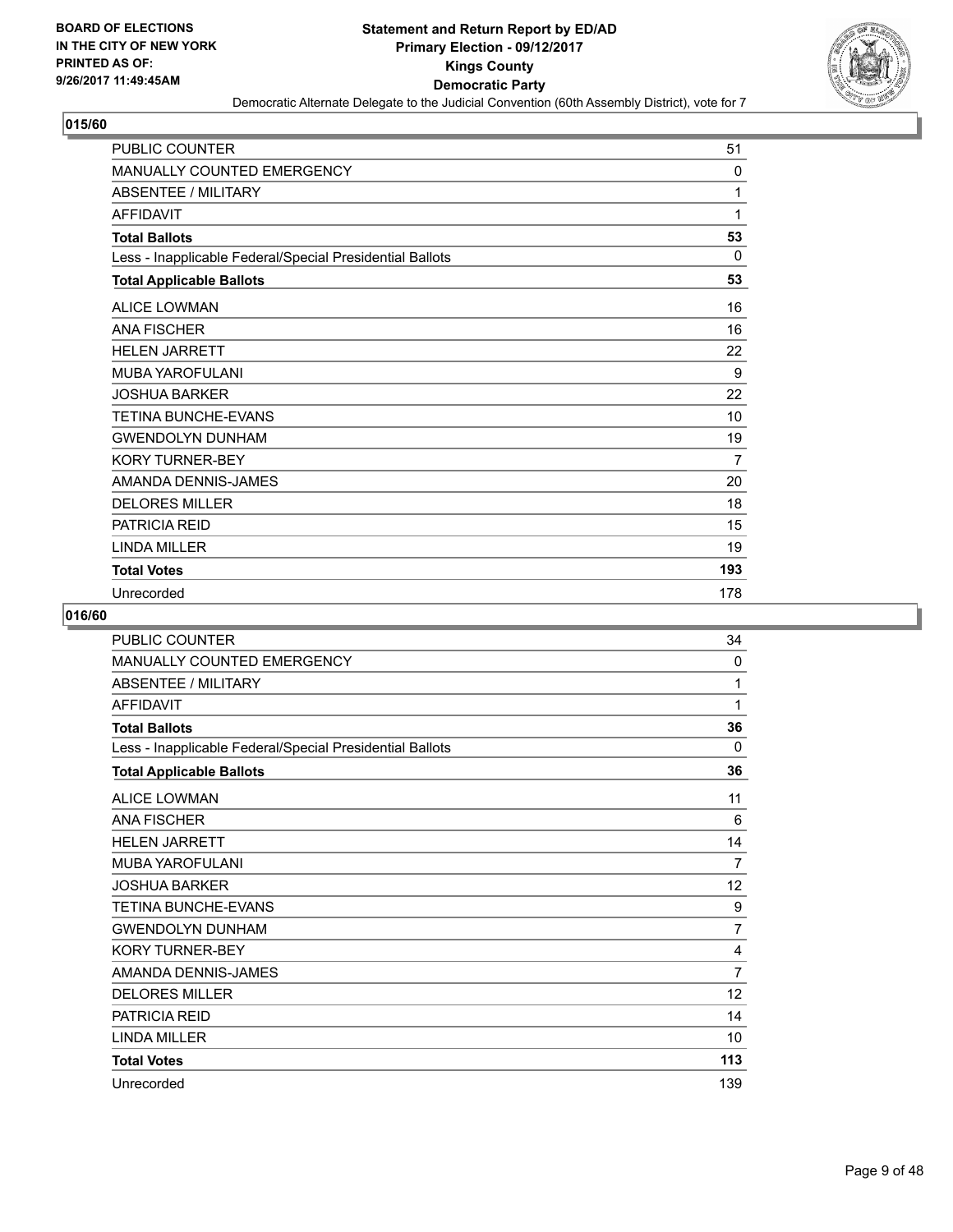

| <b>PUBLIC COUNTER</b>                                    | 154 |
|----------------------------------------------------------|-----|
| MANUALLY COUNTED EMERGENCY                               | 0   |
| <b>ABSENTEE / MILITARY</b>                               | 3   |
| <b>AFFIDAVIT</b>                                         | 0   |
| <b>Total Ballots</b>                                     | 157 |
| Less - Inapplicable Federal/Special Presidential Ballots | 0   |
| <b>Total Applicable Ballots</b>                          | 157 |
| <b>ALICE LOWMAN</b>                                      | 25  |
| <b>ANA FISCHER</b>                                       | 39  |
| <b>HELEN JARRETT</b>                                     | 42  |
| <b>MUBA YAROFULANI</b>                                   | 16  |
| <b>JOSHUA BARKER</b>                                     | 30  |
| <b>TETINA BUNCHE-EVANS</b>                               | 28  |
| <b>GWENDOLYN DUNHAM</b>                                  | 40  |
| <b>KORY TURNER-BEY</b>                                   | 26  |
| AMANDA DENNIS-JAMES                                      | 33  |
| <b>DELORES MILLER</b>                                    | 44  |
| <b>PATRICIA REID</b>                                     | 41  |
| <b>LINDA MILLER</b>                                      | 42  |
| <b>Total Votes</b>                                       | 406 |
| Unrecorded                                               | 693 |

| <b>PUBLIC COUNTER</b>                                    | 58  |
|----------------------------------------------------------|-----|
| MANUALLY COUNTED EMERGENCY                               | 0   |
| <b>ABSENTEE / MILITARY</b>                               | 0   |
| <b>AFFIDAVIT</b>                                         | 0   |
| <b>Total Ballots</b>                                     | 58  |
| Less - Inapplicable Federal/Special Presidential Ballots | 0   |
| <b>Total Applicable Ballots</b>                          | 58  |
| <b>ALICE LOWMAN</b>                                      | 18  |
| <b>ANA FISCHER</b>                                       | 27  |
| <b>HELEN JARRETT</b>                                     | 25  |
| MUBA YAROFULANI                                          | 17  |
| JOSHUA BARKER                                            | 27  |
| <b>TETINA BUNCHE-EVANS</b>                               | 21  |
| <b>GWENDOLYN DUNHAM</b>                                  | 18  |
| <b>KORY TURNER-BEY</b>                                   | 14  |
| AMANDA DENNIS-JAMES                                      | 25  |
| <b>DELORES MILLER</b>                                    | 21  |
| <b>PATRICIA REID</b>                                     | 18  |
| <b>LINDA MILLER</b>                                      | 26  |
| <b>Total Votes</b>                                       | 257 |
| Unrecorded                                               | 149 |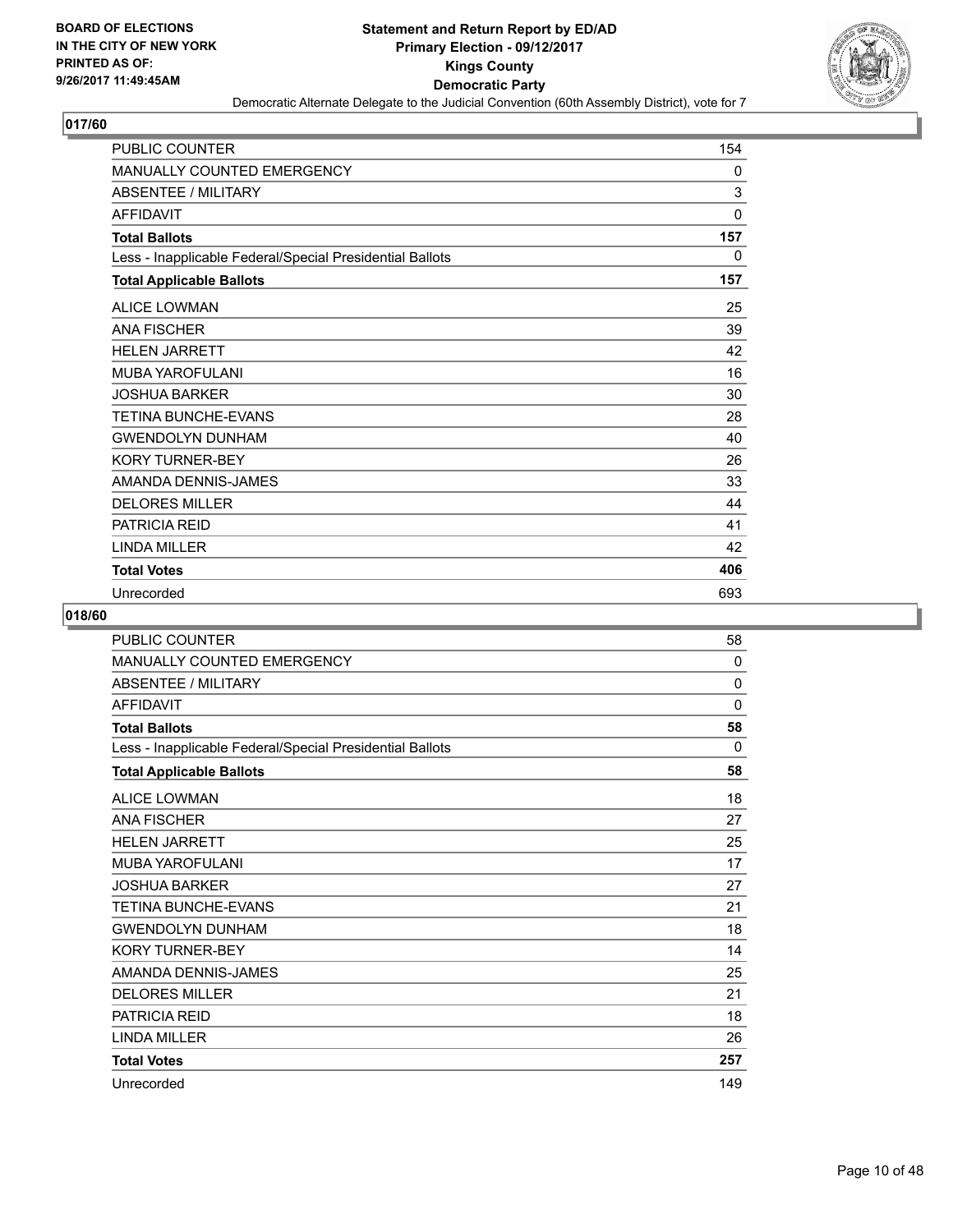

| <b>PUBLIC COUNTER</b>                                    | 33             |
|----------------------------------------------------------|----------------|
| MANUALLY COUNTED EMERGENCY                               | 0              |
| <b>ABSENTEE / MILITARY</b>                               | 1              |
| <b>AFFIDAVIT</b>                                         | 0              |
| <b>Total Ballots</b>                                     | 34             |
| Less - Inapplicable Federal/Special Presidential Ballots | 0              |
| <b>Total Applicable Ballots</b>                          | 34             |
| <b>ALICE LOWMAN</b>                                      | 8              |
| <b>ANA FISCHER</b>                                       | 14             |
| <b>HELEN JARRETT</b>                                     | 11             |
| <b>MUBA YAROFULANI</b>                                   | 8              |
| <b>JOSHUA BARKER</b>                                     | 7              |
| <b>TETINA BUNCHE-EVANS</b>                               | 6              |
| <b>GWENDOLYN DUNHAM</b>                                  | 5              |
| <b>KORY TURNER-BEY</b>                                   | $\overline{2}$ |
| AMANDA DENNIS-JAMES                                      | 10             |
| <b>DELORES MILLER</b>                                    | $\overline{7}$ |
| <b>PATRICIA REID</b>                                     | 9              |
| <b>LINDA MILLER</b>                                      | 10             |
| <b>Total Votes</b>                                       | 97             |
| Unrecorded                                               | 141            |

| PUBLIC COUNTER                                           | 8              |
|----------------------------------------------------------|----------------|
| <b>MANUALLY COUNTED EMERGENCY</b>                        | 0              |
| <b>ABSENTEE / MILITARY</b>                               | 1              |
| <b>AFFIDAVIT</b>                                         | 0              |
| <b>Total Ballots</b>                                     | 9              |
| Less - Inapplicable Federal/Special Presidential Ballots | $\Omega$       |
| <b>Total Applicable Ballots</b>                          | 9              |
| <b>ALICE LOWMAN</b>                                      | 2              |
| <b>ANA FISCHER</b>                                       | 3              |
| <b>HELEN JARRETT</b>                                     | $\overline{2}$ |
| MUBA YAROFULANI                                          | 1              |
| <b>JOSHUA BARKER</b>                                     | $\overline{2}$ |
| <b>TETINA BUNCHE-EVANS</b>                               | 4              |
| <b>GWENDOLYN DUNHAM</b>                                  | 3              |
| <b>KORY TURNER-BEY</b>                                   | $\overline{2}$ |
| AMANDA DENNIS-JAMES                                      | 4              |
| <b>DELORES MILLER</b>                                    | 4              |
| <b>PATRICIA REID</b>                                     | 3              |
| <b>LINDA MILLER</b>                                      | 6              |
| <b>Total Votes</b>                                       | 36             |
| Unrecorded                                               | 27             |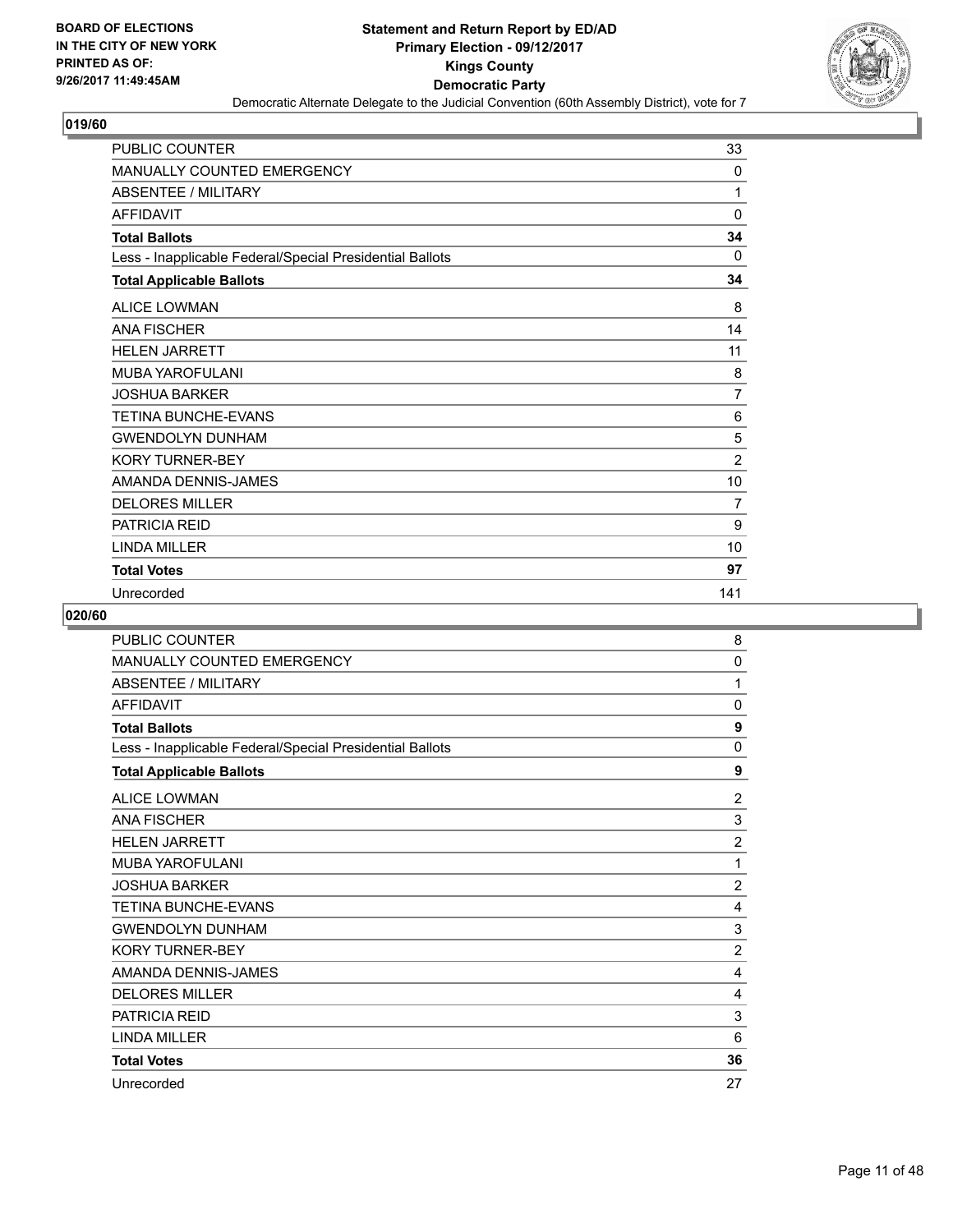

| <b>PUBLIC COUNTER</b>                                    | 46  |
|----------------------------------------------------------|-----|
| MANUALLY COUNTED EMERGENCY                               | 0   |
| <b>ABSENTEE / MILITARY</b>                               | 0   |
| <b>AFFIDAVIT</b>                                         | 0   |
| <b>Total Ballots</b>                                     | 46  |
| Less - Inapplicable Federal/Special Presidential Ballots | 0   |
| <b>Total Applicable Ballots</b>                          | 46  |
| <b>ALICE LOWMAN</b>                                      | 19  |
| <b>ANA FISCHER</b>                                       | 21  |
| <b>HELEN JARRETT</b>                                     | 19  |
| <b>MUBA YAROFULANI</b>                                   | 16  |
| <b>JOSHUA BARKER</b>                                     | 18  |
| <b>TETINA BUNCHE-EVANS</b>                               | 14  |
| <b>GWENDOLYN DUNHAM</b>                                  | 21  |
| <b>KORY TURNER-BEY</b>                                   | 7   |
| AMANDA DENNIS-JAMES                                      | 18  |
| <b>DELORES MILLER</b>                                    | 20  |
| <b>PATRICIA REID</b>                                     | 15  |
| <b>LINDA MILLER</b>                                      | 17  |
| <b>Total Votes</b>                                       | 205 |
| Unrecorded                                               | 117 |

| PUBLIC COUNTER                                           | 67             |
|----------------------------------------------------------|----------------|
| MANUALLY COUNTED EMERGENCY                               | 0              |
| ABSENTEE / MILITARY                                      | 0              |
| <b>AFFIDAVIT</b>                                         | $\overline{2}$ |
| <b>Total Ballots</b>                                     | 69             |
| Less - Inapplicable Federal/Special Presidential Ballots | 0              |
| <b>Total Applicable Ballots</b>                          | 69             |
| <b>ALICE LOWMAN</b>                                      | 31             |
| <b>ANA FISCHER</b>                                       | 23             |
| <b>HELEN JARRETT</b>                                     | 26             |
| MUBA YAROFULANI                                          | 10             |
| JOSHUA BARKER                                            | 32             |
| <b>TETINA BUNCHE-EVANS</b>                               | 19             |
| <b>GWENDOLYN DUNHAM</b>                                  | 25             |
| <b>KORY TURNER-BEY</b>                                   | 9              |
| AMANDA DENNIS-JAMES                                      | 27             |
| <b>DELORES MILLER</b>                                    | 22             |
| <b>PATRICIA REID</b>                                     | 26             |
| <b>LINDA MILLER</b>                                      | 20             |
| <b>Total Votes</b>                                       | 270            |
| Unrecorded                                               | 213            |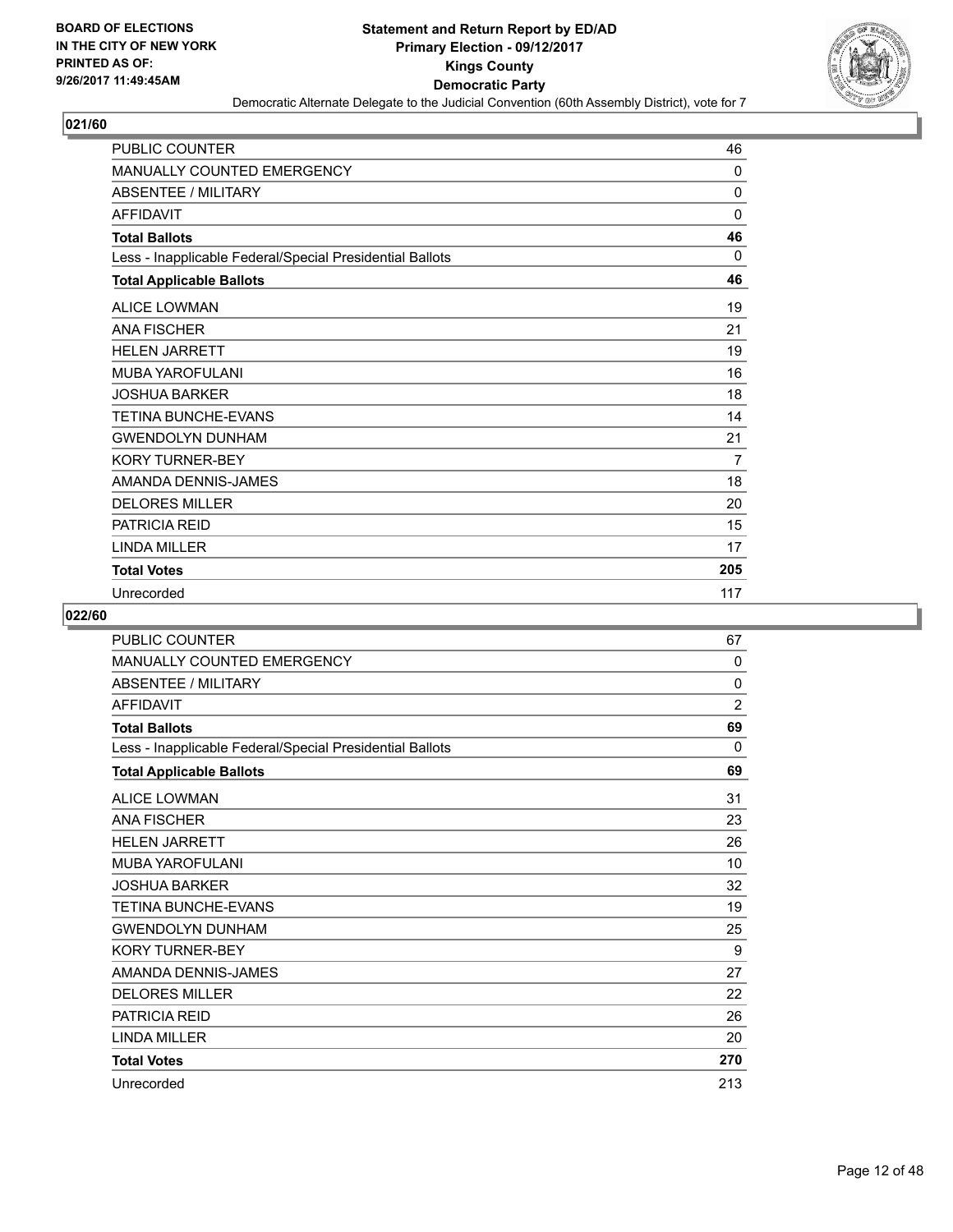

| PUBLIC COUNTER                                           | 9              |
|----------------------------------------------------------|----------------|
| MANUALLY COUNTED EMERGENCY                               | $\Omega$       |
| <b>ABSENTEE / MILITARY</b>                               | $\mathbf{0}$   |
| <b>AFFIDAVIT</b>                                         | 0              |
| <b>Total Ballots</b>                                     | 9              |
| Less - Inapplicable Federal/Special Presidential Ballots | $\mathbf{0}$   |
| <b>Total Applicable Ballots</b>                          | 9              |
| <b>ALICE LOWMAN</b>                                      | $\overline{2}$ |
| <b>ANA FISCHER</b>                                       | 5              |
| <b>HELEN JARRETT</b>                                     | 5              |
| <b>MUBA YAROFULANI</b>                                   | 3              |
| <b>JOSHUA BARKER</b>                                     | 5              |
| <b>TETINA BUNCHE-EVANS</b>                               | 5              |
| <b>GWENDOLYN DUNHAM</b>                                  | 4              |
| <b>KORY TURNER-BEY</b>                                   | 3              |
| AMANDA DENNIS-JAMES                                      | 4              |
| <b>DELORES MILLER</b>                                    | 5              |
| <b>PATRICIA REID</b>                                     | 4              |
| <b>LINDA MILLER</b>                                      | 5              |
| <b>Total Votes</b>                                       | 50             |
| Unrecorded                                               | 13             |

| PUBLIC COUNTER                                           | 45  |
|----------------------------------------------------------|-----|
| <b>MANUALLY COUNTED EMERGENCY</b>                        | 0   |
| <b>ABSENTEE / MILITARY</b>                               | 18  |
| <b>AFFIDAVIT</b>                                         | 0   |
| <b>Total Ballots</b>                                     | 63  |
| Less - Inapplicable Federal/Special Presidential Ballots | 0   |
| <b>Total Applicable Ballots</b>                          | 63  |
| <b>ALICE LOWMAN</b>                                      | 15  |
| <b>ANA FISCHER</b>                                       | 15  |
| <b>HELEN JARRETT</b>                                     | 20  |
| <b>MUBA YAROFULANI</b>                                   | 8   |
| <b>JOSHUA BARKER</b>                                     | 19  |
| <b>TETINA BUNCHE-EVANS</b>                               | 18  |
| <b>GWENDOLYN DUNHAM</b>                                  | 14  |
| <b>KORY TURNER-BEY</b>                                   | 7   |
| AMANDA DENNIS-JAMES                                      | 17  |
| <b>DELORES MILLER</b>                                    | 23  |
| <b>PATRICIA REID</b>                                     | 18  |
| <b>LINDA MILLER</b>                                      | 25  |
| <b>Total Votes</b>                                       | 199 |
| Unrecorded                                               | 242 |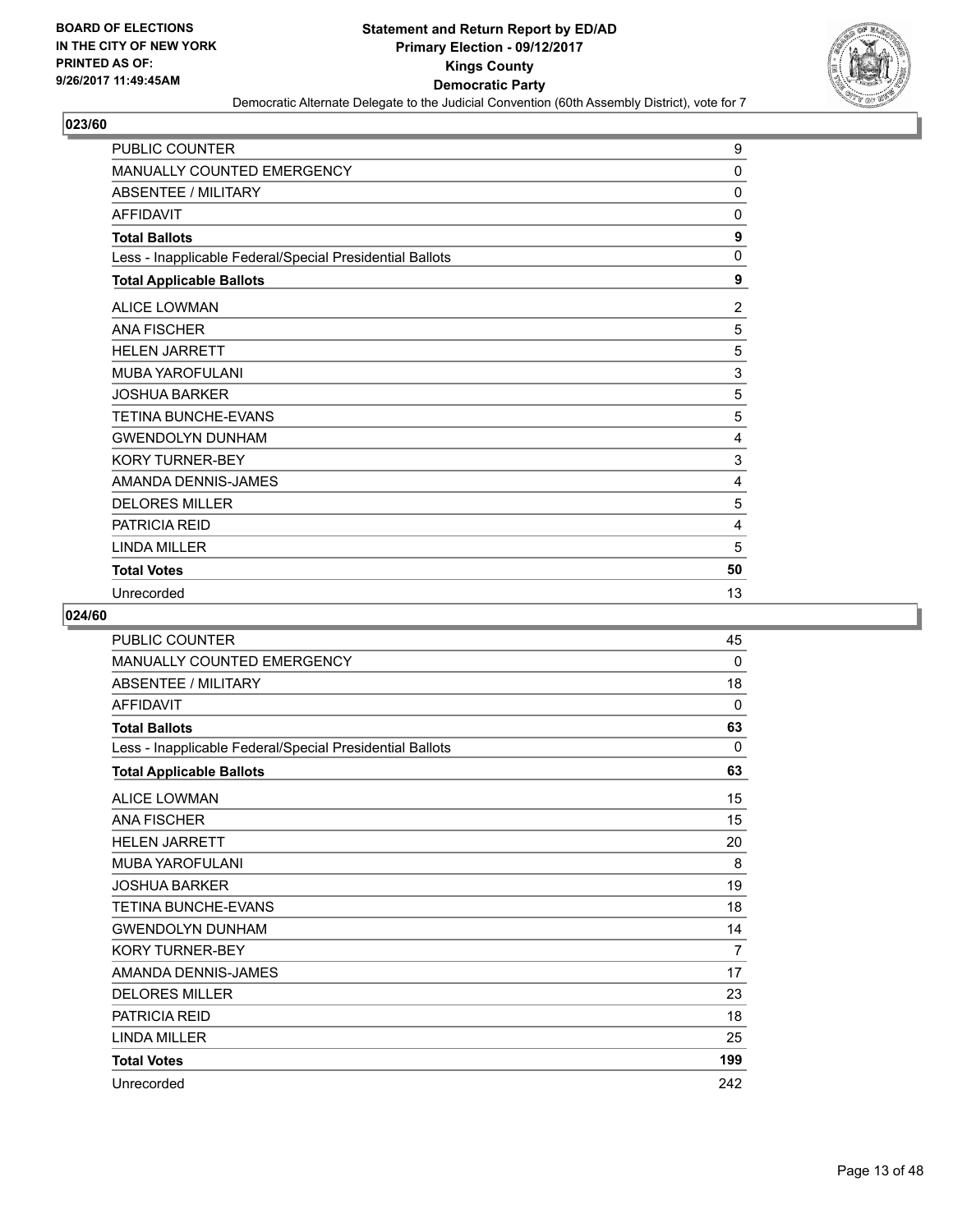

| PUBLIC COUNTER                                           | 0            |
|----------------------------------------------------------|--------------|
| MANUALLY COUNTED EMERGENCY                               | 0            |
| ABSENTEE / MILITARY                                      | 0            |
| <b>AFFIDAVIT</b>                                         | 0            |
| <b>Total Ballots</b>                                     | 0            |
| Less - Inapplicable Federal/Special Presidential Ballots | 0            |
| <b>Total Applicable Ballots</b>                          | $\mathbf{0}$ |
| <b>ALICE LOWMAN</b>                                      | $\Omega$     |
| <b>ANA FISCHER</b>                                       | 0            |
| <b>HELEN JARRETT</b>                                     | 0            |
| <b>MUBA YAROFULANI</b>                                   | 0            |
| <b>JOSHUA BARKER</b>                                     | 0            |
| <b>TETINA BUNCHE-EVANS</b>                               | 0            |
| <b>GWENDOLYN DUNHAM</b>                                  | 0            |
| <b>KORY TURNER-BEY</b>                                   | 0            |
| AMANDA DENNIS-JAMES                                      | 0            |
| <b>DELORES MILLER</b>                                    | 0            |
| <b>PATRICIA REID</b>                                     | 0            |
| <b>LINDA MILLER</b>                                      | 0            |
| <b>Total Votes</b>                                       | $\bf{0}$     |

| <b>PUBLIC COUNTER</b>                                    | 170          |
|----------------------------------------------------------|--------------|
| MANUALLY COUNTED EMERGENCY                               | 0            |
| <b>ABSENTEE / MILITARY</b>                               | 3            |
| <b>AFFIDAVIT</b>                                         | 1            |
| <b>Total Ballots</b>                                     | 174          |
| Less - Inapplicable Federal/Special Presidential Ballots | $\mathbf{0}$ |
| <b>Total Applicable Ballots</b>                          | 174          |
| <b>ALICE LOWMAN</b>                                      | 49           |
| <b>ANA FISCHER</b>                                       | 39           |
| <b>HFI FN JARRETT</b>                                    | 50           |
| <b>MUBA YAROFULANI</b>                                   | 30           |
| <b>JOSHUA BARKER</b>                                     | 36           |
| <b>TETINA BUNCHE-EVANS</b>                               | 36           |
| <b>GWENDOLYN DUNHAM</b>                                  | 32           |
| <b>KORY TURNER-BEY</b>                                   | 17           |
| AMANDA DENNIS-JAMES                                      | 42           |
| <b>DELORES MILLER</b>                                    | 37           |
| <b>PATRICIA REID</b>                                     | 31           |
| <b>LINDA MILLER</b>                                      | 34           |
| <b>Total Votes</b>                                       | 433          |
| Unrecorded                                               | 785          |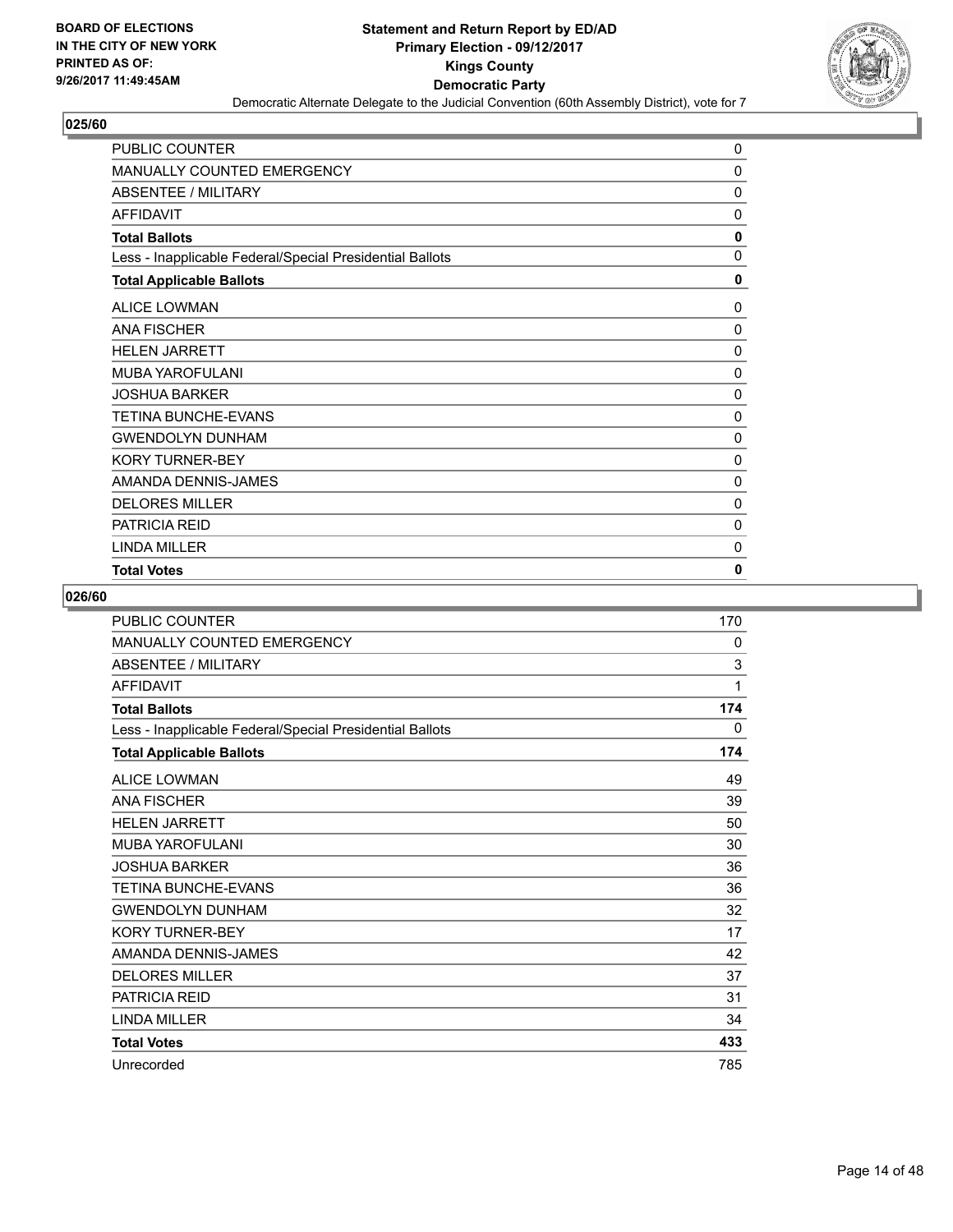

| <b>PUBLIC COUNTER</b>                                    | 140          |
|----------------------------------------------------------|--------------|
| MANUALLY COUNTED EMERGENCY                               | 0            |
| <b>ABSENTEE / MILITARY</b>                               | $\mathbf{0}$ |
| <b>AFFIDAVIT</b>                                         | 1            |
| <b>Total Ballots</b>                                     | 141          |
| Less - Inapplicable Federal/Special Presidential Ballots | 0            |
| <b>Total Applicable Ballots</b>                          | 141          |
| <b>ALICE LOWMAN</b>                                      | 44           |
| <b>ANA FISCHER</b>                                       | 51           |
| <b>HELEN JARRETT</b>                                     | 51           |
| <b>MUBA YAROFULANI</b>                                   | 25           |
| <b>JOSHUA BARKER</b>                                     | 37           |
| <b>TETINA BUNCHE-EVANS</b>                               | 30           |
| <b>GWENDOLYN DUNHAM</b>                                  | 39           |
| <b>KORY TURNER-BEY</b>                                   | 18           |
| AMANDA DENNIS-JAMES                                      | 43           |
| <b>DELORES MILLER</b>                                    | 39           |
| <b>PATRICIA REID</b>                                     | 34           |
| <b>LINDA MILLER</b>                                      | 49           |
| <b>Total Votes</b>                                       | 460          |
| Unrecorded                                               | 527          |

| PUBLIC COUNTER                                           | 202   |
|----------------------------------------------------------|-------|
| MANUALLY COUNTED EMERGENCY                               | 0     |
| <b>ABSENTEE / MILITARY</b>                               | 1     |
| <b>AFFIDAVIT</b>                                         | 5     |
| <b>Total Ballots</b>                                     | 208   |
| Less - Inapplicable Federal/Special Presidential Ballots | 0     |
| <b>Total Applicable Ballots</b>                          | 208   |
| <b>ALICE LOWMAN</b>                                      | 103   |
| <b>ANA FISCHER</b>                                       | 95    |
| <b>HELEN JARRETT</b>                                     | 97    |
| MUBA YAROFULANI                                          | 71    |
| <b>JOSHUA BARKER</b>                                     | 95    |
| <b>TETINA BUNCHE-EVANS</b>                               | 94    |
| <b>GWENDOLYN DUNHAM</b>                                  | 82    |
| <b>KORY TURNER-BEY</b>                                   | 44    |
| AMANDA DENNIS-JAMES                                      | 88    |
| <b>DELORES MILLER</b>                                    | 69    |
| <b>PATRICIA REID</b>                                     | 76    |
| <b>LINDA MILLER</b>                                      | 97    |
| <b>Total Votes</b>                                       | 1,011 |
| Unrecorded                                               | 445   |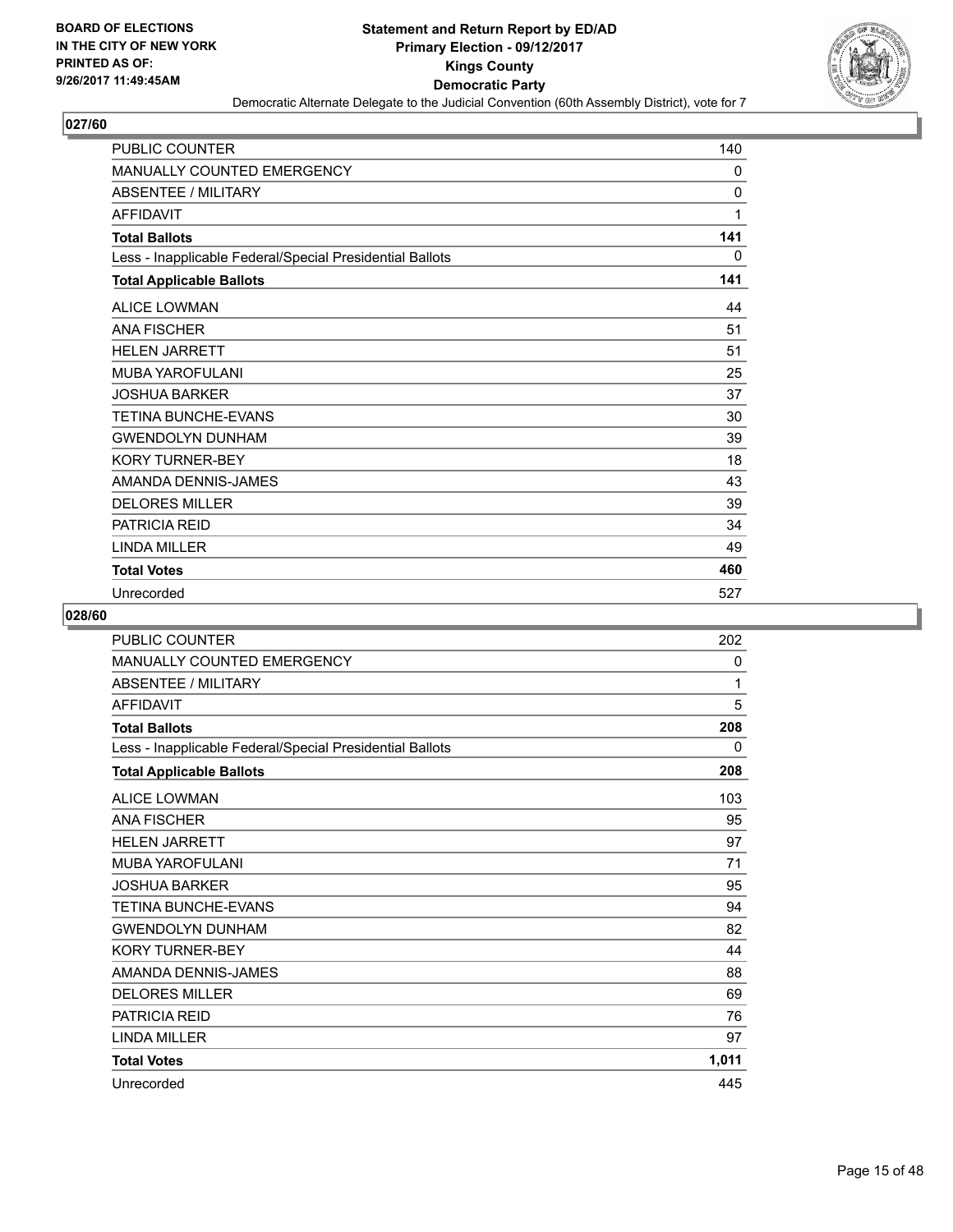

| <b>PUBLIC COUNTER</b>                                    | 75           |
|----------------------------------------------------------|--------------|
| MANUALLY COUNTED EMERGENCY                               | 0            |
| <b>ABSENTEE / MILITARY</b>                               | 3            |
| <b>AFFIDAVIT</b>                                         | 1            |
| <b>Total Ballots</b>                                     | 79           |
| Less - Inapplicable Federal/Special Presidential Ballots | $\mathbf{0}$ |
| <b>Total Applicable Ballots</b>                          | 79           |
| <b>ALICE LOWMAN</b>                                      | 39           |
| <b>ANA FISCHER</b>                                       | 25           |
| <b>HELEN JARRETT</b>                                     | 35           |
| <b>MUBA YAROFULANI</b>                                   | 28           |
| <b>JOSHUA BARKER</b>                                     | 33           |
| TETINA BUNCHE-EVANS                                      | 30           |
| <b>GWENDOLYN DUNHAM</b>                                  | 29           |
| <b>KORY TURNER-BEY</b>                                   | 19           |
| AMANDA DENNIS-JAMES                                      | 29           |
| <b>DELORES MILLER</b>                                    | 24           |
| <b>PATRICIA REID</b>                                     | 25           |
| <b>LINDA MILLER</b>                                      | 27           |
| KAISSAN O BARKSDALE (WRITE-IN)                           | 1            |
| UNATTRIBUTABLE WRITE-IN (WRITE-IN)                       | 6            |
| <b>Total Votes</b>                                       | 350          |
| Unrecorded                                               | 203          |

| <b>PUBLIC COUNTER</b>                                    | 56           |
|----------------------------------------------------------|--------------|
| MANUALLY COUNTED EMERGENCY                               | $\mathbf{0}$ |
| ABSENTEE / MILITARY                                      | 4            |
| <b>AFFIDAVIT</b>                                         | 1            |
| <b>Total Ballots</b>                                     | 61           |
| Less - Inapplicable Federal/Special Presidential Ballots | $\Omega$     |
| <b>Total Applicable Ballots</b>                          | 61           |
| <b>ALICE LOWMAN</b>                                      | 24           |
| <b>ANA FISCHER</b>                                       | 30           |
| <b>HELEN JARRETT</b>                                     | 26           |
| MUBA YAROFULANI                                          | 15           |
| <b>JOSHUA BARKER</b>                                     | 23           |
| <b>TETINA BUNCHE-EVANS</b>                               | 26           |
| <b>GWENDOLYN DUNHAM</b>                                  | 17           |
| <b>KORY TURNER-BEY</b>                                   | 8            |
| AMANDA DENNIS-JAMES                                      | 22           |
| <b>DELORES MILLER</b>                                    | 17           |
| <b>PATRICIA REID</b>                                     | 19           |
| <b>LINDA MILLER</b>                                      | 22           |
| <b>Total Votes</b>                                       | 249          |
| Unrecorded                                               | 178          |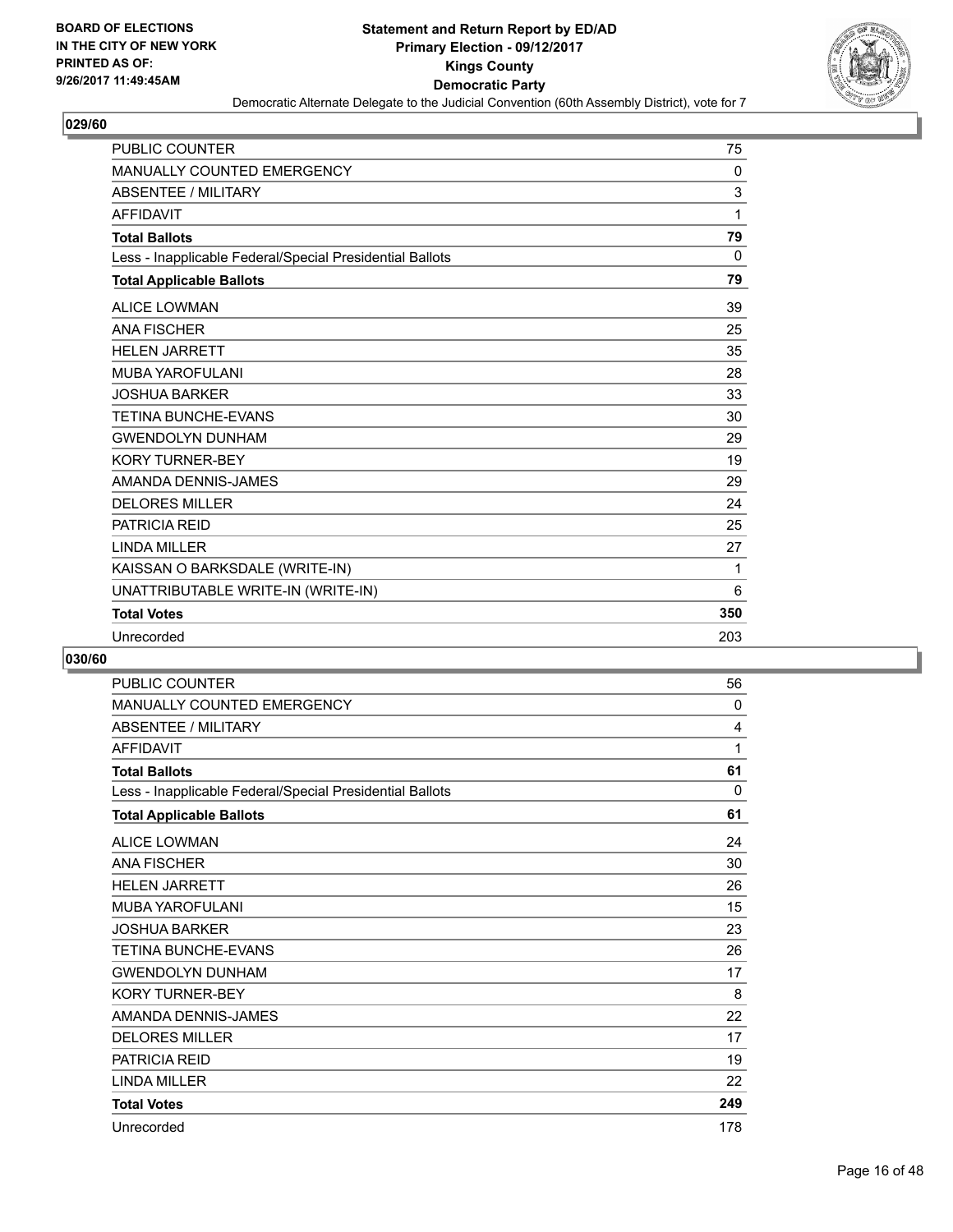

| <b>PUBLIC COUNTER</b>                                    | 89           |
|----------------------------------------------------------|--------------|
| MANUALLY COUNTED EMERGENCY                               | 0            |
| <b>ABSENTEE / MILITARY</b>                               | $\mathbf{0}$ |
| <b>AFFIDAVIT</b>                                         | $\mathbf{0}$ |
| <b>Total Ballots</b>                                     | 89           |
| Less - Inapplicable Federal/Special Presidential Ballots | $\Omega$     |
| <b>Total Applicable Ballots</b>                          | 89           |
| <b>ALICE LOWMAN</b>                                      | 30           |
| <b>ANA FISCHER</b>                                       | 29           |
| <b>HELEN JARRETT</b>                                     | 25           |
| <b>MUBA YAROFULANI</b>                                   | 10           |
| <b>JOSHUA BARKER</b>                                     | 20           |
| <b>TETINA BUNCHE-EVANS</b>                               | 20           |
| <b>GWENDOLYN DUNHAM</b>                                  | 14           |
| <b>KORY TURNER-BEY</b>                                   | 10           |
| AMANDA DENNIS-JAMES                                      | 18           |
| <b>DELORES MILLER</b>                                    | 19           |
| <b>PATRICIA REID</b>                                     | 16           |
| LINDA MILLER                                             | 18           |
| <b>Total Votes</b>                                       | 229          |
| Unrecorded                                               | 394          |

| <b>PUBLIC COUNTER</b>                                    | 90  |
|----------------------------------------------------------|-----|
| <b>MANUALLY COUNTED EMERGENCY</b>                        | 0   |
| <b>ABSENTEE / MILITARY</b>                               | 3   |
| <b>AFFIDAVIT</b>                                         | 0   |
| <b>Total Ballots</b>                                     | 93  |
| Less - Inapplicable Federal/Special Presidential Ballots | 0   |
| <b>Total Applicable Ballots</b>                          | 93  |
| <b>ALICE LOWMAN</b>                                      | 28  |
| <b>ANA FISCHER</b>                                       | 25  |
| <b>HELEN JARRETT</b>                                     | 34  |
| MUBA YAROFULANI                                          | 14  |
| JOSHUA BARKER                                            | 26  |
| <b>TETINA BUNCHE-EVANS</b>                               | 20  |
| <b>GWENDOLYN DUNHAM</b>                                  | 26  |
| <b>KORY TURNER-BEY</b>                                   | 18  |
| AMANDA DENNIS-JAMES                                      | 30  |
| <b>DELORES MILLER</b>                                    | 24  |
| <b>PATRICIA REID</b>                                     | 32  |
| <b>LINDA MILLER</b>                                      | 24  |
| <b>Total Votes</b>                                       | 301 |
| Unrecorded                                               | 350 |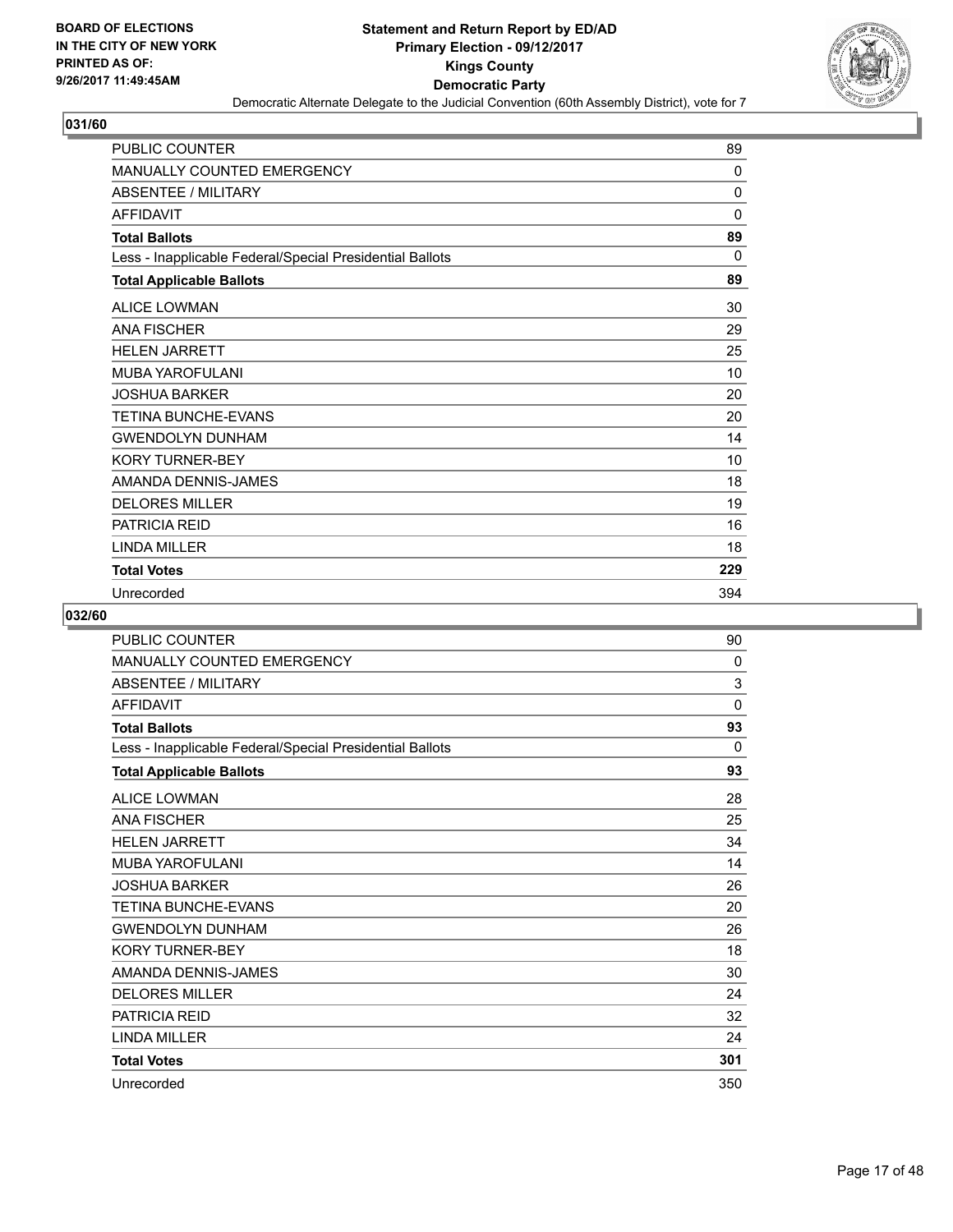

| <b>PUBLIC COUNTER</b>                                    | 112            |
|----------------------------------------------------------|----------------|
| MANUALLY COUNTED EMERGENCY                               | 0              |
| <b>ABSENTEE / MILITARY</b>                               | 1              |
| <b>AFFIDAVIT</b>                                         | $\overline{2}$ |
| <b>Total Ballots</b>                                     | 115            |
| Less - Inapplicable Federal/Special Presidential Ballots | $\mathbf{0}$   |
| <b>Total Applicable Ballots</b>                          | 115            |
| <b>ALICE LOWMAN</b>                                      | 28             |
| <b>ANA FISCHER</b>                                       | 42             |
| <b>HELEN JARRETT</b>                                     | 35             |
| <b>MUBA YAROFULANI</b>                                   | 25             |
| <b>JOSHUA BARKER</b>                                     | 39             |
| <b>TETINA BUNCHE-EVANS</b>                               | 31             |
| <b>GWENDOLYN DUNHAM</b>                                  | 30             |
| <b>KORY TURNER-BEY</b>                                   | 21             |
| AMANDA DENNIS-JAMES                                      | 32             |
| <b>DELORES MILLER</b>                                    | 38             |
| <b>PATRICIA REID</b>                                     | 37             |
| <b>LINDA MILLER</b>                                      | 36             |
| UNATTRIBUTABLE WRITE-IN (WRITE-IN)                       | 1              |
| <b>Total Votes</b>                                       | 395            |
| Unrecorded                                               | 410            |

| <b>PUBLIC COUNTER</b>                                    | 98  |
|----------------------------------------------------------|-----|
| <b>MANUALLY COUNTED EMERGENCY</b>                        | 0   |
| <b>ABSENTEE / MILITARY</b>                               | 1   |
| <b>AFFIDAVIT</b>                                         | 1   |
| <b>Total Ballots</b>                                     | 100 |
| Less - Inapplicable Federal/Special Presidential Ballots | 0   |
| <b>Total Applicable Ballots</b>                          | 100 |
| <b>ALICE LOWMAN</b>                                      | 35  |
| <b>ANA FISCHER</b>                                       | 32  |
| <b>HELEN JARRETT</b>                                     | 38  |
| <b>MUBA YAROFULANI</b>                                   | 16  |
| <b>JOSHUA BARKER</b>                                     | 35  |
| TETINA BUNCHE-EVANS                                      | 26  |
| <b>GWENDOLYN DUNHAM</b>                                  | 26  |
| <b>KORY TURNER-BEY</b>                                   | 20  |
| AMANDA DENNIS-JAMES                                      | 32  |
| <b>DELORES MILLER</b>                                    | 37  |
| <b>PATRICIA REID</b>                                     | 40  |
| <b>LINDA MILLER</b>                                      | 37  |
| <b>Total Votes</b>                                       | 374 |
| Unrecorded                                               | 326 |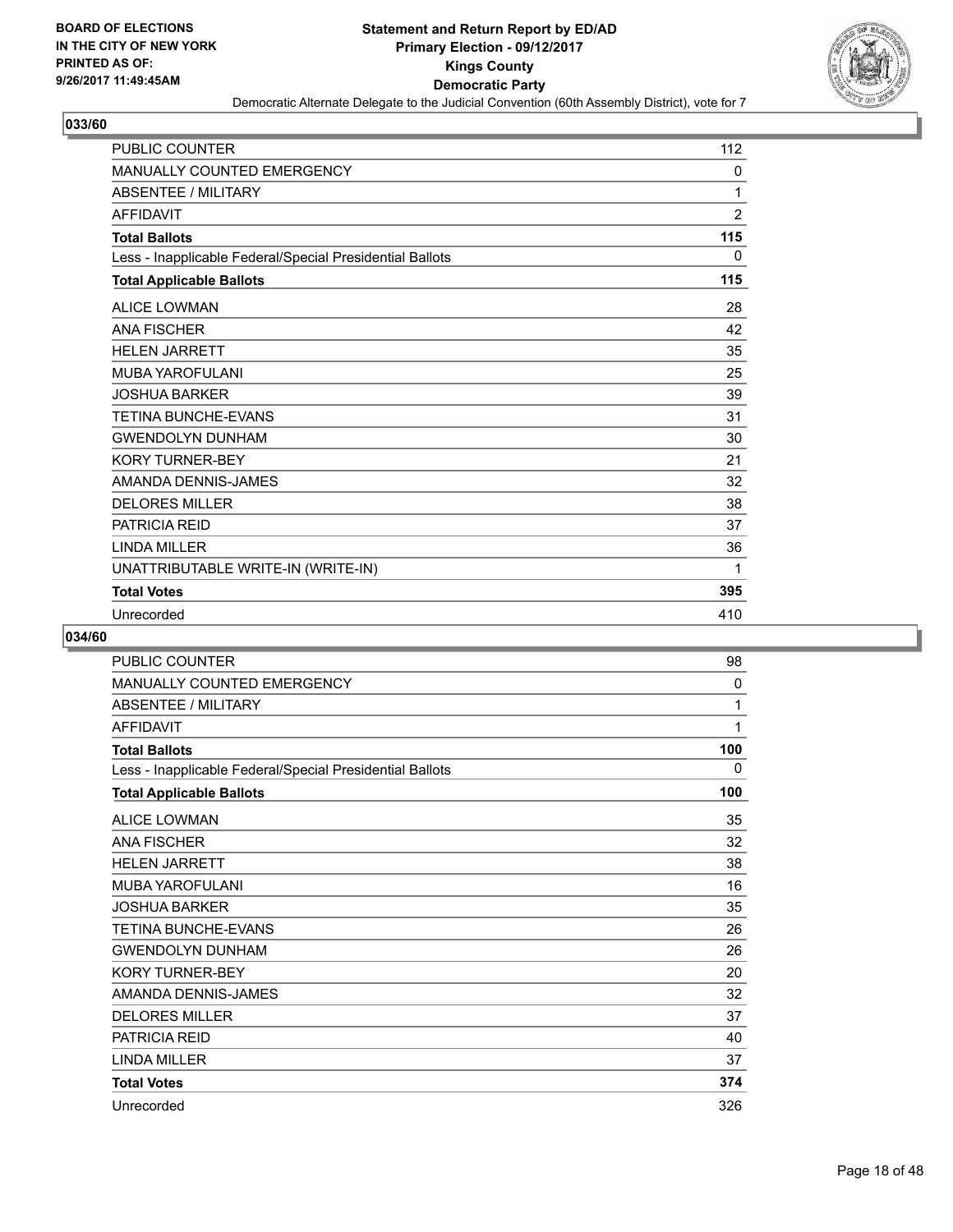

| PUBLIC COUNTER                                           | 94           |
|----------------------------------------------------------|--------------|
| MANUALLY COUNTED EMERGENCY                               | $\Omega$     |
| <b>ABSENTEE / MILITARY</b>                               | $\mathbf{0}$ |
| <b>AFFIDAVIT</b>                                         | 0            |
| <b>Total Ballots</b>                                     | 94           |
| Less - Inapplicable Federal/Special Presidential Ballots | $\Omega$     |
| <b>Total Applicable Ballots</b>                          | 94           |
| <b>ALICE LOWMAN</b>                                      | 49           |
| <b>ANA FISCHER</b>                                       | 44           |
| <b>HELEN JARRETT</b>                                     | 49           |
| MUBA YAROFULANI                                          | 40           |
| <b>JOSHUA BARKER</b>                                     | 44           |
| <b>TETINA BUNCHE-EVANS</b>                               | 42           |
| <b>GWENDOLYN DUNHAM</b>                                  | 41           |
| <b>KORY TURNER-BEY</b>                                   | 12           |
| AMANDA DENNIS-JAMES                                      | 23           |
| <b>DELORES MILLER</b>                                    | 19           |
| <b>PATRICIA REID</b>                                     | 13           |
| <b>LINDA MILLER</b>                                      | 20           |
| <b>Total Votes</b>                                       | 396          |
| Unrecorded                                               | 262          |

| PUBLIC COUNTER                                           | 97  |
|----------------------------------------------------------|-----|
| <b>MANUALLY COUNTED EMERGENCY</b>                        | 0   |
| <b>ABSENTEE / MILITARY</b>                               | 0   |
| <b>AFFIDAVIT</b>                                         | 0   |
| <b>Total Ballots</b>                                     | 97  |
| Less - Inapplicable Federal/Special Presidential Ballots | 0   |
| <b>Total Applicable Ballots</b>                          | 97  |
| <b>ALICE LOWMAN</b>                                      | 33  |
| <b>ANA FISCHER</b>                                       | 30  |
| <b>HELEN JARRETT</b>                                     | 39  |
| <b>MUBA YAROFULANI</b>                                   | 20  |
| <b>JOSHUA BARKER</b>                                     | 32  |
| <b>TETINA BUNCHE-EVANS</b>                               | 28  |
| <b>GWENDOLYN DUNHAM</b>                                  | 31  |
| <b>KORY TURNER-BEY</b>                                   | 15  |
| AMANDA DENNIS-JAMES                                      | 29  |
| <b>DELORES MILLER</b>                                    | 32  |
| <b>PATRICIA REID</b>                                     | 33  |
| <b>LINDA MILLER</b>                                      | 32  |
| <b>Total Votes</b>                                       | 354 |
| Unrecorded                                               | 325 |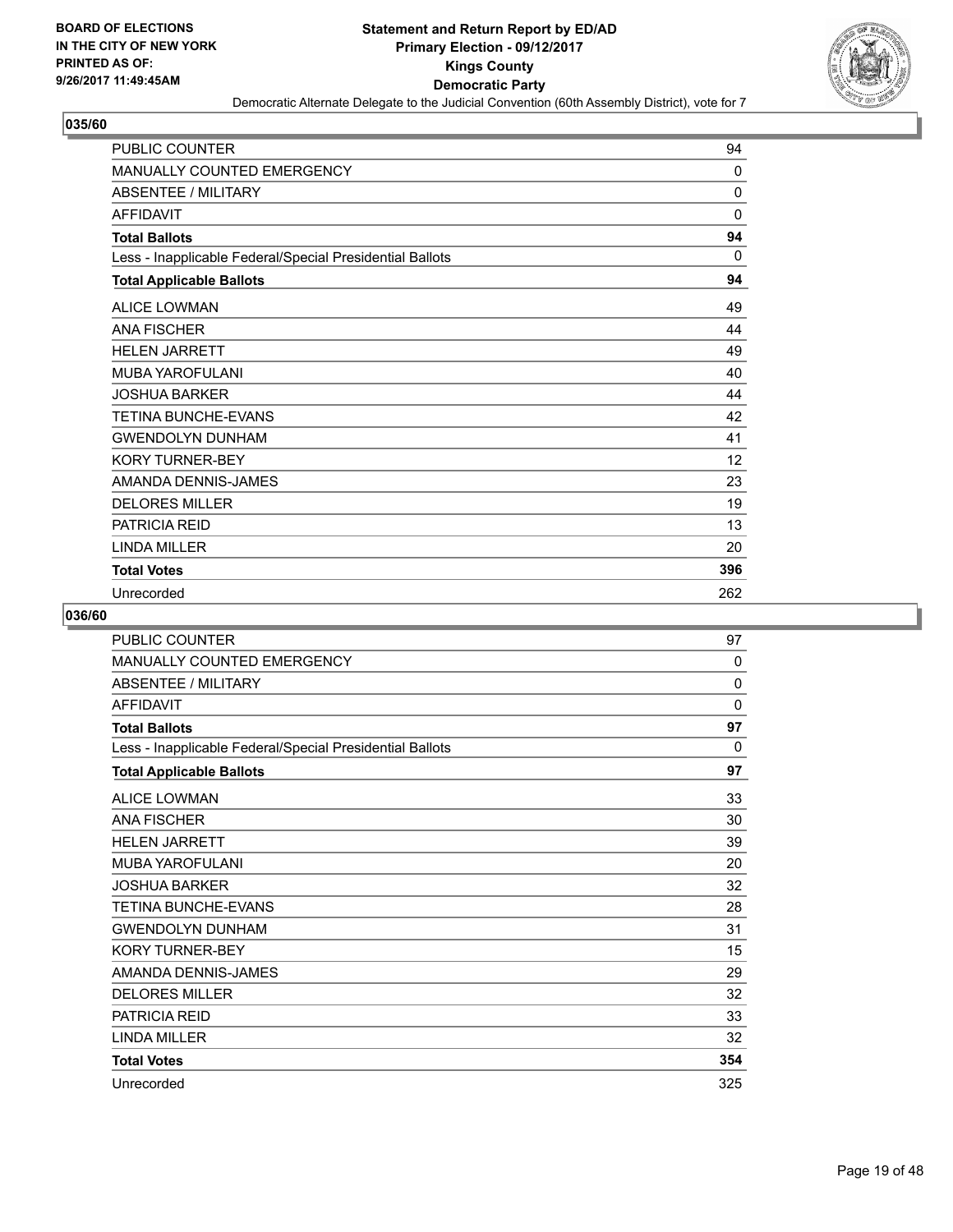

| <b>PUBLIC COUNTER</b>                                    | 102          |
|----------------------------------------------------------|--------------|
| MANUALLY COUNTED EMERGENCY                               | 1            |
| <b>ABSENTEE / MILITARY</b>                               | $\mathbf{0}$ |
| <b>AFFIDAVIT</b>                                         | 0            |
| <b>Total Ballots</b>                                     | 103          |
| Less - Inapplicable Federal/Special Presidential Ballots | 0            |
| <b>Total Applicable Ballots</b>                          | 103          |
| <b>ALICE LOWMAN</b>                                      | 27           |
| <b>ANA FISCHER</b>                                       | 37           |
| <b>HELEN JARRETT</b>                                     | 45           |
| <b>MUBA YAROFULANI</b>                                   | 24           |
| <b>JOSHUA BARKER</b>                                     | 32           |
| <b>TETINA BUNCHE-EVANS</b>                               | 27           |
| <b>GWENDOLYN DUNHAM</b>                                  | 27           |
| <b>KORY TURNER-BEY</b>                                   | 17           |
| AMANDA DENNIS-JAMES                                      | 31           |
| <b>DELORES MILLER</b>                                    | 26           |
| <b>PATRICIA REID</b>                                     | 29           |
| <b>LINDA MILLER</b>                                      | 29           |
| <b>Total Votes</b>                                       | 351          |
| Unrecorded                                               | 370          |

| PUBLIC COUNTER                                           | 92          |
|----------------------------------------------------------|-------------|
| <b>MANUALLY COUNTED EMERGENCY</b>                        | 0           |
| <b>ABSENTEE / MILITARY</b>                               | 0           |
| <b>AFFIDAVIT</b>                                         | $\mathbf 0$ |
| <b>Total Ballots</b>                                     | 92          |
| Less - Inapplicable Federal/Special Presidential Ballots | 0           |
| <b>Total Applicable Ballots</b>                          | 92          |
| <b>ALICE LOWMAN</b>                                      | 37          |
| <b>ANA FISCHER</b>                                       | 31          |
| <b>HELEN JARRETT</b>                                     | 42          |
| MUBA YAROFULANI                                          | 26          |
| <b>JOSHUA BARKER</b>                                     | 34          |
| <b>TETINA BUNCHE-EVANS</b>                               | 33          |
| <b>GWENDOLYN DUNHAM</b>                                  | 42          |
| <b>KORY TURNER-BEY</b>                                   | 13          |
| AMANDA DENNIS-JAMES                                      | 39          |
| <b>DELORES MILLER</b>                                    | 39          |
| <b>PATRICIA REID</b>                                     | 35          |
| <b>LINDA MILLER</b>                                      | 41          |
| <b>Total Votes</b>                                       | 412         |
| Unrecorded                                               | 232         |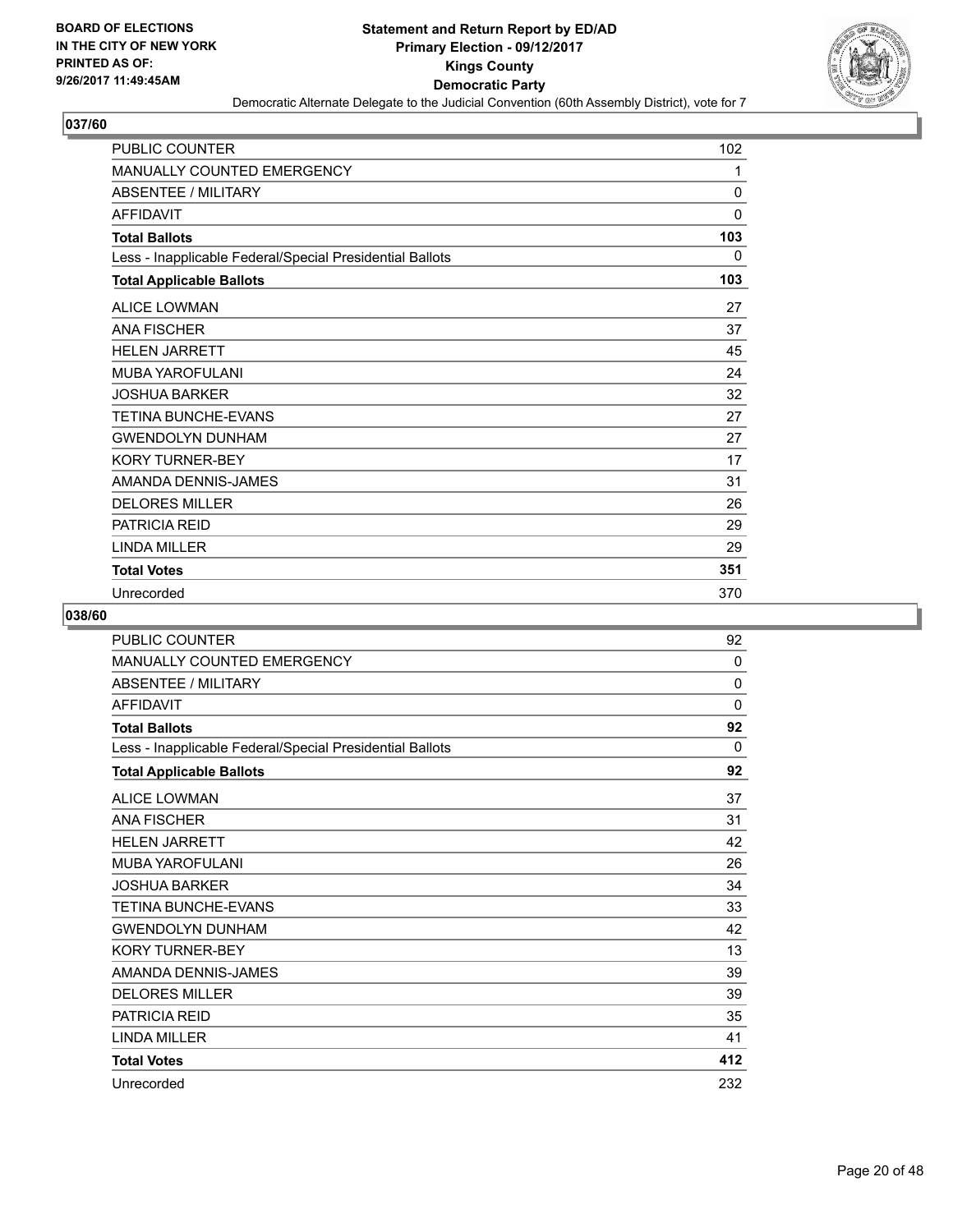

| <b>PUBLIC COUNTER</b>                                    | 80          |
|----------------------------------------------------------|-------------|
| MANUALLY COUNTED EMERGENCY                               | 0           |
| <b>ABSENTEE / MILITARY</b>                               | 1           |
| <b>AFFIDAVIT</b>                                         | $\mathbf 0$ |
| <b>Total Ballots</b>                                     | 81          |
| Less - Inapplicable Federal/Special Presidential Ballots | $\Omega$    |
| <b>Total Applicable Ballots</b>                          | 81          |
| <b>ALICE LOWMAN</b>                                      | 28          |
| <b>ANA FISCHER</b>                                       | 30          |
| <b>HELEN JARRETT</b>                                     | 29          |
| <b>MUBA YAROFULANI</b>                                   | 16          |
| <b>JOSHUA BARKER</b>                                     | 21          |
| <b>TETINA BUNCHE-EVANS</b>                               | 19          |
| <b>GWENDOLYN DUNHAM</b>                                  | 20          |
| <b>KORY TURNER-BEY</b>                                   | 6           |
| AMANDA DENNIS-JAMES                                      | 20          |
| <b>DELORES MILLER</b>                                    | 14          |
| <b>PATRICIA REID</b>                                     | 15          |
| <b>LINDA MILLER</b>                                      | 16          |
| <b>Total Votes</b>                                       | 234         |
| Unrecorded                                               | 333         |

| PUBLIC COUNTER                                           | 98  |
|----------------------------------------------------------|-----|
| <b>MANUALLY COUNTED EMERGENCY</b>                        | 0   |
| <b>ABSENTEE / MILITARY</b>                               | 3   |
| <b>AFFIDAVIT</b>                                         | 0   |
| <b>Total Ballots</b>                                     | 101 |
| Less - Inapplicable Federal/Special Presidential Ballots | 0   |
| <b>Total Applicable Ballots</b>                          | 101 |
| <b>ALICE LOWMAN</b>                                      | 22  |
| <b>ANA FISCHER</b>                                       | 28  |
| <b>HELEN JARRETT</b>                                     | 25  |
| <b>MUBA YAROFULANI</b>                                   | 17  |
| <b>JOSHUA BARKER</b>                                     | 28  |
| <b>TETINA BUNCHE-EVANS</b>                               | 31  |
| <b>GWENDOLYN DUNHAM</b>                                  | 24  |
| <b>KORY TURNER-BEY</b>                                   | 11  |
| AMANDA DENNIS-JAMES                                      | 26  |
| <b>DELORES MILLER</b>                                    | 22  |
| <b>PATRICIA REID</b>                                     | 24  |
| <b>LINDA MILLER</b>                                      | 24  |
| <b>Total Votes</b>                                       | 282 |
| Unrecorded                                               | 425 |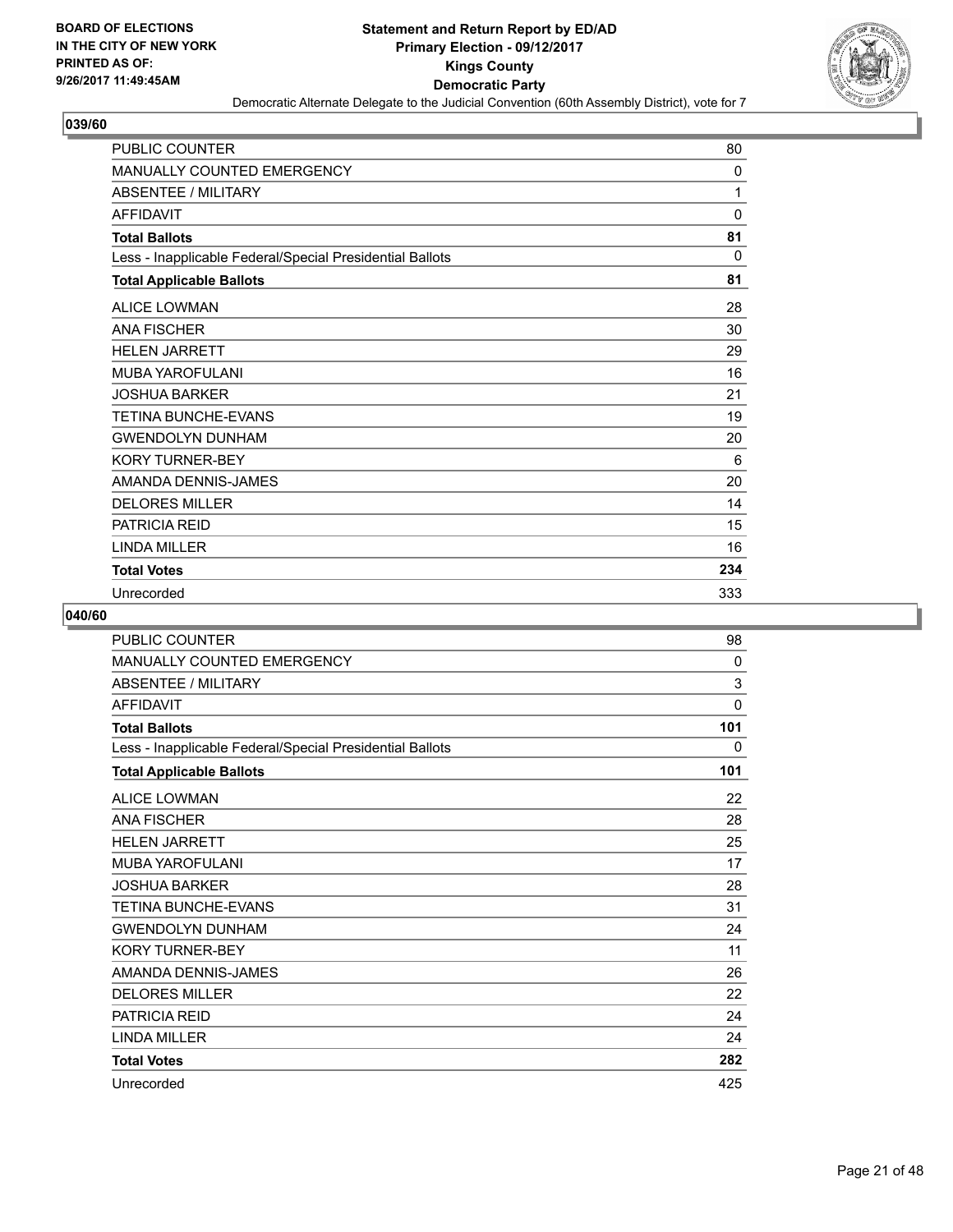

| <b>PUBLIC COUNTER</b>                                    | 97          |
|----------------------------------------------------------|-------------|
| MANUALLY COUNTED EMERGENCY                               | 0           |
| <b>ABSENTEE / MILITARY</b>                               | 1           |
| <b>AFFIDAVIT</b>                                         | $\mathbf 0$ |
| <b>Total Ballots</b>                                     | 98          |
| Less - Inapplicable Federal/Special Presidential Ballots | 0           |
| <b>Total Applicable Ballots</b>                          | 98          |
| <b>ALICE LOWMAN</b>                                      | 34          |
| <b>ANA FISCHER</b>                                       | 26          |
| <b>HELEN JARRETT</b>                                     | 37          |
| <b>MUBA YAROFULANI</b>                                   | 23          |
| <b>JOSHUA BARKER</b>                                     | 33          |
| <b>TETINA BUNCHE-EVANS</b>                               | 27          |
| <b>GWENDOLYN DUNHAM</b>                                  | 29          |
| <b>KORY TURNER-BEY</b>                                   | 14          |
| AMANDA DENNIS-JAMES                                      | 32          |
| <b>DELORES MILLER</b>                                    | 35          |
| <b>PATRICIA REID</b>                                     | 34          |
| <b>LINDA MILLER</b>                                      | 34          |
| <b>Total Votes</b>                                       | 358         |
| Unrecorded                                               | 328         |

| PUBLIC COUNTER                                           | 131 |
|----------------------------------------------------------|-----|
| <b>MANUALLY COUNTED EMERGENCY</b>                        | 0   |
| <b>ABSENTEE / MILITARY</b>                               | 1   |
| <b>AFFIDAVIT</b>                                         | 0   |
| <b>Total Ballots</b>                                     | 132 |
| Less - Inapplicable Federal/Special Presidential Ballots | 0   |
| <b>Total Applicable Ballots</b>                          | 132 |
| <b>ALICE LOWMAN</b>                                      | 38  |
| <b>ANA FISCHER</b>                                       | 24  |
| <b>HELEN JARRETT</b>                                     | 34  |
| MUBA YAROFULANI                                          | 17  |
| JOSHUA BARKER                                            | 35  |
| <b>TETINA BUNCHE-EVANS</b>                               | 16  |
| <b>GWENDOLYN DUNHAM</b>                                  | 34  |
| <b>KORY TURNER-BEY</b>                                   | 14  |
| AMANDA DENNIS-JAMES                                      | 31  |
| <b>DELORES MILLER</b>                                    | 22  |
| <b>PATRICIA REID</b>                                     | 18  |
| <b>LINDA MILLER</b>                                      | 24  |
| <b>Total Votes</b>                                       | 307 |
| Unrecorded                                               | 617 |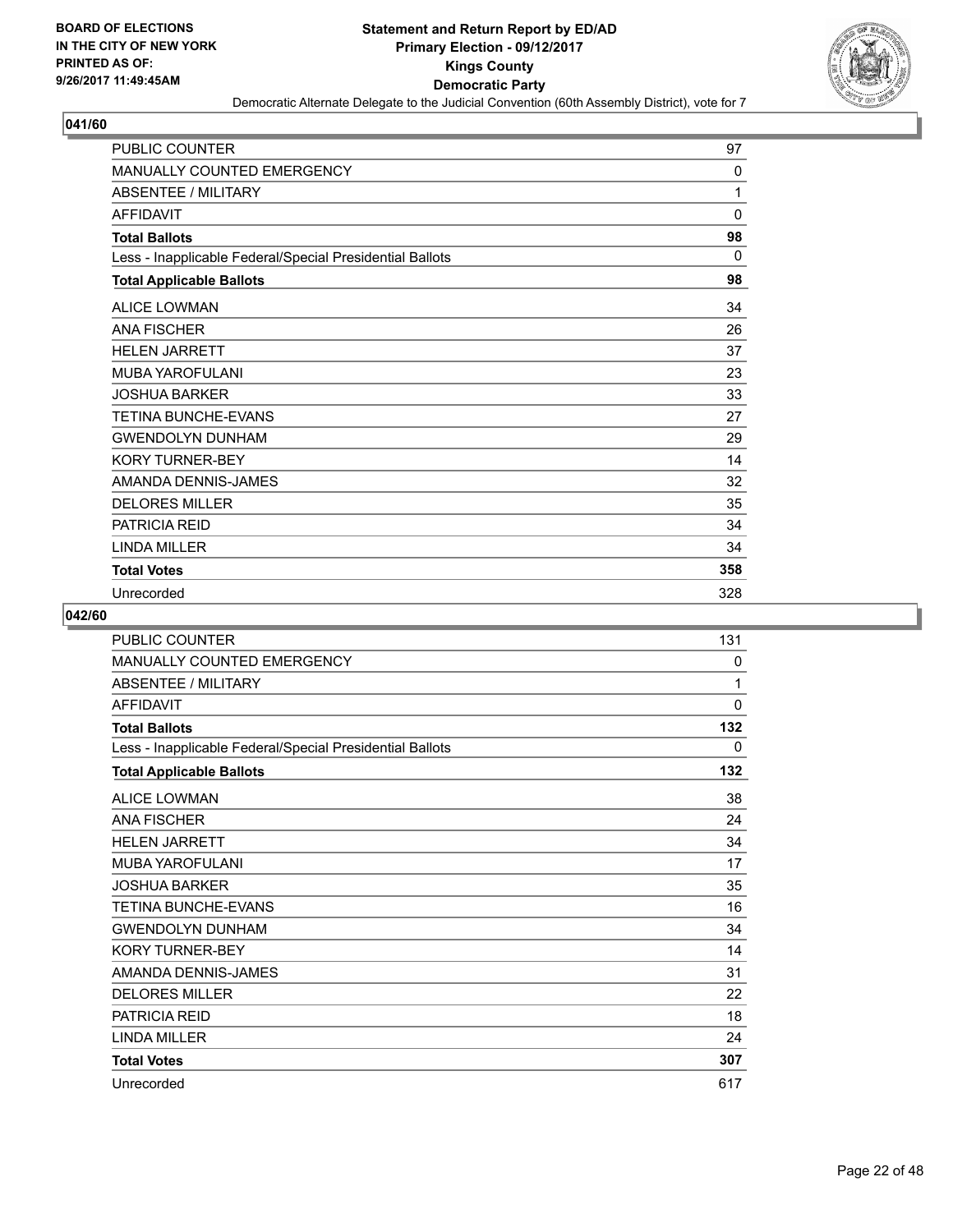

| <b>PUBLIC COUNTER</b>                                    | 108            |
|----------------------------------------------------------|----------------|
| MANUALLY COUNTED EMERGENCY                               | 0              |
| <b>ABSENTEE / MILITARY</b>                               | 1              |
| <b>AFFIDAVIT</b>                                         | $\overline{2}$ |
| <b>Total Ballots</b>                                     | 111            |
| Less - Inapplicable Federal/Special Presidential Ballots | 0              |
| <b>Total Applicable Ballots</b>                          | 111            |
| <b>ALICE LOWMAN</b>                                      | 30             |
| <b>ANA FISCHER</b>                                       | 32             |
| <b>HELEN JARRETT</b>                                     | 34             |
| <b>MUBA YAROFULANI</b>                                   | 21             |
| <b>JOSHUA BARKER</b>                                     | 31             |
| <b>TETINA BUNCHE-EVANS</b>                               | 26             |
| <b>GWENDOLYN DUNHAM</b>                                  | 27             |
| <b>KORY TURNER-BEY</b>                                   | 13             |
| AMANDA DENNIS-JAMES                                      | 28             |
| <b>DELORES MILLER</b>                                    | 19             |
| <b>PATRICIA REID</b>                                     | 27             |
| <b>LINDA MILLER</b>                                      | 26             |
| <b>Total Votes</b>                                       | 314            |
| Unrecorded                                               | 463            |

| PUBLIC COUNTER                                           | 84           |
|----------------------------------------------------------|--------------|
| <b>MANUALLY COUNTED EMERGENCY</b>                        | 0            |
| <b>ABSENTEE / MILITARY</b>                               | 0            |
| <b>AFFIDAVIT</b>                                         | $\mathbf{0}$ |
| <b>Total Ballots</b>                                     | 84           |
| Less - Inapplicable Federal/Special Presidential Ballots | 0            |
| <b>Total Applicable Ballots</b>                          | 84           |
| <b>ALICE LOWMAN</b>                                      | 26           |
| <b>ANA FISCHER</b>                                       | 24           |
| <b>HELEN JARRETT</b>                                     | 39           |
| MUBA YAROFULANI                                          | 18           |
| JOSHUA BARKER                                            | 32           |
| <b>TETINA BUNCHE-EVANS</b>                               | 26           |
| <b>GWENDOLYN DUNHAM</b>                                  | 33           |
| <b>KORY TURNER-BEY</b>                                   | 15           |
| AMANDA DENNIS-JAMES                                      | 34           |
| <b>DELORES MILLER</b>                                    | 31           |
| <b>PATRICIA REID</b>                                     | 28           |
| <b>LINDA MILLER</b>                                      | 27           |
| <b>Total Votes</b>                                       | 333          |
| Unrecorded                                               | 255          |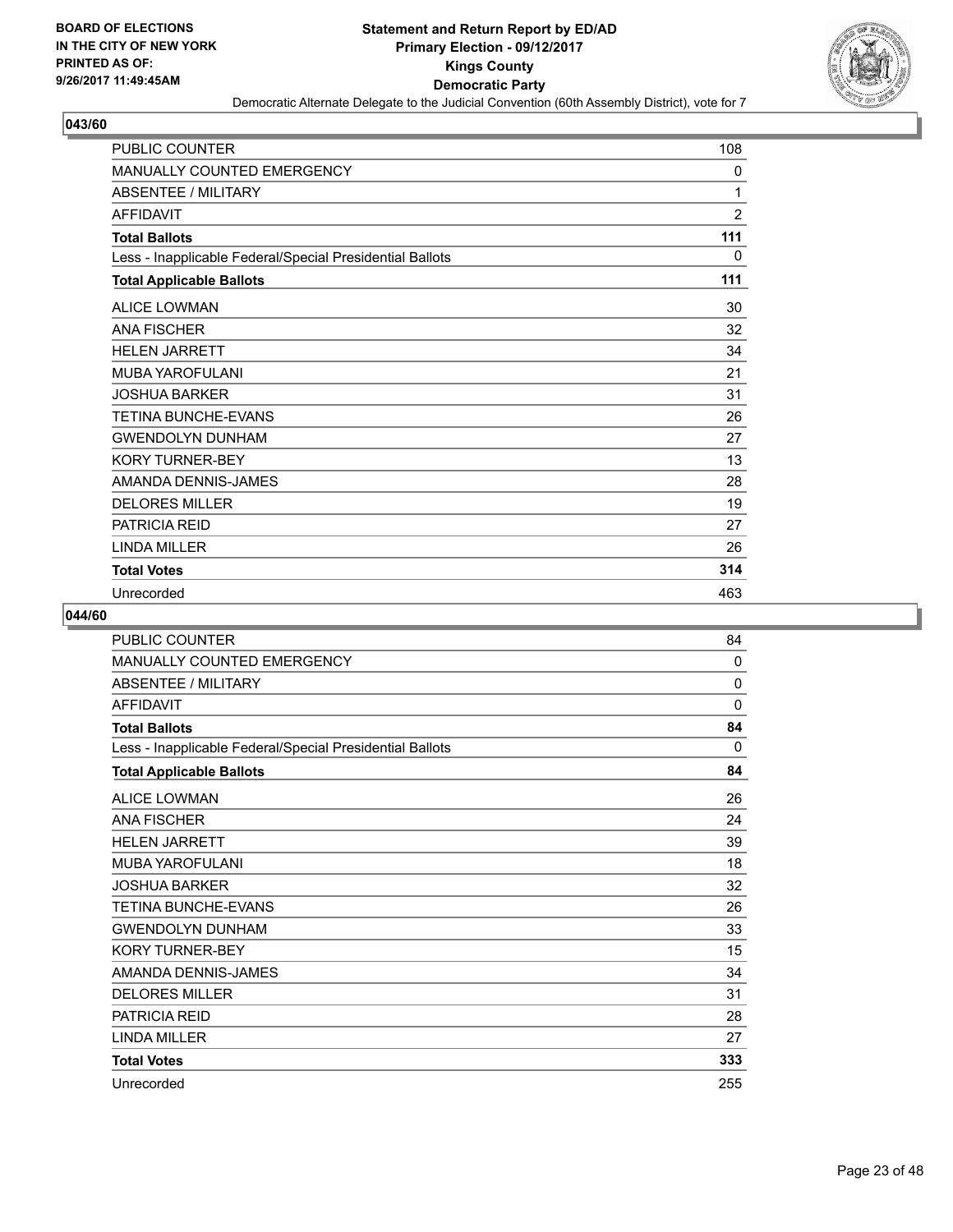

| <b>PUBLIC COUNTER</b>                                    | 147            |
|----------------------------------------------------------|----------------|
| MANUALLY COUNTED EMERGENCY                               | 0              |
| <b>ABSENTEE / MILITARY</b>                               | $\overline{2}$ |
| <b>AFFIDAVIT</b>                                         | 1              |
| <b>Total Ballots</b>                                     | 150            |
| Less - Inapplicable Federal/Special Presidential Ballots | 0              |
| <b>Total Applicable Ballots</b>                          | 150            |
| <b>ALICE LOWMAN</b>                                      | 42             |
| <b>ANA FISCHER</b>                                       | 37             |
| <b>HELEN JARRETT</b>                                     | 53             |
| <b>MUBA YAROFULANI</b>                                   | 41             |
| <b>JOSHUA BARKER</b>                                     | 42             |
| <b>TETINA BUNCHE-EVANS</b>                               | 41             |
| <b>GWENDOLYN DUNHAM</b>                                  | 44             |
| <b>KORY TURNER-BEY</b>                                   | 25             |
| AMANDA DENNIS-JAMES                                      | 56             |
| <b>DELORES MILLER</b>                                    | 43             |
| <b>PATRICIA REID</b>                                     | 42             |
| <b>LINDA MILLER</b>                                      | 45             |
| <b>Total Votes</b>                                       | 511            |
| Unrecorded                                               | 539            |

| PUBLIC COUNTER                                           | 107         |
|----------------------------------------------------------|-------------|
| <b>MANUALLY COUNTED EMERGENCY</b>                        | 0           |
| <b>ABSENTEE / MILITARY</b>                               | $\mathsf 3$ |
| <b>AFFIDAVIT</b>                                         | $\mathbf 0$ |
| <b>Total Ballots</b>                                     | 110         |
| Less - Inapplicable Federal/Special Presidential Ballots | 0           |
| <b>Total Applicable Ballots</b>                          | 110         |
| <b>ALICE LOWMAN</b>                                      | 36          |
| <b>ANA FISCHER</b>                                       | 31          |
| <b>HELEN JARRETT</b>                                     | 37          |
| MUBA YAROFULANI                                          | 18          |
| <b>JOSHUA BARKER</b>                                     | 30          |
| <b>TETINA BUNCHE-EVANS</b>                               | 16          |
| <b>GWENDOLYN DUNHAM</b>                                  | 30          |
| <b>KORY TURNER-BEY</b>                                   | 20          |
| AMANDA DENNIS-JAMES                                      | 32          |
| <b>DELORES MILLER</b>                                    | 30          |
| <b>PATRICIA REID</b>                                     | 29          |
| <b>LINDA MILLER</b>                                      | 34          |
| <b>Total Votes</b>                                       | 343         |
| Unrecorded                                               | 427         |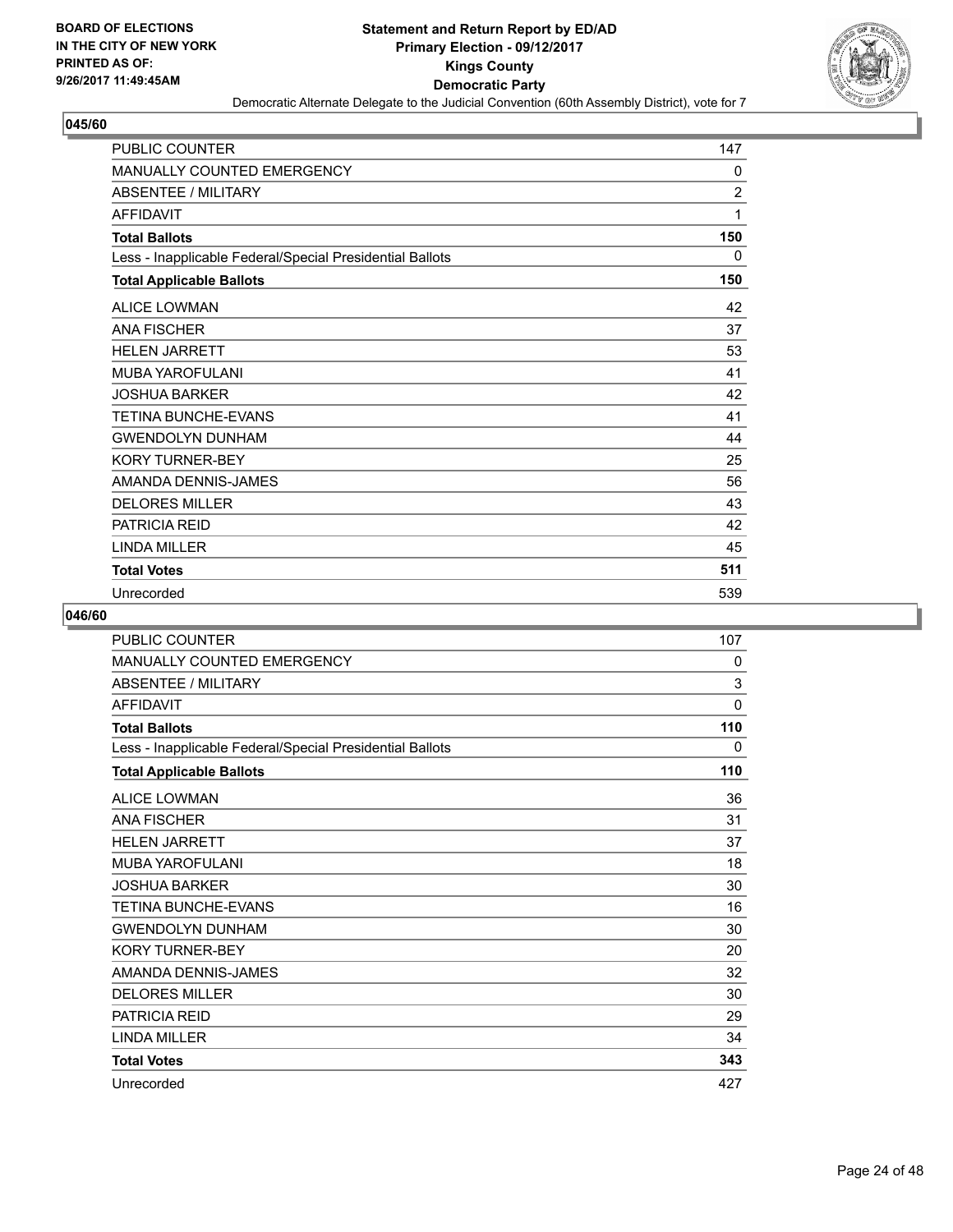

| <b>PUBLIC COUNTER</b>                                    | 119 |
|----------------------------------------------------------|-----|
| MANUALLY COUNTED EMERGENCY                               | 0   |
| <b>ABSENTEE / MILITARY</b>                               | 0   |
| <b>AFFIDAVIT</b>                                         | 1   |
| <b>Total Ballots</b>                                     | 120 |
| Less - Inapplicable Federal/Special Presidential Ballots | 0   |
| <b>Total Applicable Ballots</b>                          | 120 |
| <b>ALICE LOWMAN</b>                                      | 28  |
| <b>ANA FISCHER</b>                                       | 37  |
| <b>HELEN JARRETT</b>                                     | 42  |
| <b>MUBA YAROFULANI</b>                                   | 23  |
| <b>JOSHUA BARKER</b>                                     | 32  |
| <b>TETINA BUNCHE-EVANS</b>                               | 29  |
| <b>GWENDOLYN DUNHAM</b>                                  | 30  |
| <b>KORY TURNER-BEY</b>                                   | 11  |
| AMANDA DENNIS-JAMES                                      | 35  |
| <b>DELORES MILLER</b>                                    | 23  |
| <b>PATRICIA REID</b>                                     | 35  |
| <b>LINDA MILLER</b>                                      | 21  |
| <b>Total Votes</b>                                       | 346 |
| Unrecorded                                               | 494 |

| PUBLIC COUNTER                                           | 35  |
|----------------------------------------------------------|-----|
| <b>MANUALLY COUNTED EMERGENCY</b>                        | 0   |
| <b>ABSENTEE / MILITARY</b>                               | 0   |
| <b>AFFIDAVIT</b>                                         | 0   |
| <b>Total Ballots</b>                                     | 35  |
| Less - Inapplicable Federal/Special Presidential Ballots | 0   |
| <b>Total Applicable Ballots</b>                          | 35  |
| <b>ALICE LOWMAN</b>                                      | 13  |
| <b>ANA FISCHER</b>                                       | 10  |
| <b>HELEN JARRETT</b>                                     | 9   |
| <b>MUBA YAROFULANI</b>                                   | 6   |
| <b>JOSHUA BARKER</b>                                     | 8   |
| TETINA BUNCHE-EVANS                                      | 8   |
| <b>GWENDOLYN DUNHAM</b>                                  | 13  |
| <b>KORY TURNER-BEY</b>                                   | 9   |
| AMANDA DENNIS-JAMES                                      | 15  |
| <b>DELORES MILLER</b>                                    | 11  |
| <b>PATRICIA REID</b>                                     | 13  |
| <b>LINDA MILLER</b>                                      | 14  |
| <b>Total Votes</b>                                       | 129 |
| Unrecorded                                               | 116 |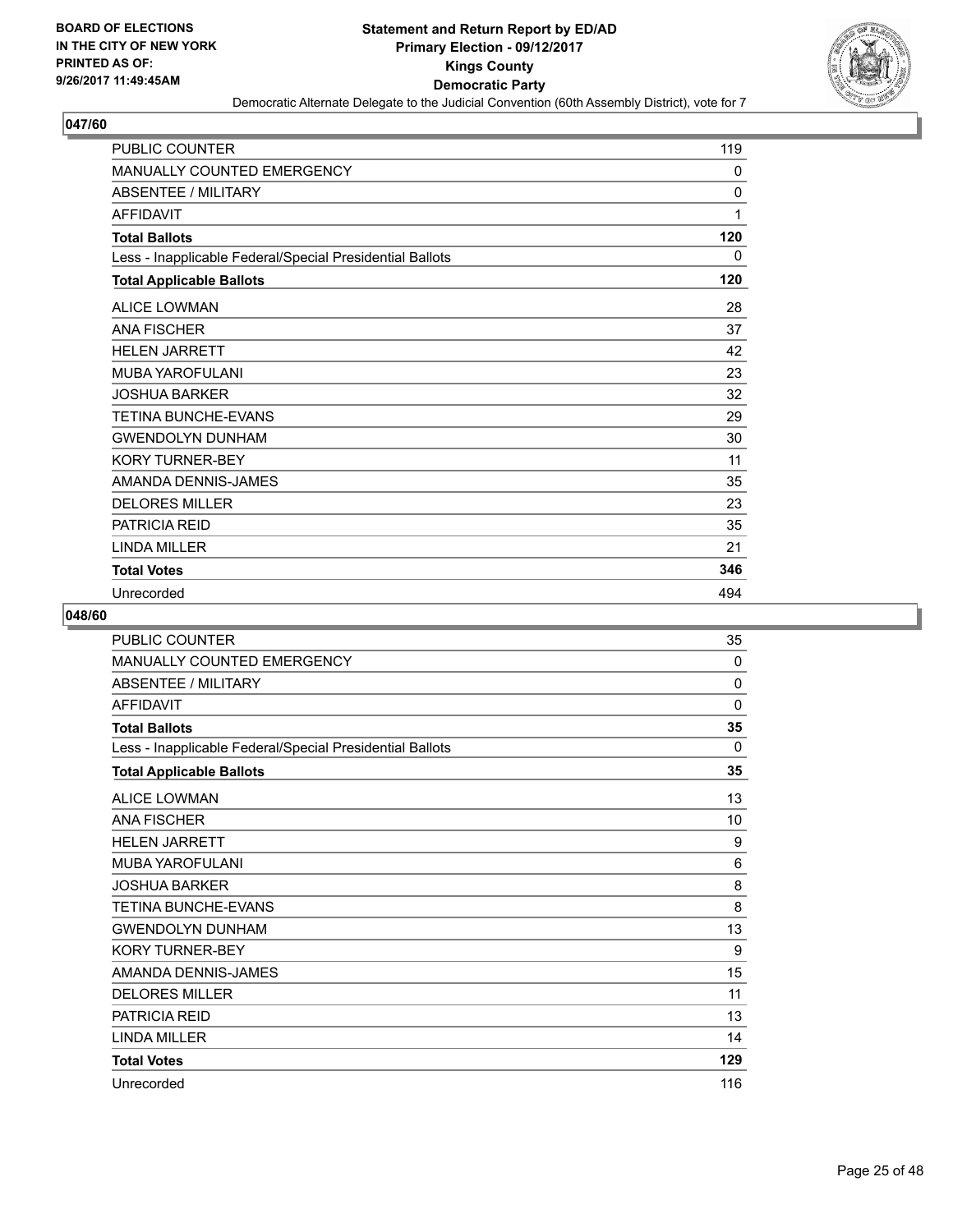

| <b>PUBLIC COUNTER</b>                                    | 75       |
|----------------------------------------------------------|----------|
| MANUALLY COUNTED EMERGENCY                               | 0        |
| <b>ABSENTEE / MILITARY</b>                               | 4        |
| <b>AFFIDAVIT</b>                                         | 3        |
| <b>Total Ballots</b>                                     | 82       |
| Less - Inapplicable Federal/Special Presidential Ballots | $\Omega$ |
| <b>Total Applicable Ballots</b>                          | 82       |
| <b>ALICE LOWMAN</b>                                      | 19       |
| <b>ANA FISCHER</b>                                       | 16       |
| <b>HELEN JARRETT</b>                                     | 25       |
| <b>MUBA YAROFULANI</b>                                   | 11       |
| <b>JOSHUA BARKER</b>                                     | 22       |
| <b>TETINA BUNCHE-EVANS</b>                               | 20       |
| <b>GWENDOLYN DUNHAM</b>                                  | 19       |
| <b>KORY TURNER-BEY</b>                                   | 7        |
| AMANDA DENNIS-JAMES                                      | 23       |
| <b>DELORES MILLER</b>                                    | 16       |
| <b>PATRICIA REID</b>                                     | 20       |
| <b>LINDA MILLER</b>                                      | 20       |
| <b>Total Votes</b>                                       | 218      |
| Unrecorded                                               | 356      |

| PUBLIC COUNTER                                           | 42  |
|----------------------------------------------------------|-----|
| <b>MANUALLY COUNTED EMERGENCY</b>                        | 0   |
| <b>ABSENTEE / MILITARY</b>                               | 0   |
| <b>AFFIDAVIT</b>                                         | 0   |
| <b>Total Ballots</b>                                     | 42  |
| Less - Inapplicable Federal/Special Presidential Ballots | 0   |
| <b>Total Applicable Ballots</b>                          | 42  |
| <b>ALICE LOWMAN</b>                                      | 12  |
| <b>ANA FISCHER</b>                                       | 9   |
| <b>HELEN JARRETT</b>                                     | 9   |
| <b>MUBA YAROFULANI</b>                                   | 9   |
| <b>JOSHUA BARKER</b>                                     | 9   |
| TETINA BUNCHE-EVANS                                      | 6   |
| <b>GWENDOLYN DUNHAM</b>                                  | 1   |
| <b>KORY TURNER-BEY</b>                                   | 3   |
| AMANDA DENNIS-JAMES                                      | 6   |
| <b>DELORES MILLER</b>                                    | 6   |
| <b>PATRICIA REID</b>                                     | 6   |
| <b>LINDA MILLER</b>                                      | 4   |
| <b>Total Votes</b>                                       | 80  |
| Unrecorded                                               | 214 |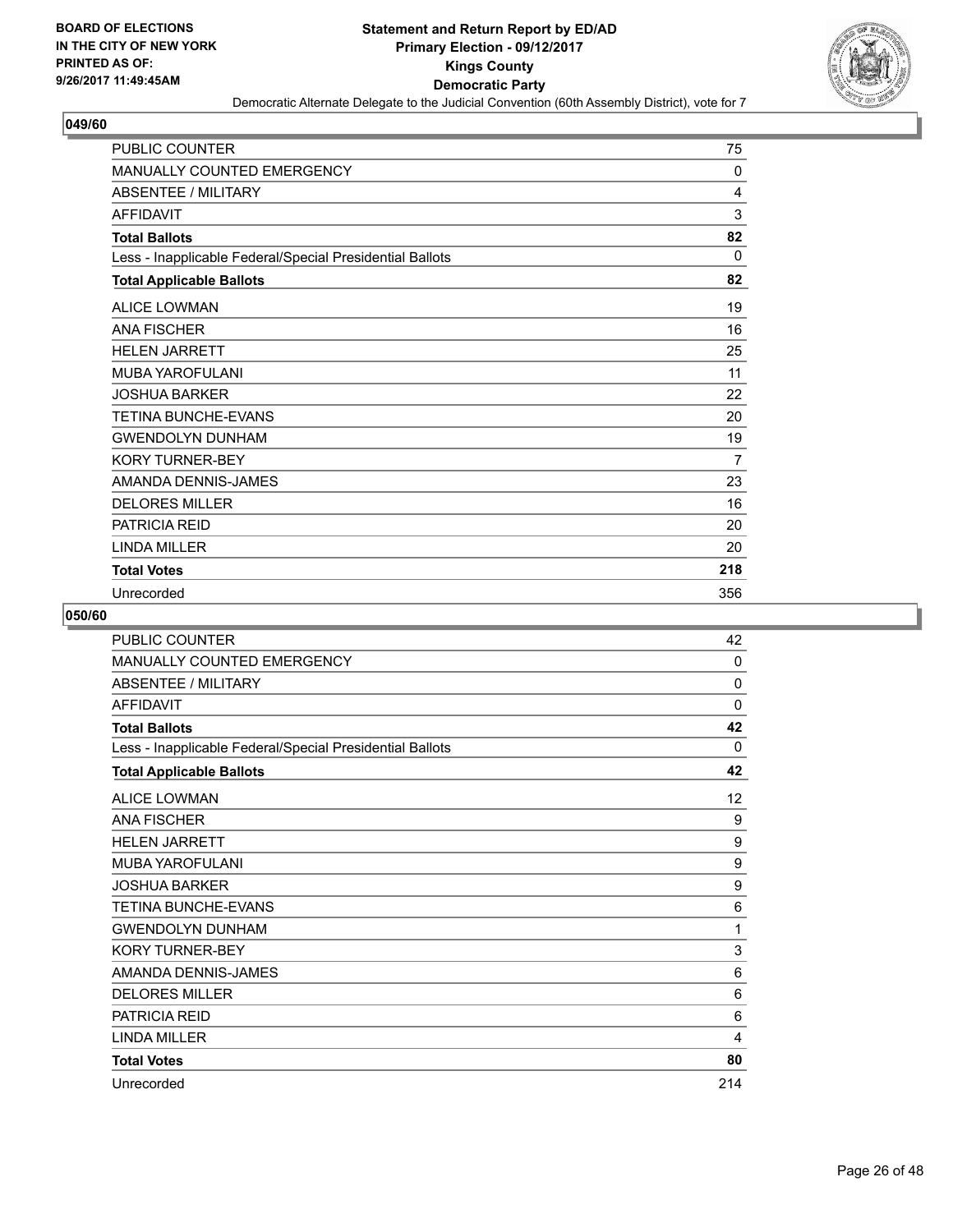

| <b>PUBLIC COUNTER</b>                                    | 136 |
|----------------------------------------------------------|-----|
| MANUALLY COUNTED EMERGENCY                               | 0   |
| <b>ABSENTEE / MILITARY</b>                               | 3   |
| <b>AFFIDAVIT</b>                                         | 0   |
| <b>Total Ballots</b>                                     | 139 |
| Less - Inapplicable Federal/Special Presidential Ballots | 0   |
| <b>Total Applicable Ballots</b>                          | 139 |
| <b>ALICE LOWMAN</b>                                      | 45  |
| <b>ANA FISCHER</b>                                       | 33  |
| <b>HELEN JARRETT</b>                                     | 38  |
| <b>MUBA YAROFULANI</b>                                   | 26  |
| <b>JOSHUA BARKER</b>                                     | 44  |
| <b>TETINA BUNCHE-EVANS</b>                               | 34  |
| <b>GWENDOLYN DUNHAM</b>                                  | 40  |
| <b>KORY TURNER-BEY</b>                                   | 23  |
| AMANDA DENNIS-JAMES                                      | 32  |
| <b>DELORES MILLER</b>                                    | 37  |
| <b>PATRICIA REID</b>                                     | 33  |
| <b>LINDA MILLER</b>                                      | 35  |
| <b>Total Votes</b>                                       | 420 |
| Unrecorded                                               | 553 |

| PUBLIC COUNTER                                           | 89           |
|----------------------------------------------------------|--------------|
| <b>MANUALLY COUNTED EMERGENCY</b>                        | 0            |
| <b>ABSENTEE / MILITARY</b>                               | 1            |
| <b>AFFIDAVIT</b>                                         | $\mathbf{0}$ |
| <b>Total Ballots</b>                                     | 90           |
| Less - Inapplicable Federal/Special Presidential Ballots | 0            |
| <b>Total Applicable Ballots</b>                          | 90           |
| <b>ALICE LOWMAN</b>                                      | 25           |
| <b>ANA FISCHER</b>                                       | 24           |
| <b>HELEN JARRETT</b>                                     | 28           |
| MUBA YAROFULANI                                          | 20           |
| <b>JOSHUA BARKER</b>                                     | 26           |
| <b>TETINA BUNCHE-EVANS</b>                               | 21           |
| <b>GWENDOLYN DUNHAM</b>                                  | 22           |
| <b>KORY TURNER-BEY</b>                                   | 19           |
| AMANDA DENNIS-JAMES                                      | 27           |
| <b>DELORES MILLER</b>                                    | 27           |
| <b>PATRICIA REID</b>                                     | 31           |
| <b>LINDA MILLER</b>                                      | 27           |
| <b>Total Votes</b>                                       | 297          |
| Unrecorded                                               | 333          |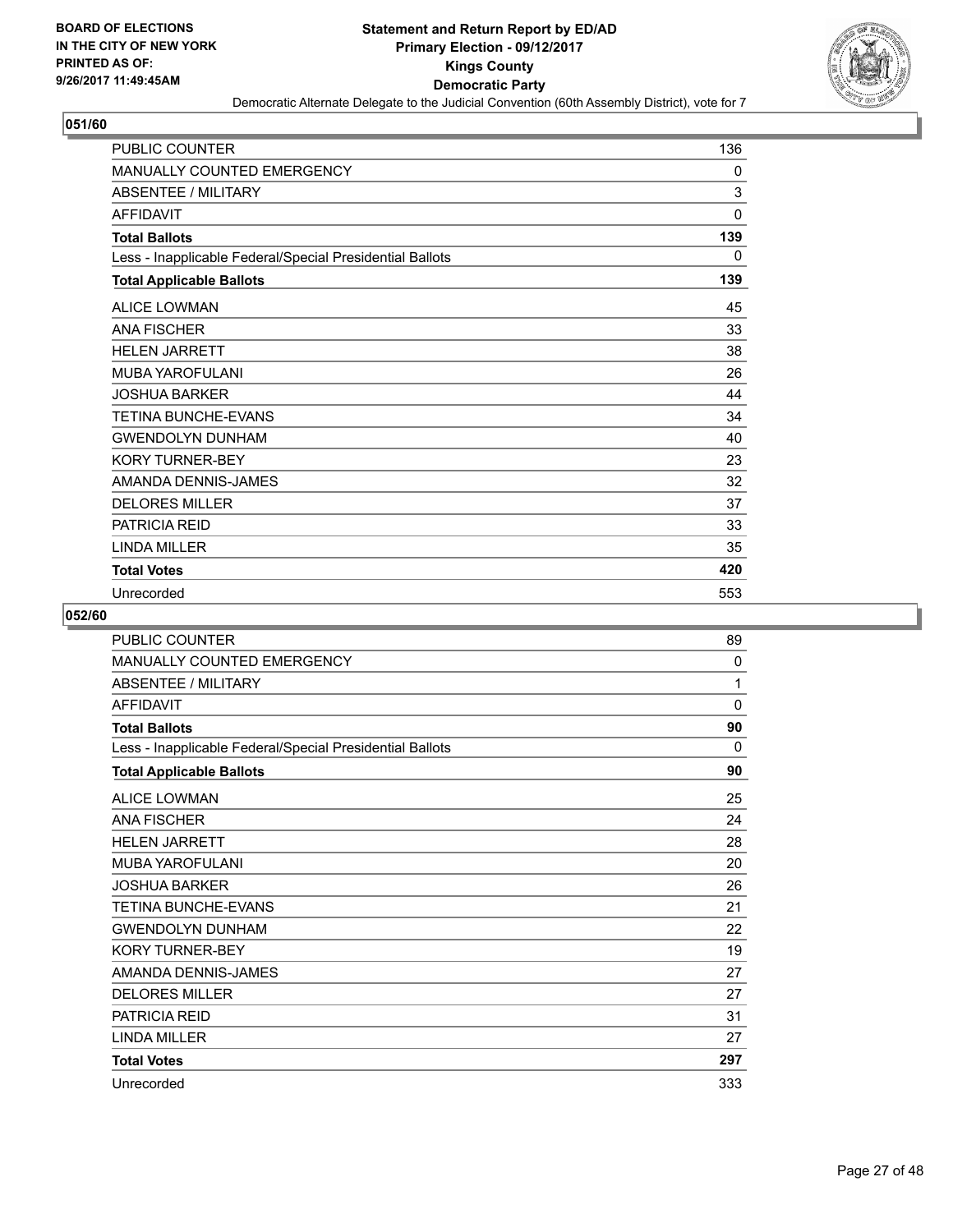

| <b>PUBLIC COUNTER</b>                                    | 93           |
|----------------------------------------------------------|--------------|
| MANUALLY COUNTED EMERGENCY                               | $\Omega$     |
| <b>ABSENTEE / MILITARY</b>                               | $\mathbf{0}$ |
| <b>AFFIDAVIT</b>                                         | $\mathbf{0}$ |
| <b>Total Ballots</b>                                     | 93           |
| Less - Inapplicable Federal/Special Presidential Ballots | $\Omega$     |
| <b>Total Applicable Ballots</b>                          | 93           |
| <b>ALICE LOWMAN</b>                                      | 28           |
| <b>ANA FISCHER</b>                                       | 25           |
| <b>HELEN JARRETT</b>                                     | 26           |
| <b>MUBA YAROFULANI</b>                                   | 20           |
| <b>JOSHUA BARKER</b>                                     | 33           |
| <b>TETINA BUNCHE-EVANS</b>                               | 21           |
| <b>GWENDOLYN DUNHAM</b>                                  | 28           |
| <b>KORY TURNER-BEY</b>                                   | 14           |
| AMANDA DENNIS-JAMES                                      | 26           |
| <b>DELORES MILLER</b>                                    | 29           |
| <b>PATRICIA REID</b>                                     | 26           |
| <b>LINDA MILLER</b>                                      | 29           |
| <b>Total Votes</b>                                       | 305          |
| Unrecorded                                               | 346          |

| PUBLIC COUNTER                                           | 92             |
|----------------------------------------------------------|----------------|
| <b>MANUALLY COUNTED EMERGENCY</b>                        | 0              |
| <b>ABSENTEE / MILITARY</b>                               | $\overline{2}$ |
| <b>AFFIDAVIT</b>                                         | 0              |
| <b>Total Ballots</b>                                     | 94             |
| Less - Inapplicable Federal/Special Presidential Ballots | 0              |
| <b>Total Applicable Ballots</b>                          | 94             |
| <b>ALICE LOWMAN</b>                                      | 36             |
| <b>ANA FISCHER</b>                                       | 28             |
| <b>HELEN JARRETT</b>                                     | 38             |
| <b>MUBA YAROFULANI</b>                                   | 30             |
| <b>JOSHUA BARKER</b>                                     | 32             |
| <b>TETINA BUNCHE-EVANS</b>                               | 30             |
| <b>GWENDOLYN DUNHAM</b>                                  | 19             |
| <b>KORY TURNER-BEY</b>                                   | 13             |
| AMANDA DENNIS-JAMES                                      | 25             |
| <b>DELORES MILLER</b>                                    | 21             |
| <b>PATRICIA REID</b>                                     | 23             |
| <b>LINDA MILLER</b>                                      | 20             |
| <b>Total Votes</b>                                       | 315            |
| Unrecorded                                               | 343            |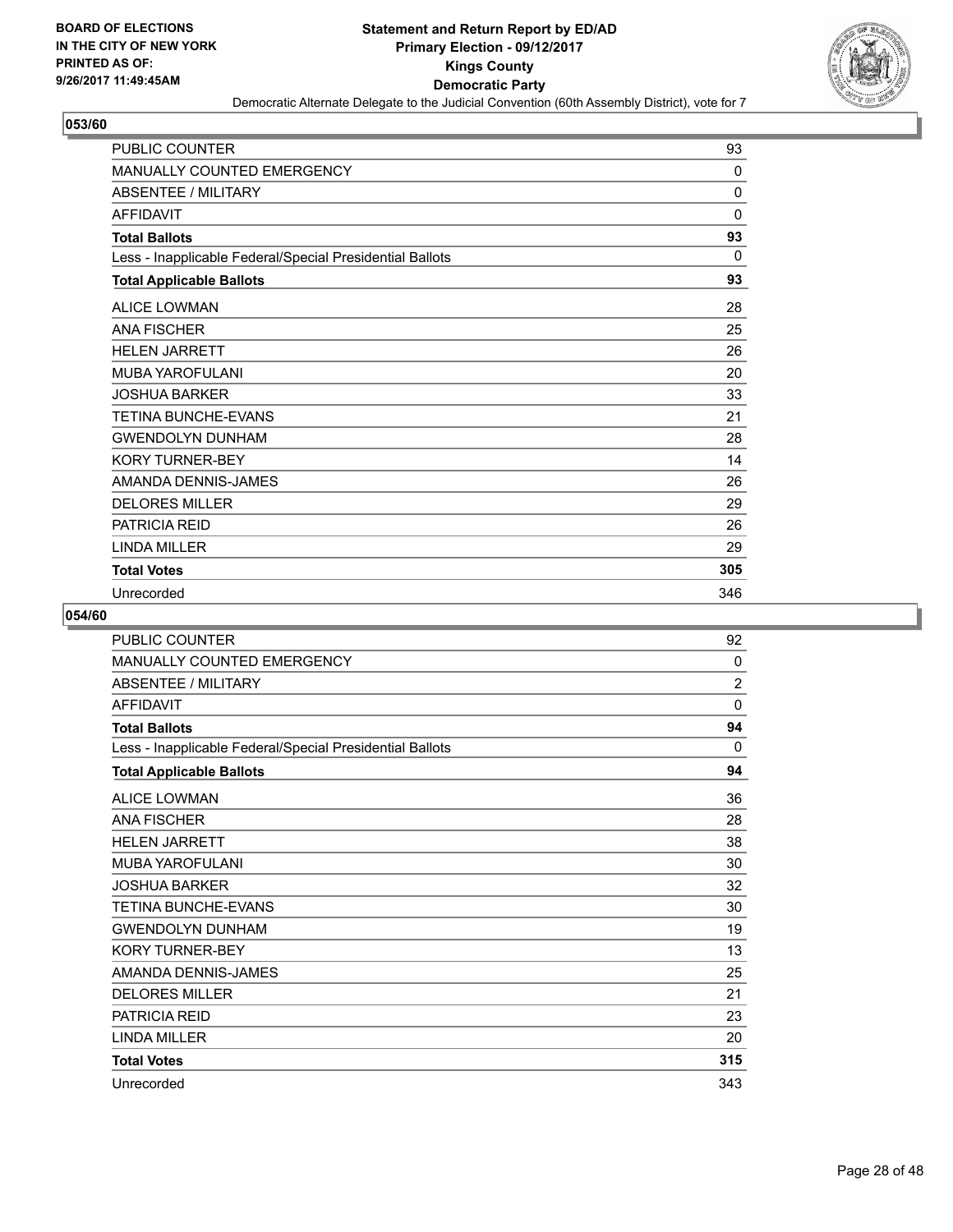

| <b>PUBLIC COUNTER</b>                                    | 77           |
|----------------------------------------------------------|--------------|
| MANUALLY COUNTED EMERGENCY                               | 0            |
| <b>ABSENTEE / MILITARY</b>                               | $\mathbf{0}$ |
| <b>AFFIDAVIT</b>                                         | $\mathbf{0}$ |
| <b>Total Ballots</b>                                     | 77           |
| Less - Inapplicable Federal/Special Presidential Ballots | $\Omega$     |
| <b>Total Applicable Ballots</b>                          | 77           |
| <b>ALICE LOWMAN</b>                                      | 32           |
| <b>ANA FISCHER</b>                                       | 29           |
| <b>HELEN JARRETT</b>                                     | 26           |
| <b>MUBA YAROFULANI</b>                                   | 13           |
| <b>JOSHUA BARKER</b>                                     | 27           |
| <b>TETINA BUNCHE-EVANS</b>                               | 23           |
| <b>GWENDOLYN DUNHAM</b>                                  | 25           |
| <b>KORY TURNER-BEY</b>                                   | 13           |
| AMANDA DENNIS-JAMES                                      | 25           |
| <b>DELORES MILLER</b>                                    | 26           |
| <b>PATRICIA REID</b>                                     | 27           |
| <b>I INDA MILLER</b>                                     | 19           |
| <b>Total Votes</b>                                       | 285          |
| Unrecorded                                               | 254          |

| <b>PUBLIC COUNTER</b>                                    | 105            |
|----------------------------------------------------------|----------------|
| MANUALLY COUNTED EMERGENCY                               | 0              |
| <b>ABSENTEE / MILITARY</b>                               | $\overline{2}$ |
| <b>AFFIDAVIT</b>                                         | 0              |
| <b>Total Ballots</b>                                     | 107            |
| Less - Inapplicable Federal/Special Presidential Ballots | 0              |
| <b>Total Applicable Ballots</b>                          | 107            |
| <b>ALICE LOWMAN</b>                                      | 30             |
| <b>ANA FISCHER</b>                                       | 34             |
| <b>HELEN JARRETT</b>                                     | 35             |
| MUBA YAROFULANI                                          | 25             |
| JOSHUA BARKER                                            | 37             |
| <b>TETINA BUNCHE-EVANS</b>                               | 28             |
| <b>GWENDOLYN DUNHAM</b>                                  | 30             |
| <b>KORY TURNER-BEY</b>                                   | 19             |
| AMANDA DENNIS-JAMES                                      | 38             |
| <b>DELORES MILLER</b>                                    | 28             |
| <b>PATRICIA REID</b>                                     | 33             |
| <b>LINDA MILLER</b>                                      | 31             |
| <b>Total Votes</b>                                       | 368            |
| Unrecorded                                               | 381            |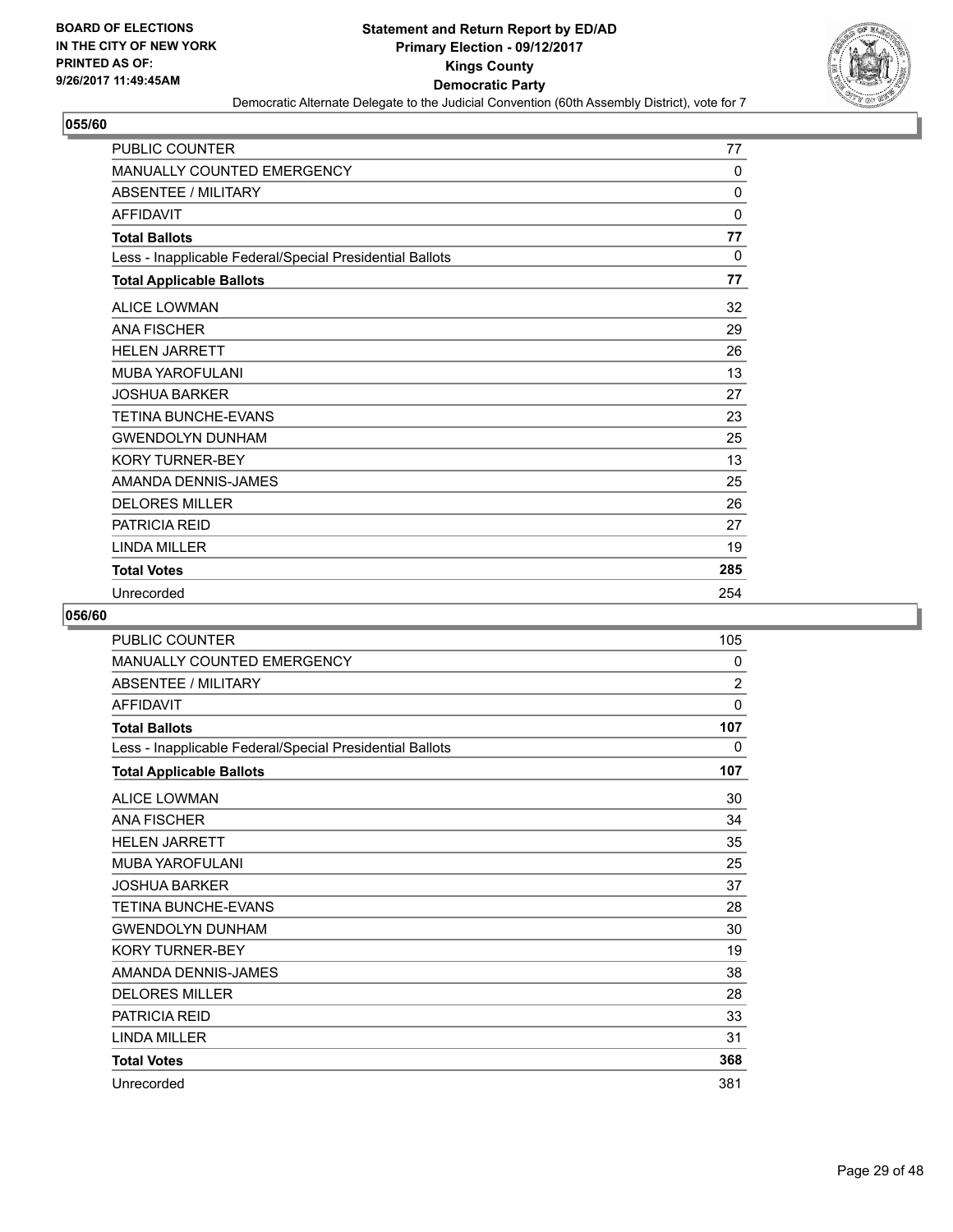

| <b>PUBLIC COUNTER</b>                                    | 110 |
|----------------------------------------------------------|-----|
| MANUALLY COUNTED EMERGENCY                               | 0   |
| <b>ABSENTEE / MILITARY</b>                               | 3   |
| <b>AFFIDAVIT</b>                                         | 0   |
| <b>Total Ballots</b>                                     | 113 |
| Less - Inapplicable Federal/Special Presidential Ballots | 0   |
| <b>Total Applicable Ballots</b>                          | 113 |
| <b>ALICE LOWMAN</b>                                      | 50  |
| <b>ANA FISCHER</b>                                       | 30  |
| <b>HELEN JARRETT</b>                                     | 33  |
| <b>MUBA YAROFULANI</b>                                   | 27  |
| <b>JOSHUA BARKER</b>                                     | 25  |
| <b>TETINA BUNCHE-EVANS</b>                               | 32  |
| <b>GWENDOLYN DUNHAM</b>                                  | 29  |
| <b>KORY TURNER-BEY</b>                                   | 13  |
| AMANDA DENNIS-JAMES                                      | 24  |
| <b>DELORES MILLER</b>                                    | 21  |
| <b>PATRICIA REID</b>                                     | 21  |
| <b>LINDA MILLER</b>                                      | 26  |
| <b>Total Votes</b>                                       | 331 |
| Unrecorded                                               | 460 |

| PUBLIC COUNTER                                           | 86             |
|----------------------------------------------------------|----------------|
| <b>MANUALLY COUNTED EMERGENCY</b>                        | 0              |
| <b>ABSENTEE / MILITARY</b>                               | 2              |
| <b>AFFIDAVIT</b>                                         | 1              |
| <b>Total Ballots</b>                                     | 89             |
| Less - Inapplicable Federal/Special Presidential Ballots | 0              |
| <b>Total Applicable Ballots</b>                          | 89             |
| <b>ALICE LOWMAN</b>                                      | 14             |
| <b>ANA FISCHER</b>                                       | 18             |
| <b>HELEN JARRETT</b>                                     | 16             |
| <b>MUBA YAROFULANI</b>                                   | 7              |
| <b>JOSHUA BARKER</b>                                     | 15             |
| TETINA BUNCHE-EVANS                                      | 7              |
| <b>GWENDOLYN DUNHAM</b>                                  | 6              |
| <b>KORY TURNER-BEY</b>                                   | $\overline{2}$ |
| AMANDA DENNIS-JAMES                                      | 8              |
| <b>DELORES MILLER</b>                                    | 5              |
| <b>PATRICIA REID</b>                                     | 5              |
| <b>LINDA MILLER</b>                                      | 10             |
| <b>Total Votes</b>                                       | 113            |
| Unrecorded                                               | 510            |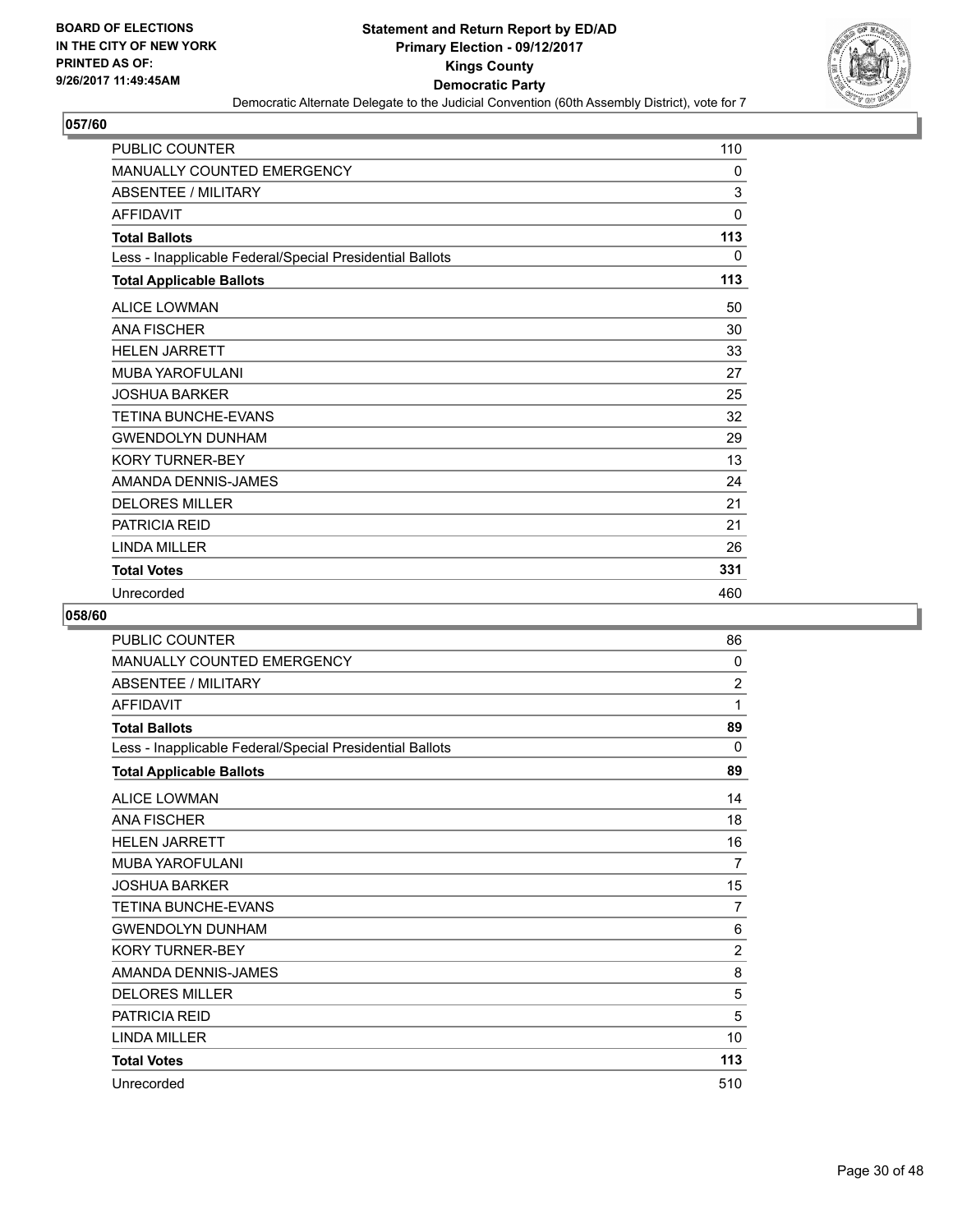

| <b>PUBLIC COUNTER</b>                                    | 82             |
|----------------------------------------------------------|----------------|
| <b>MANUALLY COUNTED EMERGENCY</b>                        | $\Omega$       |
| <b>ABSENTEE / MILITARY</b>                               | $\overline{2}$ |
| <b>AFFIDAVIT</b>                                         | $\mathbf{0}$   |
| <b>Total Ballots</b>                                     | 84             |
| Less - Inapplicable Federal/Special Presidential Ballots | $\Omega$       |
| <b>Total Applicable Ballots</b>                          | 84             |
| <b>ALICE LOWMAN</b>                                      | 18             |
| <b>ANA FISCHER</b>                                       | 24             |
| <b>HELEN JARRETT</b>                                     | 19             |
| <b>MUBA YAROFULANI</b>                                   | 11             |
| <b>JOSHUA BARKER</b>                                     | 16             |
| TETINA BUNCHE-EVANS                                      | 12             |
| <b>GWENDOLYN DUNHAM</b>                                  | 16             |
| <b>KORY TURNER-BEY</b>                                   | 8              |
| AMANDA DENNIS-JAMES                                      | 15             |
| <b>DELORES MILLER</b>                                    | 15             |
| <b>PATRICIA REID</b>                                     | 20             |
| <b>LINDA MILLER</b>                                      | 15             |
| UNATTRIBUTABLE WRITE-IN (WRITE-IN)                       | 1              |
| <b>Total Votes</b>                                       | 190            |
| Unrecorded                                               | 398            |

| PUBLIC COUNTER                                           | 60             |
|----------------------------------------------------------|----------------|
| MANUALLY COUNTED EMERGENCY                               | 0              |
| ABSENTEE / MILITARY                                      | 3              |
| <b>AFFIDAVIT</b>                                         | $\mathbf 0$    |
| <b>Total Ballots</b>                                     | 63             |
| Less - Inapplicable Federal/Special Presidential Ballots | $\Omega$       |
| <b>Total Applicable Ballots</b>                          | 63             |
| <b>ALICE LOWMAN</b>                                      | 16             |
| <b>ANA FISCHER</b>                                       | 11             |
| <b>HELEN JARRETT</b>                                     | 13             |
| MUBA YAROFULANI                                          | 8              |
| <b>JOSHUA BARKER</b>                                     | 12             |
| <b>TETINA BUNCHE-EVANS</b>                               | 6              |
| <b>GWENDOLYN DUNHAM</b>                                  | 13             |
| <b>KORY TURNER-BEY</b>                                   | 5              |
| AMANDA DENNIS-JAMES                                      | 14             |
| <b>DELORES MILLER</b>                                    | 11             |
| <b>PATRICIA REID</b>                                     | $\overline{7}$ |
| <b>LINDA MILLER</b>                                      | 9              |
| <b>Total Votes</b>                                       | 125            |
| Unrecorded                                               | 316            |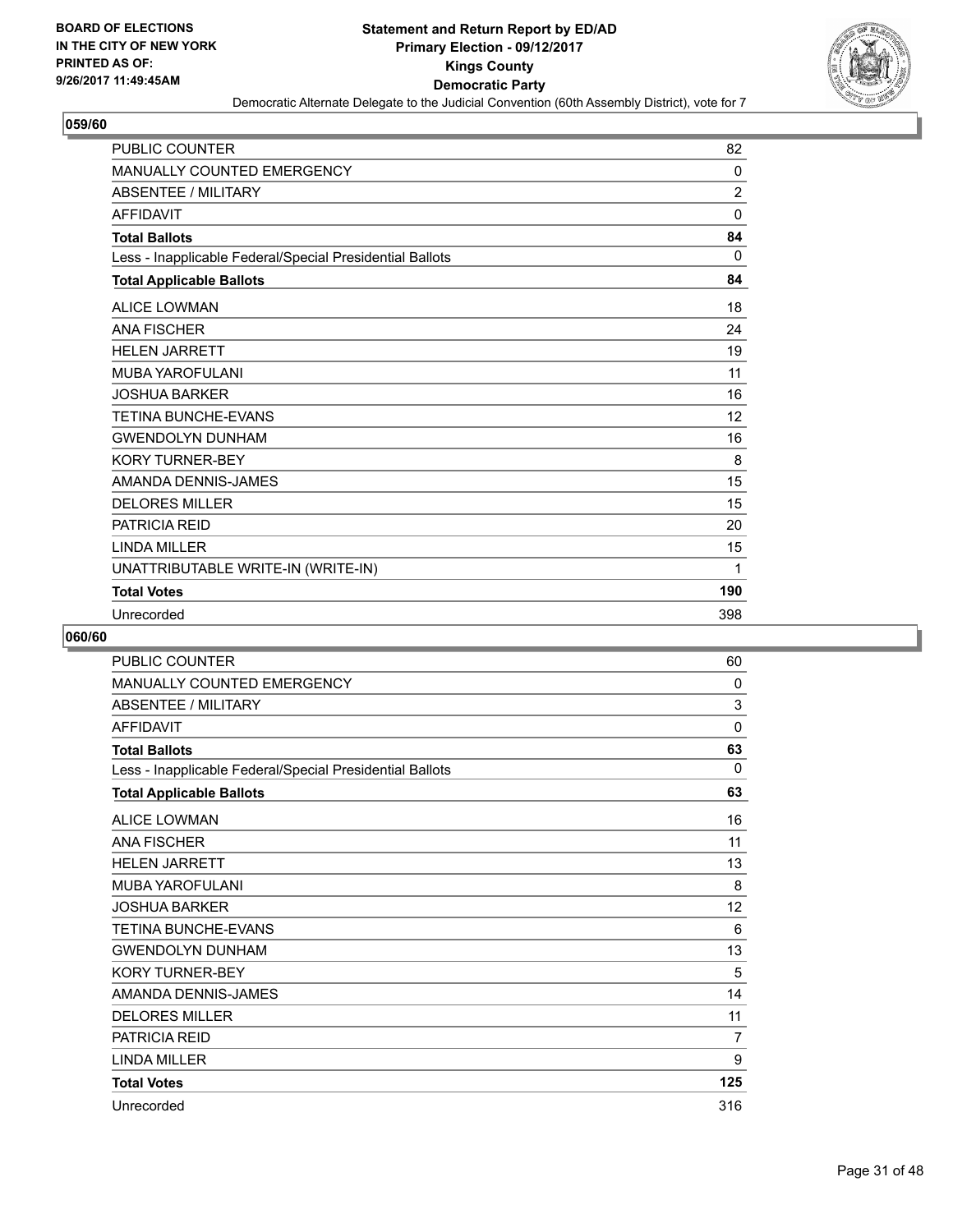

| PUBLIC COUNTER                                           | 84       |
|----------------------------------------------------------|----------|
| MANUALLY COUNTED EMERGENCY                               | 0        |
| <b>ABSENTEE / MILITARY</b>                               | 1        |
| <b>AFFIDAVIT</b>                                         | 0        |
| <b>Total Ballots</b>                                     | 85       |
| Less - Inapplicable Federal/Special Presidential Ballots | $\Omega$ |
| <b>Total Applicable Ballots</b>                          | 85       |
| <b>ALICE LOWMAN</b>                                      | 31       |
| <b>ANA FISCHER</b>                                       | 26       |
| <b>HELEN JARRETT</b>                                     | 34       |
| MUBA YAROFULANI                                          | 20       |
| <b>JOSHUA BARKER</b>                                     | 24       |
| <b>TETINA BUNCHE-EVANS</b>                               | 22       |
| <b>GWENDOLYN DUNHAM</b>                                  | 30       |
| <b>KORY TURNER-BEY</b>                                   | 16       |
| AMANDA DENNIS-JAMES                                      | 27       |
| <b>DELORES MILLER</b>                                    | 29       |
| <b>PATRICIA REID</b>                                     | 21       |
| <b>LINDA MILLER</b>                                      | 26       |
| <b>Total Votes</b>                                       | 306      |
| Unrecorded                                               | 289      |

| <b>PUBLIC COUNTER</b>                                    | 152 |
|----------------------------------------------------------|-----|
| MANUALLY COUNTED EMERGENCY                               | 0   |
| <b>ABSENTEE / MILITARY</b>                               | 5   |
| <b>AFFIDAVIT</b>                                         | 0   |
| <b>Total Ballots</b>                                     | 157 |
| Less - Inapplicable Federal/Special Presidential Ballots | 0   |
| <b>Total Applicable Ballots</b>                          | 157 |
| <b>ALICE LOWMAN</b>                                      | 36  |
| <b>ANA FISCHER</b>                                       | 33  |
| <b>HELEN JARRETT</b>                                     | 37  |
| <b>MUBA YAROFULANI</b>                                   | 15  |
| <b>JOSHUA BARKER</b>                                     | 22  |
| <b>TETINA BUNCHE-EVANS</b>                               | 27  |
| <b>GWENDOLYN DUNHAM</b>                                  | 41  |
| <b>KORY TURNER-BEY</b>                                   | 22  |
| AMANDA DENNIS-JAMES                                      | 25  |
| <b>DELORES MILLER</b>                                    | 34  |
| <b>PATRICIA REID</b>                                     | 28  |
| <b>LINDA MILLER</b>                                      | 33  |
| <b>BOB ORTON (WRITE-IN)</b>                              | 1   |
| <b>Total Votes</b>                                       | 354 |
| Unrecorded                                               | 745 |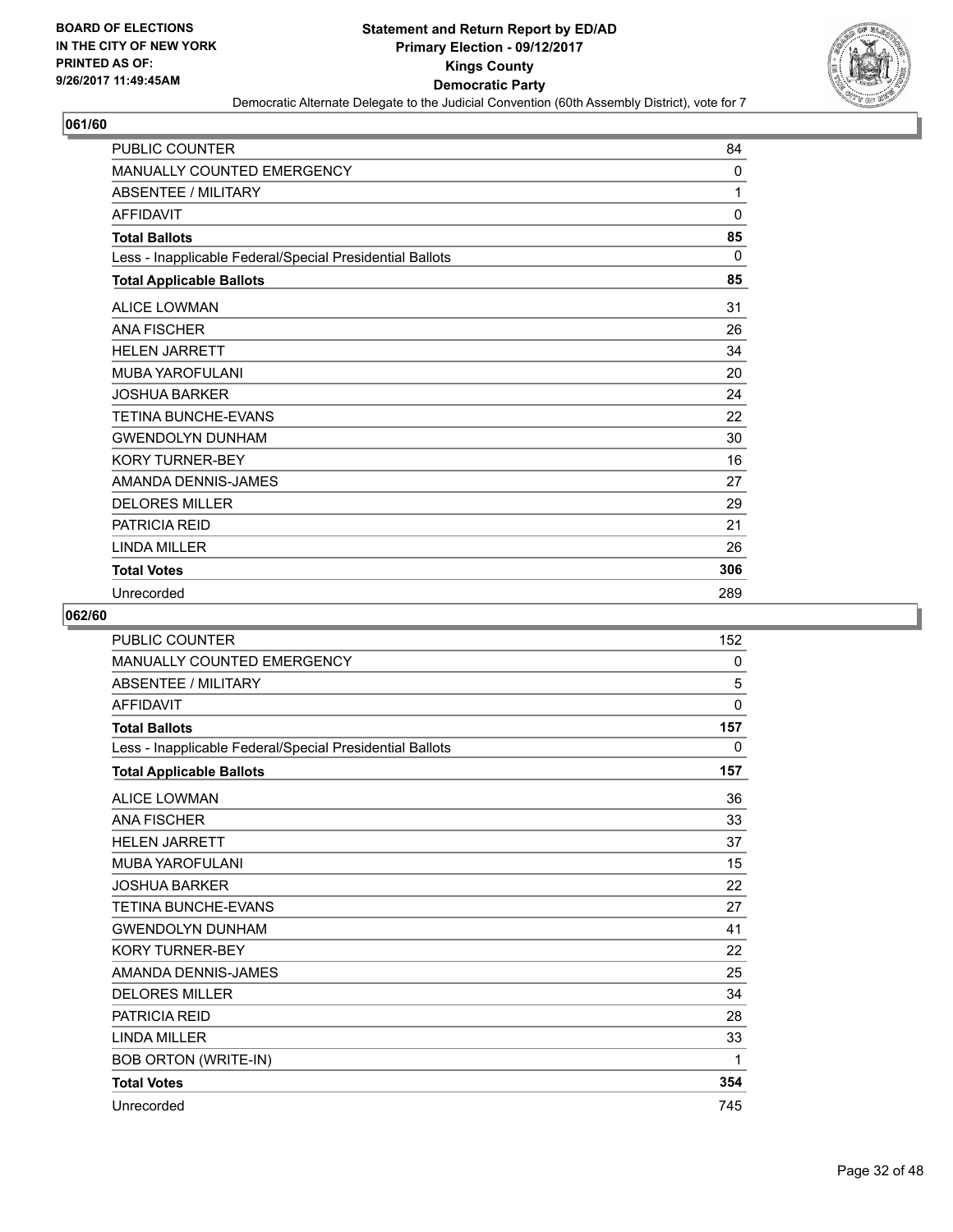

| <b>PUBLIC COUNTER</b>                                    | 150            |
|----------------------------------------------------------|----------------|
| MANUALLY COUNTED EMERGENCY                               | 0              |
| <b>ABSENTEE / MILITARY</b>                               | $\overline{2}$ |
| <b>AFFIDAVIT</b>                                         | 1              |
| <b>Total Ballots</b>                                     | 153            |
| Less - Inapplicable Federal/Special Presidential Ballots | 0              |
| <b>Total Applicable Ballots</b>                          | 153            |
| <b>ALICE LOWMAN</b>                                      | 48             |
| <b>ANA FISCHER</b>                                       | 44             |
| <b>HELEN JARRETT</b>                                     | 43             |
| <b>MUBA YAROFULANI</b>                                   | 41             |
| <b>JOSHUA BARKER</b>                                     | 48             |
| <b>TETINA BUNCHE-EVANS</b>                               | 37             |
| <b>GWENDOLYN DUNHAM</b>                                  | 35             |
| <b>KORY TURNER-BEY</b>                                   | 15             |
| AMANDA DENNIS-JAMES                                      | 36             |
| <b>DELORES MILLER</b>                                    | 32             |
| <b>PATRICIA REID</b>                                     | 30             |
| <b>LINDA MILLER</b>                                      | 30             |
| <b>Total Votes</b>                                       | 439            |
| Unrecorded                                               | 632            |

| <b>PUBLIC COUNTER</b>                                    | 119 |
|----------------------------------------------------------|-----|
| MANUALLY COUNTED EMERGENCY                               | 0   |
| <b>ABSENTEE / MILITARY</b>                               | 0   |
| <b>AFFIDAVIT</b>                                         | 0   |
| <b>Total Ballots</b>                                     | 119 |
| Less - Inapplicable Federal/Special Presidential Ballots | 0   |
| <b>Total Applicable Ballots</b>                          | 119 |
| <b>ALICE LOWMAN</b>                                      | 22  |
| <b>ANA FISCHER</b>                                       | 22  |
| <b>HELEN JARRETT</b>                                     | 28  |
| MUBA YAROFULANI                                          | 16  |
| JOSHUA BARKER                                            | 26  |
| <b>TETINA BUNCHE-EVANS</b>                               | 24  |
| <b>GWENDOLYN DUNHAM</b>                                  | 23  |
| <b>KORY TURNER-BEY</b>                                   | 19  |
| AMANDA DENNIS-JAMES                                      | 40  |
| <b>DELORES MILLER</b>                                    | 34  |
| <b>PATRICIA REID</b>                                     | 31  |
| <b>LINDA MILLER</b>                                      | 29  |
| <b>Total Votes</b>                                       | 314 |
| Unrecorded                                               | 519 |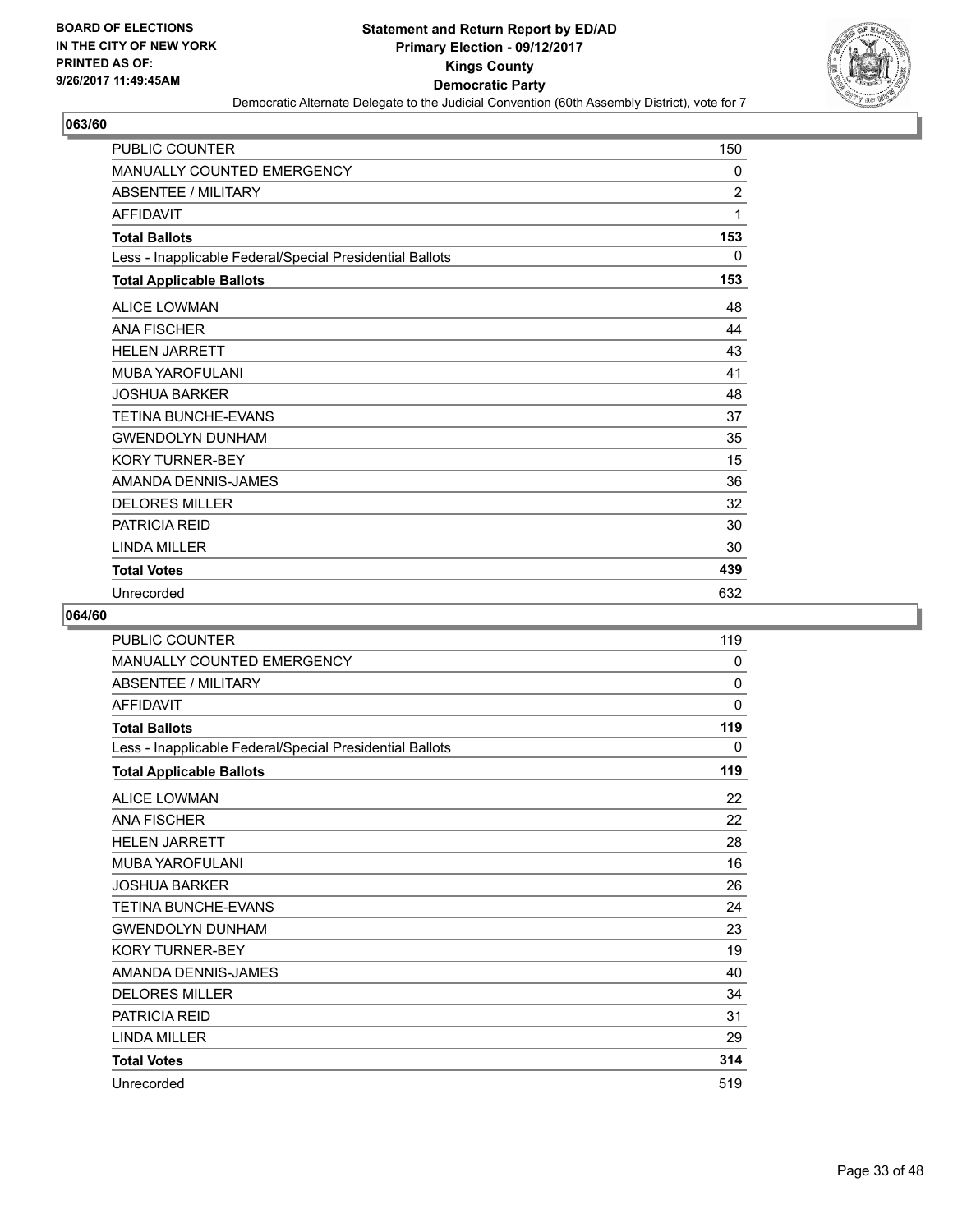

| <b>PUBLIC COUNTER</b>                                    | 134 |
|----------------------------------------------------------|-----|
| MANUALLY COUNTED EMERGENCY                               | 0   |
| <b>ABSENTEE / MILITARY</b>                               | 3   |
| <b>AFFIDAVIT</b>                                         | 0   |
| <b>Total Ballots</b>                                     | 137 |
| Less - Inapplicable Federal/Special Presidential Ballots | 0   |
| <b>Total Applicable Ballots</b>                          | 137 |
| <b>ALICE LOWMAN</b>                                      | 33  |
| <b>ANA FISCHER</b>                                       | 39  |
| <b>HELEN JARRETT</b>                                     | 34  |
| <b>MUBA YAROFULANI</b>                                   | 20  |
| <b>JOSHUA BARKER</b>                                     | 31  |
| <b>TETINA BUNCHE-EVANS</b>                               | 33  |
| <b>GWENDOLYN DUNHAM</b>                                  | 32  |
| <b>KORY TURNER-BEY</b>                                   | 22  |
| AMANDA DENNIS-JAMES                                      | 35  |
| <b>DELORES MILLER</b>                                    | 35  |
| <b>PATRICIA REID</b>                                     | 35  |
| <b>LINDA MILLER</b>                                      | 43  |
| <b>Total Votes</b>                                       | 392 |
| Unrecorded                                               | 567 |

| PUBLIC COUNTER                                           | 81          |
|----------------------------------------------------------|-------------|
| <b>MANUALLY COUNTED EMERGENCY</b>                        | $\Omega$    |
| <b>ABSENTEE / MILITARY</b>                               | 5           |
| <b>AFFIDAVIT</b>                                         | $\mathbf 0$ |
| <b>Total Ballots</b>                                     | 86          |
| Less - Inapplicable Federal/Special Presidential Ballots | $\Omega$    |
| <b>Total Applicable Ballots</b>                          | 86          |
| <b>ALICE LOWMAN</b>                                      | 24          |
| <b>ANA FISCHER</b>                                       | 32          |
| <b>HELEN JARRETT</b>                                     | 29          |
| MUBA YAROFULANI                                          | 17          |
| JOSHUA BARKER                                            | 21          |
| <b>TETINA BUNCHE-EVANS</b>                               | 24          |
| <b>GWENDOLYN DUNHAM</b>                                  | 21          |
| <b>KORY TURNER-BEY</b>                                   | 10          |
| AMANDA DENNIS-JAMES                                      | 18          |
| <b>DELORES MILLER</b>                                    | 12          |
| <b>PATRICIA REID</b>                                     | 16          |
| <b>LINDA MILLER</b>                                      | 17          |
| <b>Total Votes</b>                                       | 241         |
| Unrecorded                                               | 361         |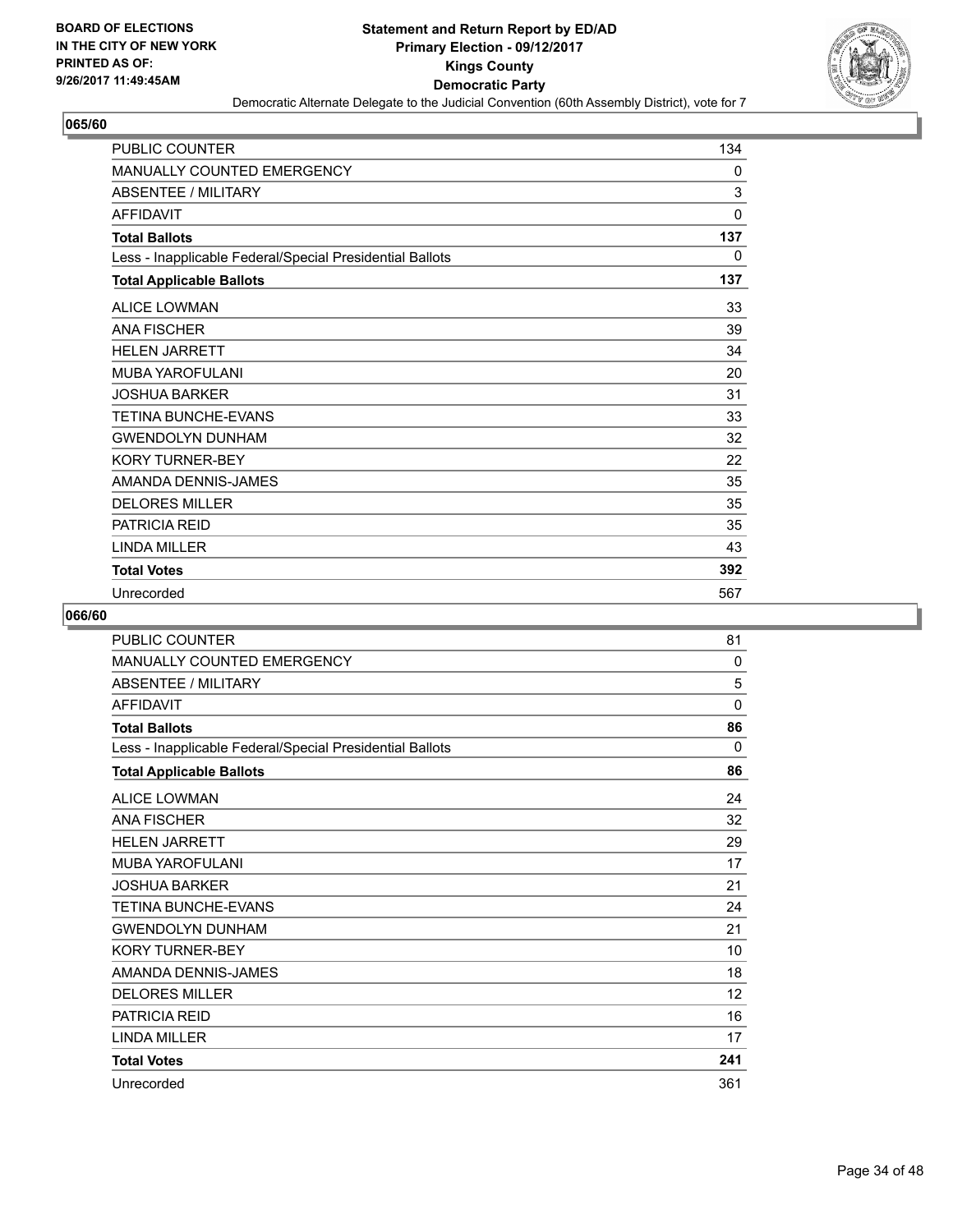

| <b>PUBLIC COUNTER</b>                                    | 58           |
|----------------------------------------------------------|--------------|
| MANUALLY COUNTED EMERGENCY                               | 0            |
| <b>ABSENTEE / MILITARY</b>                               | 2            |
| <b>AFFIDAVIT</b>                                         | $\mathbf{0}$ |
| <b>Total Ballots</b>                                     | 60           |
| Less - Inapplicable Federal/Special Presidential Ballots | $\Omega$     |
| <b>Total Applicable Ballots</b>                          | 60           |
| <b>ALICE LOWMAN</b>                                      | 17           |
| <b>ANA FISCHER</b>                                       | 18           |
| <b>HELEN JARRETT</b>                                     | 14           |
| <b>MUBA YAROFULANI</b>                                   | 11           |
| <b>JOSHUA BARKER</b>                                     | 17           |
| <b>TETINA BUNCHE-EVANS</b>                               | 15           |
| <b>GWENDOLYN DUNHAM</b>                                  | 13           |
| <b>KORY TURNER-BEY</b>                                   | 8            |
| AMANDA DENNIS-JAMES                                      | 17           |
| <b>DELORES MILLER</b>                                    | 19           |
| <b>PATRICIA REID</b>                                     | 19           |
| <b>I INDA MILLER</b>                                     | 18           |
| <b>Total Votes</b>                                       | 186          |
| Unrecorded                                               | 234          |

| PUBLIC COUNTER                                           | 54             |
|----------------------------------------------------------|----------------|
| MANUALLY COUNTED EMERGENCY                               | 0              |
| <b>ABSENTEE / MILITARY</b>                               | $\overline{2}$ |
| <b>AFFIDAVIT</b>                                         | 0              |
| <b>Total Ballots</b>                                     | 56             |
| Less - Inapplicable Federal/Special Presidential Ballots | 0              |
| <b>Total Applicable Ballots</b>                          | 56             |
| <b>ALICE LOWMAN</b>                                      | 18             |
| <b>ANA FISCHER</b>                                       | 18             |
| <b>HELEN JARRETT</b>                                     | 21             |
| MUBA YAROFULANI                                          | 13             |
| <b>JOSHUA BARKER</b>                                     | 22             |
| TETINA BUNCHE-EVANS                                      | 19             |
| <b>GWENDOLYN DUNHAM</b>                                  | 18             |
| <b>KORY TURNER-BEY</b>                                   | 4              |
| AMANDA DENNIS-JAMES                                      | 13             |
| <b>DELORES MILLER</b>                                    | 19             |
| <b>PATRICIA REID</b>                                     | 19             |
| <b>LINDA MILLER</b>                                      | 11             |
| <b>Total Votes</b>                                       | 195            |
| Unrecorded                                               | 197            |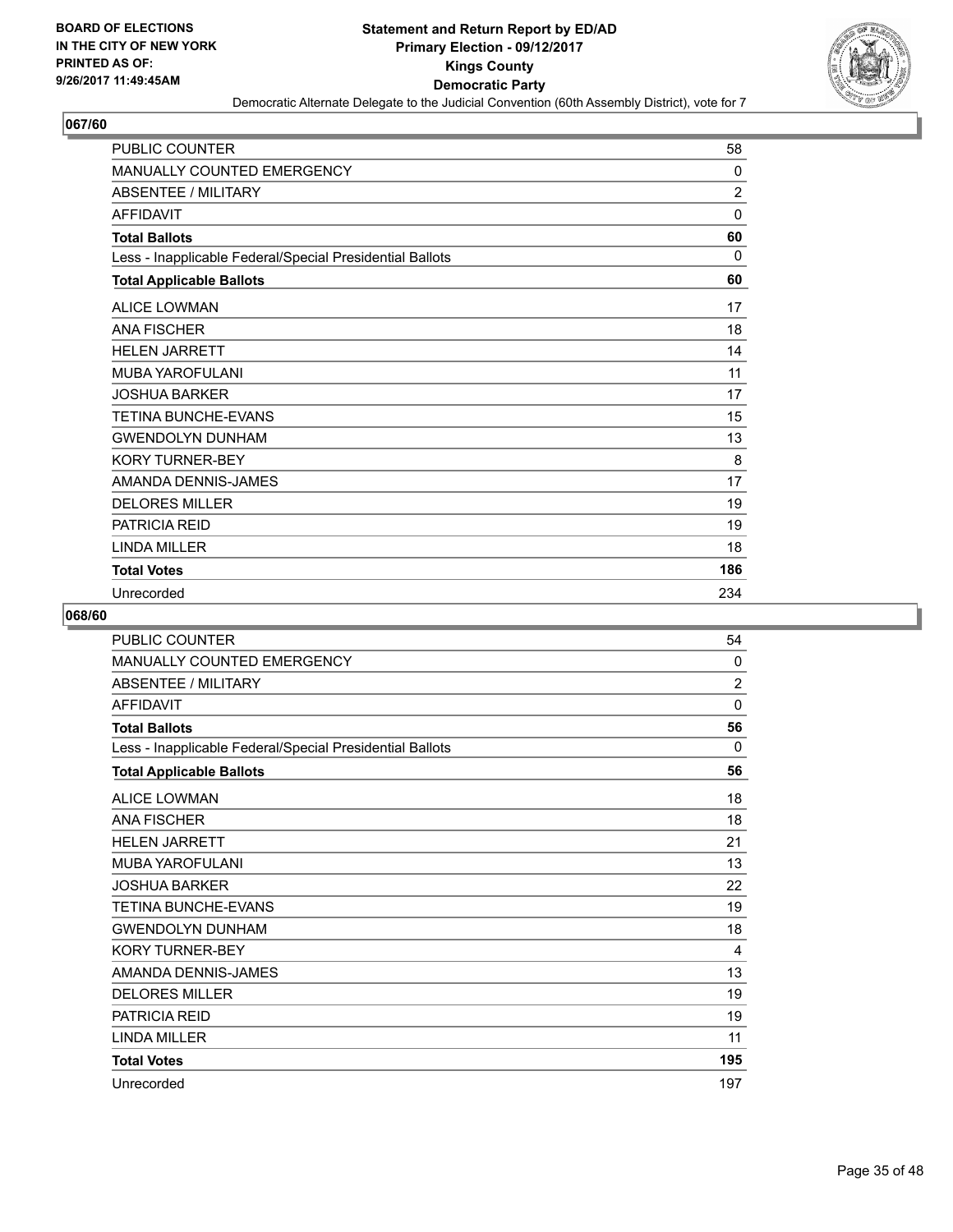

| <b>PUBLIC COUNTER</b>                                    | 20 |
|----------------------------------------------------------|----|
| MANUALLY COUNTED EMERGENCY                               | 0  |
| <b>ABSENTEE / MILITARY</b>                               | 0  |
| <b>AFFIDAVIT</b>                                         | 0  |
| <b>Total Ballots</b>                                     | 20 |
| Less - Inapplicable Federal/Special Presidential Ballots | 0  |
| <b>Total Applicable Ballots</b>                          | 20 |
| <b>ALICE LOWMAN</b>                                      | 12 |
| <b>ANA FISCHER</b>                                       | 10 |
| <b>HELEN JARRETT</b>                                     | 11 |
| <b>MUBA YAROFULANI</b>                                   | 10 |
| <b>JOSHUA BARKER</b>                                     | 12 |
| <b>TETINA BUNCHE-EVANS</b>                               | 11 |
| <b>GWENDOLYN DUNHAM</b>                                  | 4  |
| <b>KORY TURNER-BEY</b>                                   | 5  |
| AMANDA DENNIS-JAMES                                      | 6  |
| <b>DELORES MILLER</b>                                    | 3  |
| <b>PATRICIA REID</b>                                     | 4  |
| <b>LINDA MILLER</b>                                      | 3  |
| <b>Total Votes</b>                                       | 91 |
| Unrecorded                                               | 49 |

| <b>PUBLIC COUNTER</b>                                    | 38             |
|----------------------------------------------------------|----------------|
| <b>MANUALLY COUNTED EMERGENCY</b>                        | $\mathbf{0}$   |
| <b>ABSENTEE / MILITARY</b>                               | 0              |
| <b>AFFIDAVIT</b>                                         | $\Omega$       |
| <b>Total Ballots</b>                                     | 38             |
| Less - Inapplicable Federal/Special Presidential Ballots | $\mathbf{0}$   |
| <b>Total Applicable Ballots</b>                          | 38             |
| <b>ALICE LOWMAN</b>                                      | 17             |
| <b>ANA FISCHER</b>                                       | 12             |
| <b>HELEN JARRETT</b>                                     | 14             |
| <b>MUBA YAROFULANI</b>                                   | 15             |
| <b>JOSHUA BARKER</b>                                     | 14             |
| <b>TETINA BUNCHE-EVANS</b>                               | 14             |
| <b>GWENDOLYN DUNHAM</b>                                  | 13             |
| <b>KORY TURNER-BEY</b>                                   | $\overline{7}$ |
| AMANDA DENNIS-JAMES                                      | 10             |
| <b>DELORES MILLER</b>                                    | 11             |
| <b>PATRICIA REID</b>                                     | $\overline{7}$ |
| <b>LINDA MILLER</b>                                      | 8              |
| BERURYAH BATYEHUDAH (WRITE-IN)                           | 1              |
| <b>Total Votes</b>                                       | 143            |
| Unrecorded                                               | 123            |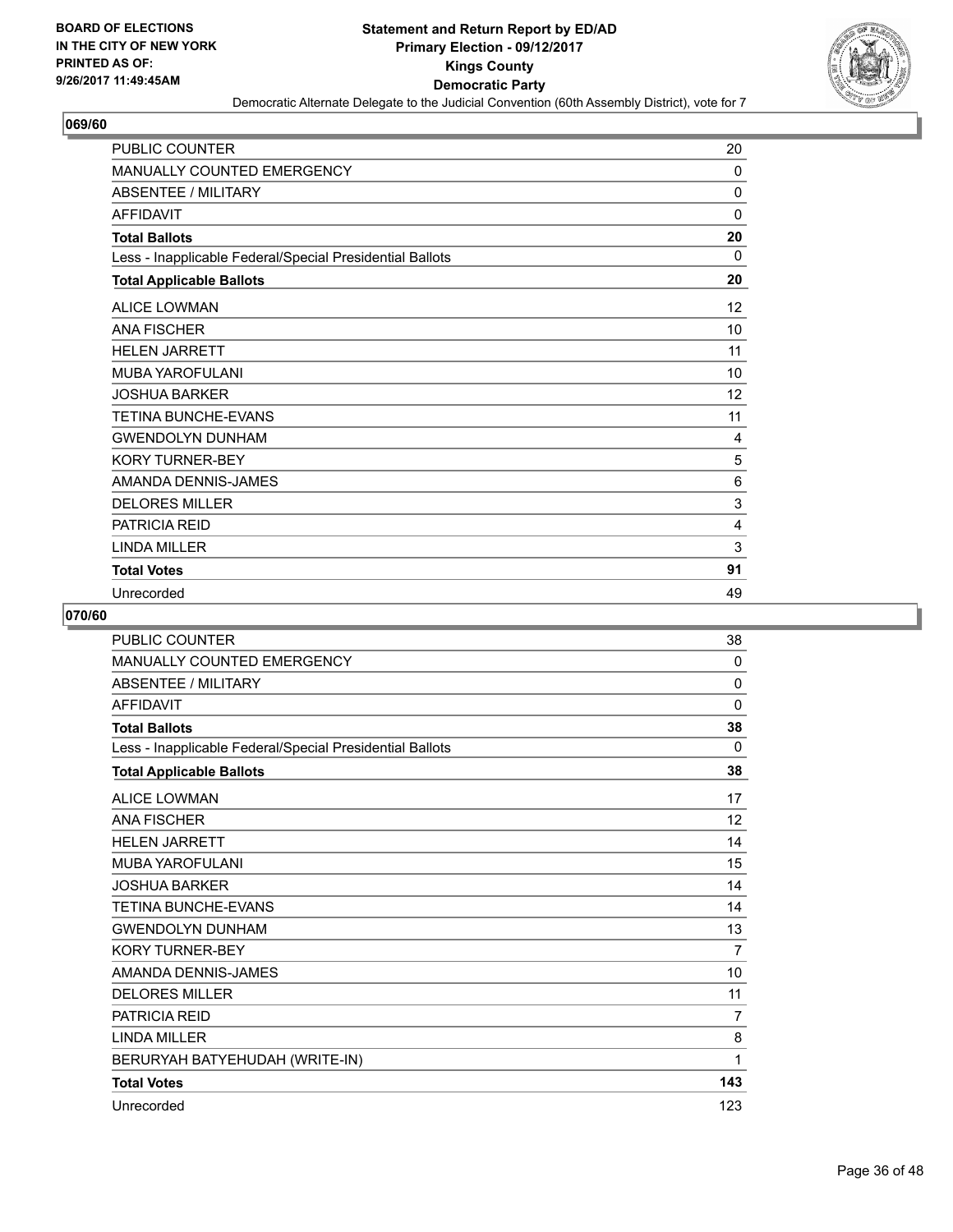

| <b>PUBLIC COUNTER</b>                                    | 74             |
|----------------------------------------------------------|----------------|
| MANUALLY COUNTED EMERGENCY                               | 0              |
| <b>ABSENTEE / MILITARY</b>                               | $\mathbf{0}$   |
| <b>AFFIDAVIT</b>                                         | 0              |
| <b>Total Ballots</b>                                     | 74             |
| Less - Inapplicable Federal/Special Presidential Ballots | $\Omega$       |
| <b>Total Applicable Ballots</b>                          | 74             |
| <b>ALICE LOWMAN</b>                                      | 22             |
| <b>ANA FISCHER</b>                                       | 17             |
| <b>HELEN JARRETT</b>                                     | 16             |
| <b>MUBA YAROFULANI</b>                                   | $\overline{7}$ |
| <b>JOSHUA BARKER</b>                                     | 13             |
| <b>TETINA BUNCHE-EVANS</b>                               | 13             |
| <b>GWENDOLYN DUNHAM</b>                                  | 17             |
| <b>KORY TURNER-BEY</b>                                   | $\overline{2}$ |
| AMANDA DENNIS-JAMES                                      | 17             |
| <b>DELORES MILLER</b>                                    | 7              |
| <b>PATRICIA REID</b>                                     | 16             |
| <b>LINDA MILLER</b>                                      | 10             |
| <b>Total Votes</b>                                       | 157            |
| Unrecorded                                               | 361            |

| <b>PUBLIC COUNTER</b>                                    | 92           |
|----------------------------------------------------------|--------------|
| <b>MANUALLY COUNTED EMERGENCY</b>                        | 0            |
| <b>ABSENTEE / MILITARY</b>                               | 1            |
| <b>AFFIDAVIT</b>                                         | $\mathbf{0}$ |
| <b>Total Ballots</b>                                     | 93           |
| Less - Inapplicable Federal/Special Presidential Ballots | 0            |
| <b>Total Applicable Ballots</b>                          | 93           |
| <b>ALICE LOWMAN</b>                                      | 21           |
| <b>ANA FISCHER</b>                                       | 25           |
| <b>HELEN JARRETT</b>                                     | 22           |
| <b>MUBA YAROFULANI</b>                                   | 16           |
| <b>JOSHUA BARKER</b>                                     | 27           |
| <b>TETINA BUNCHE-EVANS</b>                               | 25           |
| <b>GWENDOLYN DUNHAM</b>                                  | 20           |
| <b>KORY TURNER-BEY</b>                                   | 12           |
| AMANDA DENNIS-JAMES                                      | 24           |
| <b>DELORES MILLER</b>                                    | 17           |
| <b>PATRICIA REID</b>                                     | 26           |
| <b>LINDA MILLER</b>                                      | 20           |
| MESIDOR AZOR (WRITE-IN)                                  | 1            |
| <b>Total Votes</b>                                       | 256          |
| Unrecorded                                               | 395          |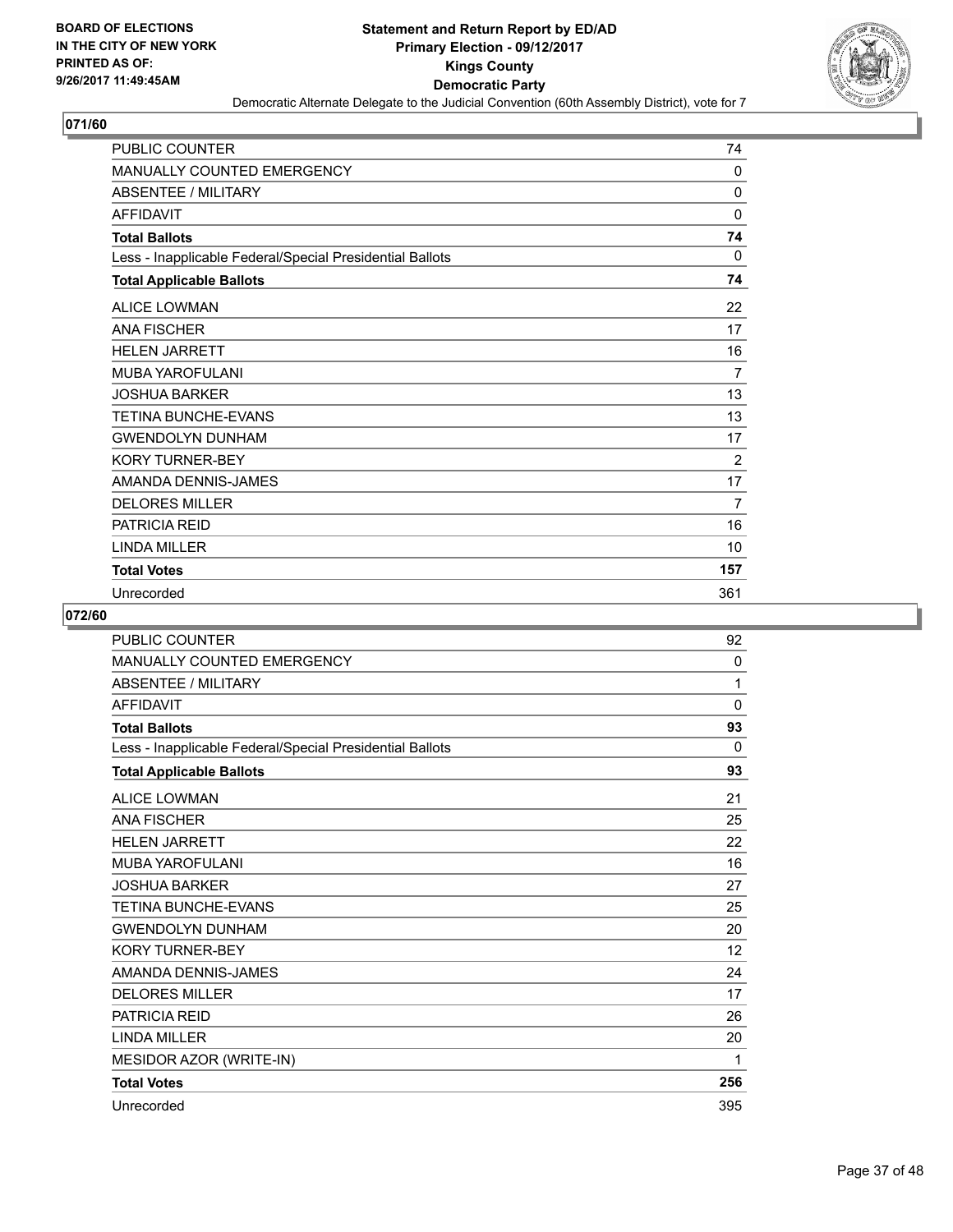

| <b>PUBLIC COUNTER</b>                                    | 71       |
|----------------------------------------------------------|----------|
| MANUALLY COUNTED EMERGENCY                               | 0        |
| <b>ABSENTEE / MILITARY</b>                               | 1        |
| <b>AFFIDAVIT</b>                                         | 0        |
| <b>Total Ballots</b>                                     | 72       |
| Less - Inapplicable Federal/Special Presidential Ballots | $\Omega$ |
| <b>Total Applicable Ballots</b>                          | 72       |
| <b>ALICE LOWMAN</b>                                      | 21       |
| <b>ANA FISCHER</b>                                       | 19       |
| <b>HELEN JARRETT</b>                                     | 19       |
| <b>MUBA YAROFULANI</b>                                   | 10       |
| <b>JOSHUA BARKER</b>                                     | 18       |
| <b>TETINA BUNCHE-EVANS</b>                               | 16       |
| <b>GWENDOLYN DUNHAM</b>                                  | 22       |
| <b>KORY TURNER-BEY</b>                                   | 10       |
| AMANDA DENNIS-JAMES                                      | 23       |
| <b>DELORES MILLER</b>                                    | 17       |
| <b>PATRICIA REID</b>                                     | 19       |
| <b>LINDA MILLER</b>                                      | 20       |
| UNATTRIBUTABLE WRITE-IN (WRITE-IN)                       | 2        |
| <b>Total Votes</b>                                       | 216      |
| Unrecorded                                               | 288      |

| <b>PUBLIC COUNTER</b>                                    | 195 |
|----------------------------------------------------------|-----|
| MANUALLY COUNTED EMERGENCY                               | 0   |
| <b>ABSENTEE / MILITARY</b>                               | 3   |
| <b>AFFIDAVIT</b>                                         | 0   |
| <b>Total Ballots</b>                                     | 198 |
| Less - Inapplicable Federal/Special Presidential Ballots | 0   |
| <b>Total Applicable Ballots</b>                          | 198 |
| <b>ALICE LOWMAN</b>                                      | 60  |
| <b>ANA FISCHER</b>                                       | 62  |
| <b>HELEN JARRETT</b>                                     | 53  |
| MUBA YAROFULANI                                          | 17  |
| <b>JOSHUA BARKER</b>                                     | 49  |
| <b>TETINA BUNCHE-EVANS</b>                               | 28  |
| <b>GWENDOLYN DUNHAM</b>                                  | 55  |
| <b>KORY TURNER-BEY</b>                                   | 31  |
| AMANDA DENNIS-JAMES                                      | 53  |
| <b>DELORES MILLER</b>                                    | 49  |
| <b>PATRICIA REID</b>                                     | 64  |
| <b>LINDA MILLER</b>                                      | 60  |
| <b>Total Votes</b>                                       | 581 |
| Unrecorded                                               | 805 |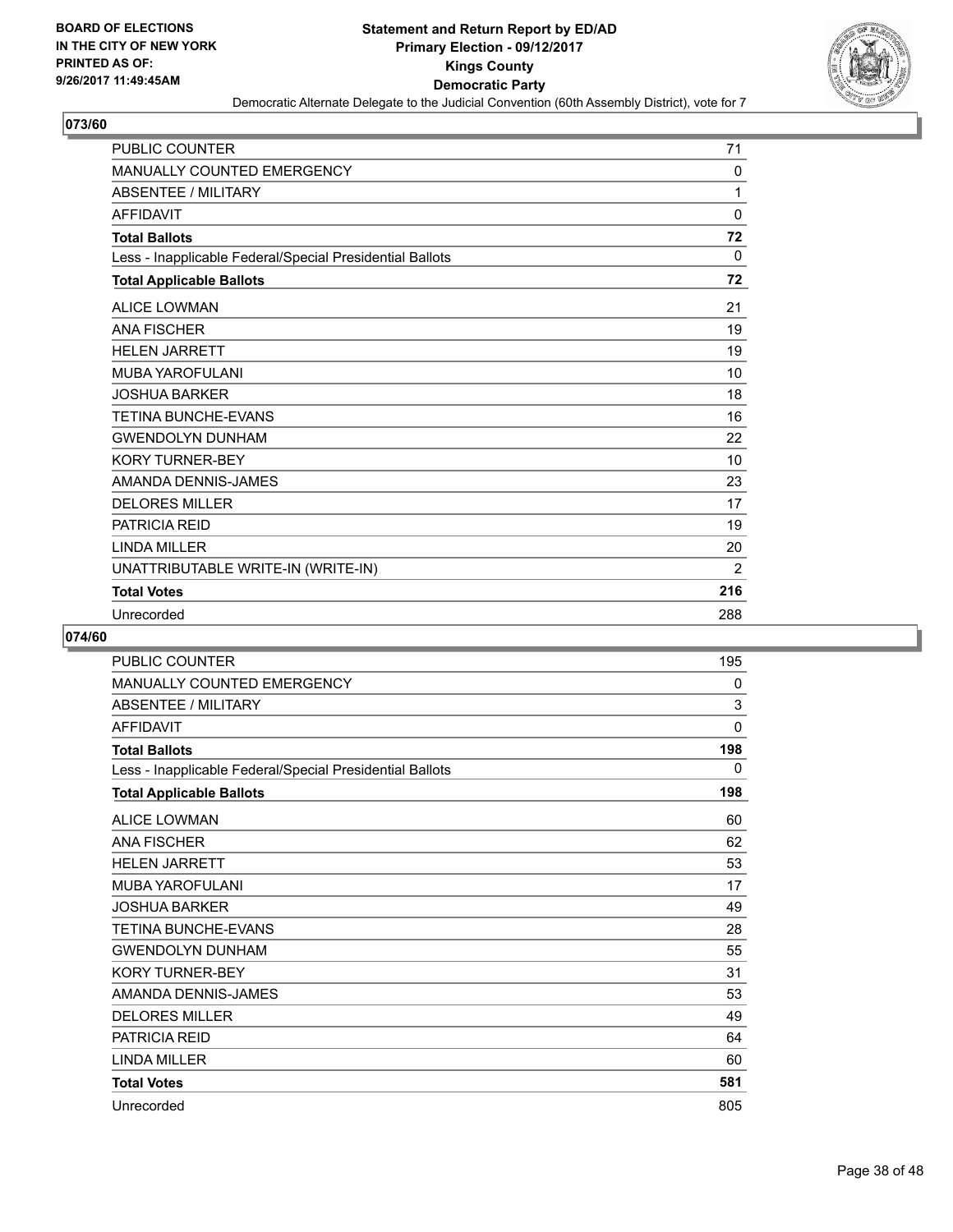

| <b>PUBLIC COUNTER</b>                                    | 170 |
|----------------------------------------------------------|-----|
| MANUALLY COUNTED EMERGENCY                               | 0   |
| <b>ABSENTEE / MILITARY</b>                               | 1   |
| <b>AFFIDAVIT</b>                                         | 1   |
| <b>Total Ballots</b>                                     | 172 |
| Less - Inapplicable Federal/Special Presidential Ballots | 0   |
| <b>Total Applicable Ballots</b>                          | 172 |
| <b>ALICE LOWMAN</b>                                      | 44  |
| <b>ANA FISCHER</b>                                       | 47  |
| <b>HELEN JARRETT</b>                                     | 52  |
| <b>MUBA YAROFULANI</b>                                   | 31  |
| <b>JOSHUA BARKER</b>                                     | 43  |
| <b>TETINA BUNCHE-EVANS</b>                               | 36  |
| <b>GWENDOLYN DUNHAM</b>                                  | 52  |
| <b>KORY TURNER-BEY</b>                                   | 27  |
| AMANDA DENNIS-JAMES                                      | 47  |
| <b>DELORES MILLER</b>                                    | 52  |
| <b>PATRICIA REID</b>                                     | 45  |
| <b>LINDA MILLER</b>                                      | 47  |
| <b>Total Votes</b>                                       | 523 |
| Unrecorded                                               | 681 |

| <b>PUBLIC COUNTER</b>                                    | 120         |
|----------------------------------------------------------|-------------|
| <b>MANUALLY COUNTED EMERGENCY</b>                        | 0           |
| <b>ABSENTEE / MILITARY</b>                               | 3           |
| <b>AFFIDAVIT</b>                                         | $\mathbf 0$ |
| <b>Total Ballots</b>                                     | 123         |
| Less - Inapplicable Federal/Special Presidential Ballots | 0           |
| <b>Total Applicable Ballots</b>                          | 123         |
| <b>ALICE LOWMAN</b>                                      | 30          |
| <b>ANA FISCHER</b>                                       | 33          |
| <b>HELEN JARRETT</b>                                     | 37          |
| <b>MUBA YAROFULANI</b>                                   | 18          |
| <b>JOSHUA BARKER</b>                                     | 29          |
| <b>TETINA BUNCHE-EVANS</b>                               | 22          |
| <b>GWENDOLYN DUNHAM</b>                                  | 42          |
| <b>KORY TURNER-BEY</b>                                   | 24          |
| AMANDA DENNIS-JAMES                                      | 44          |
| <b>DELORES MILLER</b>                                    | 48          |
| <b>PATRICIA REID</b>                                     | 47          |
| <b>LINDA MILLER</b>                                      | 42          |
| UNATTRIBUTABLE WRITE-IN (WRITE-IN)                       | 1           |
| <b>Total Votes</b>                                       | 417         |
| Unrecorded                                               | 444         |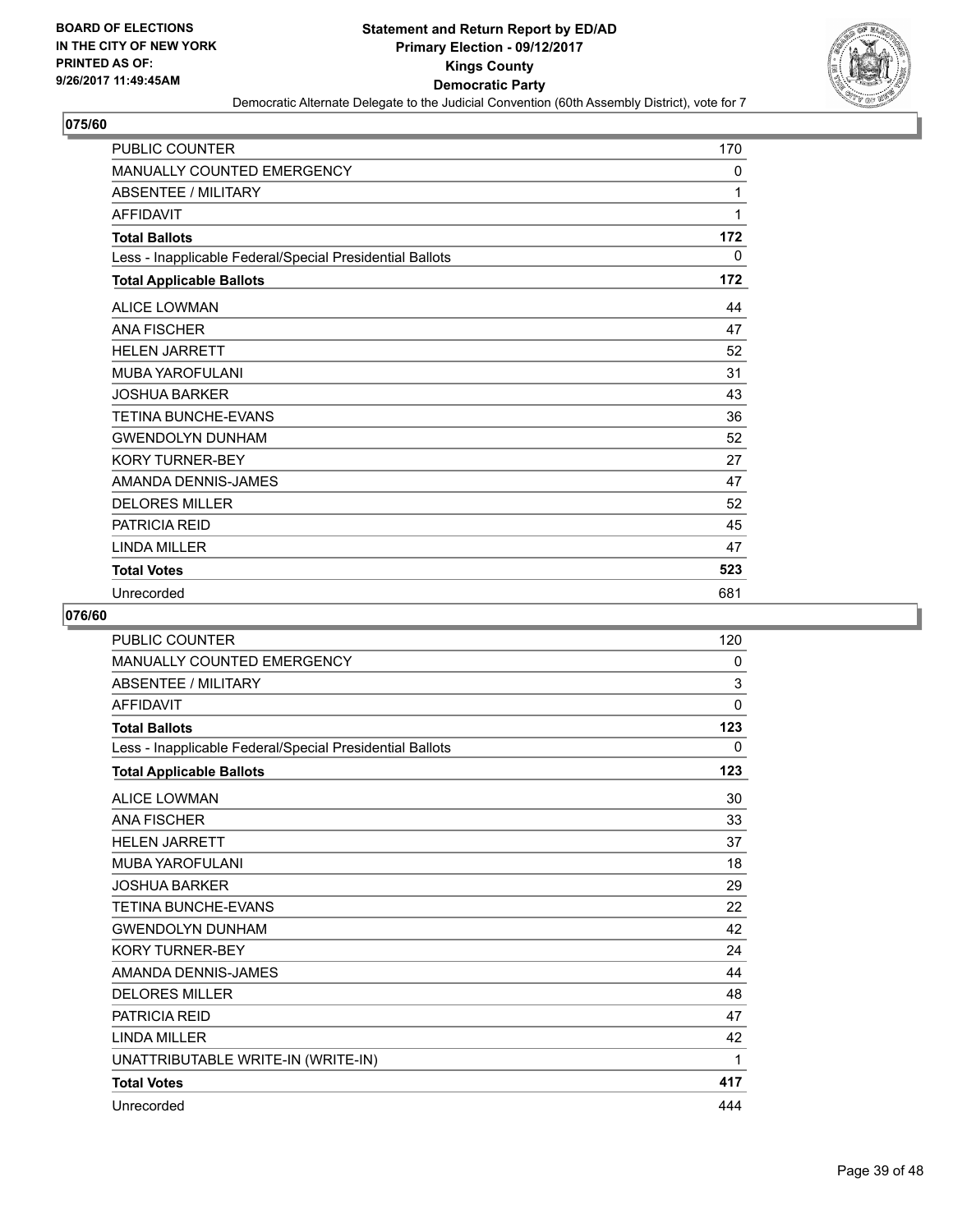

| <b>PUBLIC COUNTER</b>                                    | 119 |
|----------------------------------------------------------|-----|
| MANUALLY COUNTED EMERGENCY                               | 0   |
| <b>ABSENTEE / MILITARY</b>                               | 1   |
| <b>AFFIDAVIT</b>                                         | 1   |
| <b>Total Ballots</b>                                     | 121 |
| Less - Inapplicable Federal/Special Presidential Ballots | 0   |
| <b>Total Applicable Ballots</b>                          | 121 |
| <b>ALICE LOWMAN</b>                                      | 31  |
| <b>ANA FISCHER</b>                                       | 34  |
| <b>HELEN JARRETT</b>                                     | 37  |
| <b>MUBA YAROFULANI</b>                                   | 16  |
| <b>JOSHUA BARKER</b>                                     | 34  |
| <b>TETINA BUNCHE-EVANS</b>                               | 22  |
| <b>GWENDOLYN DUNHAM</b>                                  | 36  |
| <b>KORY TURNER-BEY</b>                                   | 19  |
| AMANDA DENNIS-JAMES                                      | 30  |
| <b>DELORES MILLER</b>                                    | 33  |
| <b>PATRICIA REID</b>                                     | 32  |
| LINDA MILLER                                             | 32  |
| <b>Total Votes</b>                                       | 356 |
| Unrecorded                                               | 491 |

| PUBLIC COUNTER                                           | 119            |
|----------------------------------------------------------|----------------|
| MANUALLY COUNTED EMERGENCY                               | 0              |
| <b>ABSENTEE / MILITARY</b>                               | $\overline{2}$ |
| <b>AFFIDAVIT</b>                                         | 4              |
| <b>Total Ballots</b>                                     | 125            |
| Less - Inapplicable Federal/Special Presidential Ballots | 0              |
| <b>Total Applicable Ballots</b>                          | 125            |
| <b>ALICE LOWMAN</b>                                      | 31             |
| <b>ANA FISCHER</b>                                       | 36             |
| <b>HELEN JARRETT</b>                                     | 37             |
| MUBA YAROFULANI                                          | 19             |
| JOSHUA BARKER                                            | 28             |
| <b>TETINA BUNCHE-EVANS</b>                               | 21             |
| <b>GWENDOLYN DUNHAM</b>                                  | 26             |
| <b>KORY TURNER-BEY</b>                                   | 19             |
| AMANDA DENNIS-JAMES                                      | 27             |
| <b>DELORES MILLER</b>                                    | 29             |
| <b>PATRICIA REID</b>                                     | 36             |
| <b>LINDA MILLER</b>                                      | 41             |
| <b>Total Votes</b>                                       | 350            |
| Unrecorded                                               | 525            |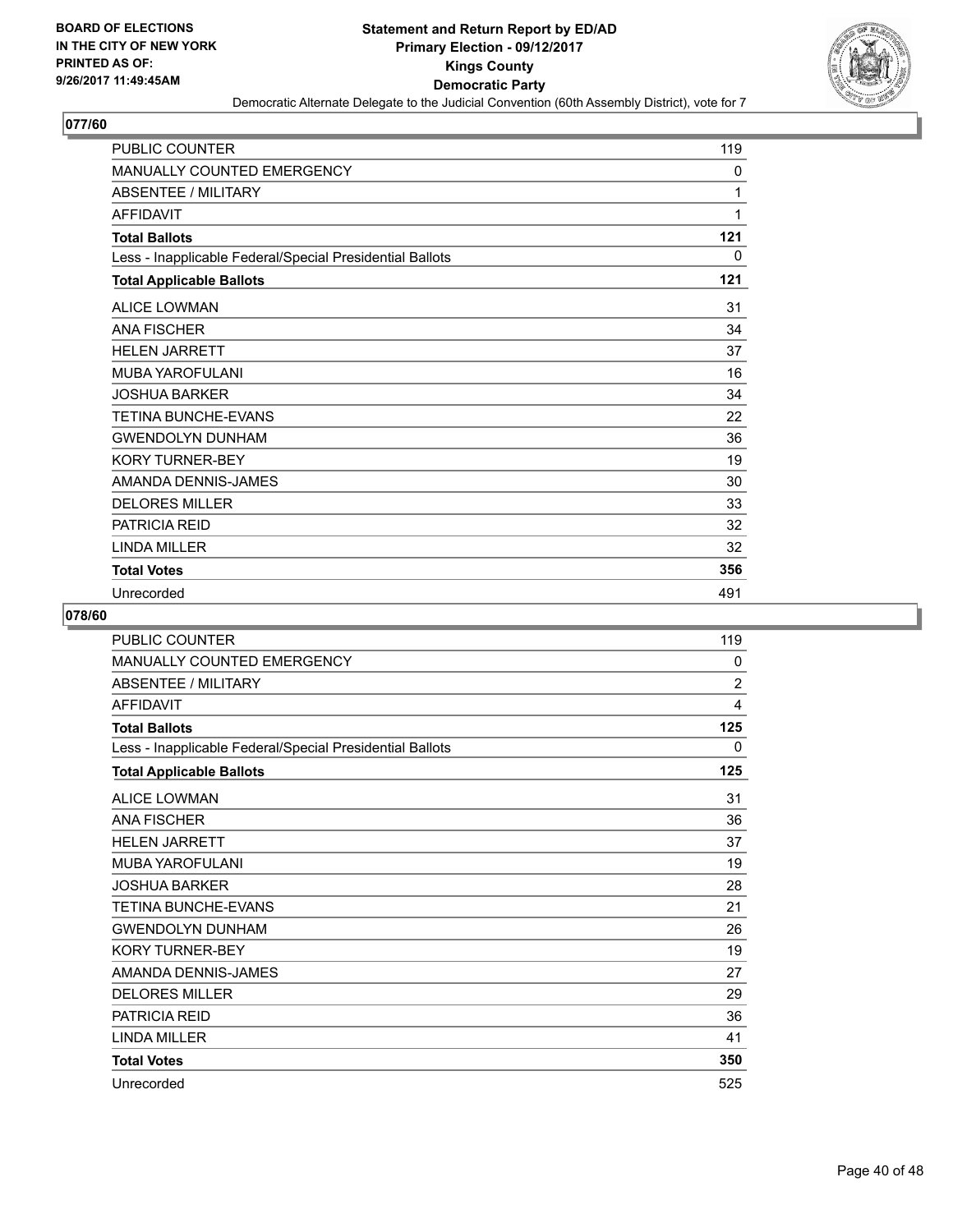

| <b>PUBLIC COUNTER</b>                                    | 86       |
|----------------------------------------------------------|----------|
| MANUALLY COUNTED EMERGENCY                               | $\Omega$ |
| <b>ABSENTEE / MILITARY</b>                               | 3        |
| <b>AFFIDAVIT</b>                                         | 1        |
| <b>Total Ballots</b>                                     | 90       |
| Less - Inapplicable Federal/Special Presidential Ballots | $\Omega$ |
| <b>Total Applicable Ballots</b>                          | 90       |
| <b>ALICE LOWMAN</b>                                      | 36       |
| <b>ANA FISCHER</b>                                       | 39       |
| <b>HELEN JARRETT</b>                                     | 41       |
| <b>MUBA YAROFULANI</b>                                   | 20       |
| <b>JOSHUA BARKER</b>                                     | 38       |
| <b>TETINA BUNCHE-EVANS</b>                               | 28       |
| <b>GWENDOLYN DUNHAM</b>                                  | 34       |
| <b>KORY TURNER-BEY</b>                                   | 18       |
| AMANDA DENNIS-JAMES                                      | 34       |
| <b>DELORES MILLER</b>                                    | 36       |
| <b>PATRICIA REID</b>                                     | 39       |
| <b>I INDA MILLER</b>                                     | 30       |
| <b>Total Votes</b>                                       | 393      |
| Unrecorded                                               | 237      |

| PUBLIC COUNTER                                           | 106 |
|----------------------------------------------------------|-----|
| <b>MANUALLY COUNTED EMERGENCY</b>                        | 0   |
| <b>ABSENTEE / MILITARY</b>                               | 4   |
| <b>AFFIDAVIT</b>                                         | 0   |
| <b>Total Ballots</b>                                     | 110 |
| Less - Inapplicable Federal/Special Presidential Ballots | 0   |
| <b>Total Applicable Ballots</b>                          | 110 |
| <b>ALICE LOWMAN</b>                                      | 36  |
| <b>ANA FISCHER</b>                                       | 36  |
| <b>HELEN JARRETT</b>                                     | 36  |
| <b>MUBA YAROFULANI</b>                                   | 28  |
| <b>JOSHUA BARKER</b>                                     | 31  |
| <b>TETINA BUNCHE-EVANS</b>                               | 29  |
| <b>GWENDOLYN DUNHAM</b>                                  | 29  |
| <b>KORY TURNER-BEY</b>                                   | 8   |
| AMANDA DENNIS-JAMES                                      | 35  |
| <b>DELORES MILLER</b>                                    | 26  |
| <b>PATRICIA REID</b>                                     | 22  |
| <b>LINDA MILLER</b>                                      | 22  |
| <b>Total Votes</b>                                       | 338 |
| Unrecorded                                               | 432 |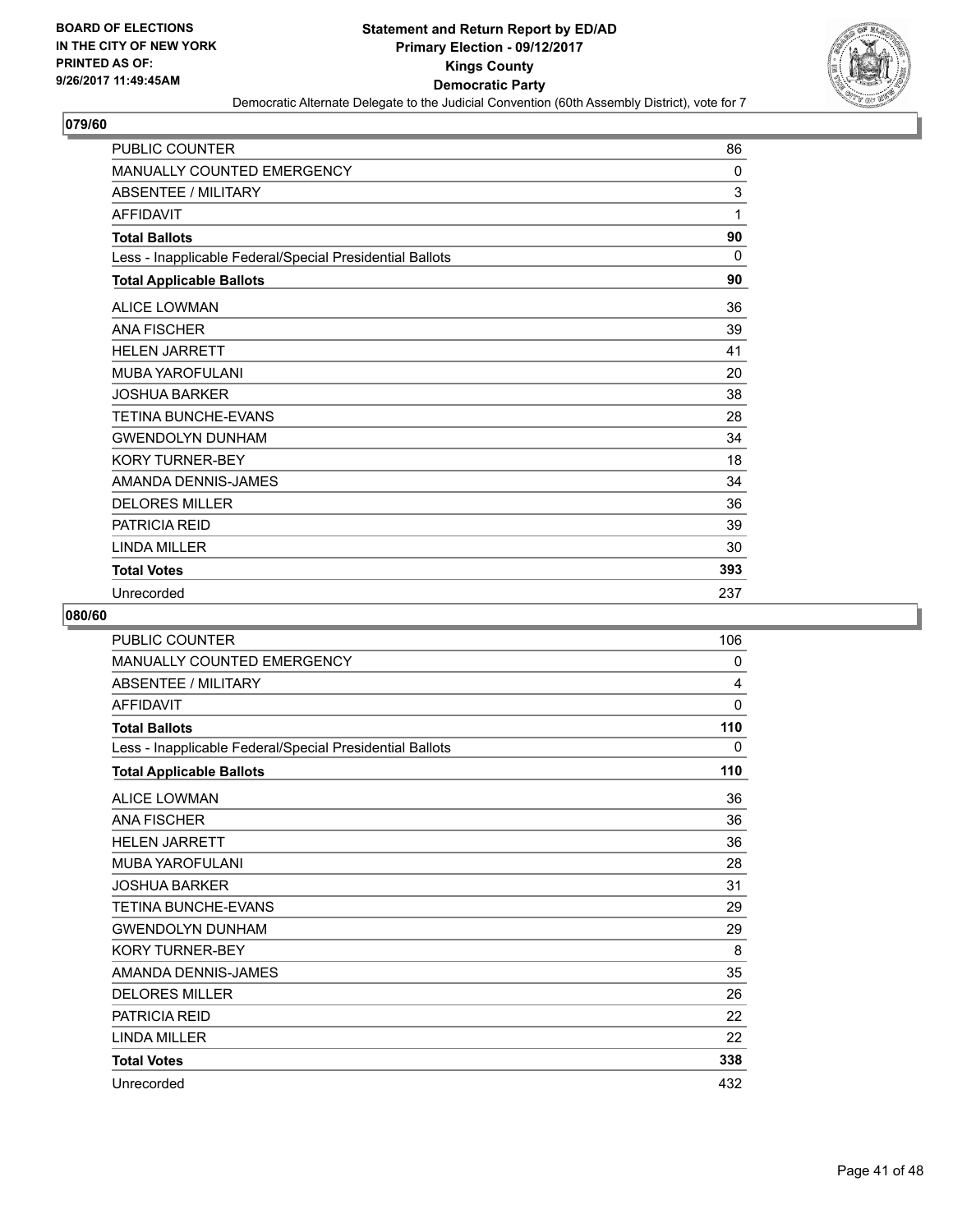

| <b>PUBLIC COUNTER</b>                                    | 132 |
|----------------------------------------------------------|-----|
| MANUALLY COUNTED EMERGENCY                               | 0   |
| <b>ABSENTEE / MILITARY</b>                               | 3   |
| <b>AFFIDAVIT</b>                                         | 1   |
| <b>Total Ballots</b>                                     | 136 |
| Less - Inapplicable Federal/Special Presidential Ballots | 0   |
| <b>Total Applicable Ballots</b>                          | 136 |
| <b>ALICE LOWMAN</b>                                      | 47  |
| <b>ANA FISCHER</b>                                       | 41  |
| <b>HELEN JARRETT</b>                                     | 47  |
| MUBA YAROFULANI                                          | 27  |
| <b>JOSHUA BARKER</b>                                     | 39  |
| <b>TETINA BUNCHE-EVANS</b>                               | 37  |
| <b>GWENDOLYN DUNHAM</b>                                  | 49  |
| <b>KORY TURNER-BEY</b>                                   | 26  |
| AMANDA DENNIS-JAMES                                      | 42  |
| <b>DELORES MILLER</b>                                    | 44  |
| <b>PATRICIA REID</b>                                     | 36  |
| <b>I INDA MILLER</b>                                     | 39  |
| <b>Total Votes</b>                                       | 474 |
| Unrecorded                                               | 478 |

| <b>PUBLIC COUNTER</b>                                    | 197      |
|----------------------------------------------------------|----------|
| <b>MANUALLY COUNTED EMERGENCY</b>                        | 0        |
| <b>ABSENTEE / MILITARY</b>                               | 1        |
| <b>AFFIDAVIT</b>                                         | $\Omega$ |
| <b>Total Ballots</b>                                     | 198      |
| Less - Inapplicable Federal/Special Presidential Ballots | 0        |
| <b>Total Applicable Ballots</b>                          | 198      |
| <b>ALICE LOWMAN</b>                                      | 52       |
| <b>ANA FISCHER</b>                                       | 55       |
| <b>HELEN JARRETT</b>                                     | 61       |
| <b>MUBA YAROFULANI</b>                                   | 43       |
| <b>JOSHUA BARKER</b>                                     | 56       |
| <b>TETINA BUNCHE-EVANS</b>                               | 46       |
| <b>GWENDOLYN DUNHAM</b>                                  | 58       |
| <b>KORY TURNER-BEY</b>                                   | 34       |
| AMANDA DENNIS-JAMES                                      | 52       |
| <b>DELORES MILLER</b>                                    | 56       |
| <b>PATRICIA REID</b>                                     | 47       |
| <b>LINDA MILLER</b>                                      | 53       |
| UNATTRIBUTABLE WRITE-IN (WRITE-IN)                       | 1        |
| <b>Total Votes</b>                                       | 614      |
| Unrecorded                                               | 772      |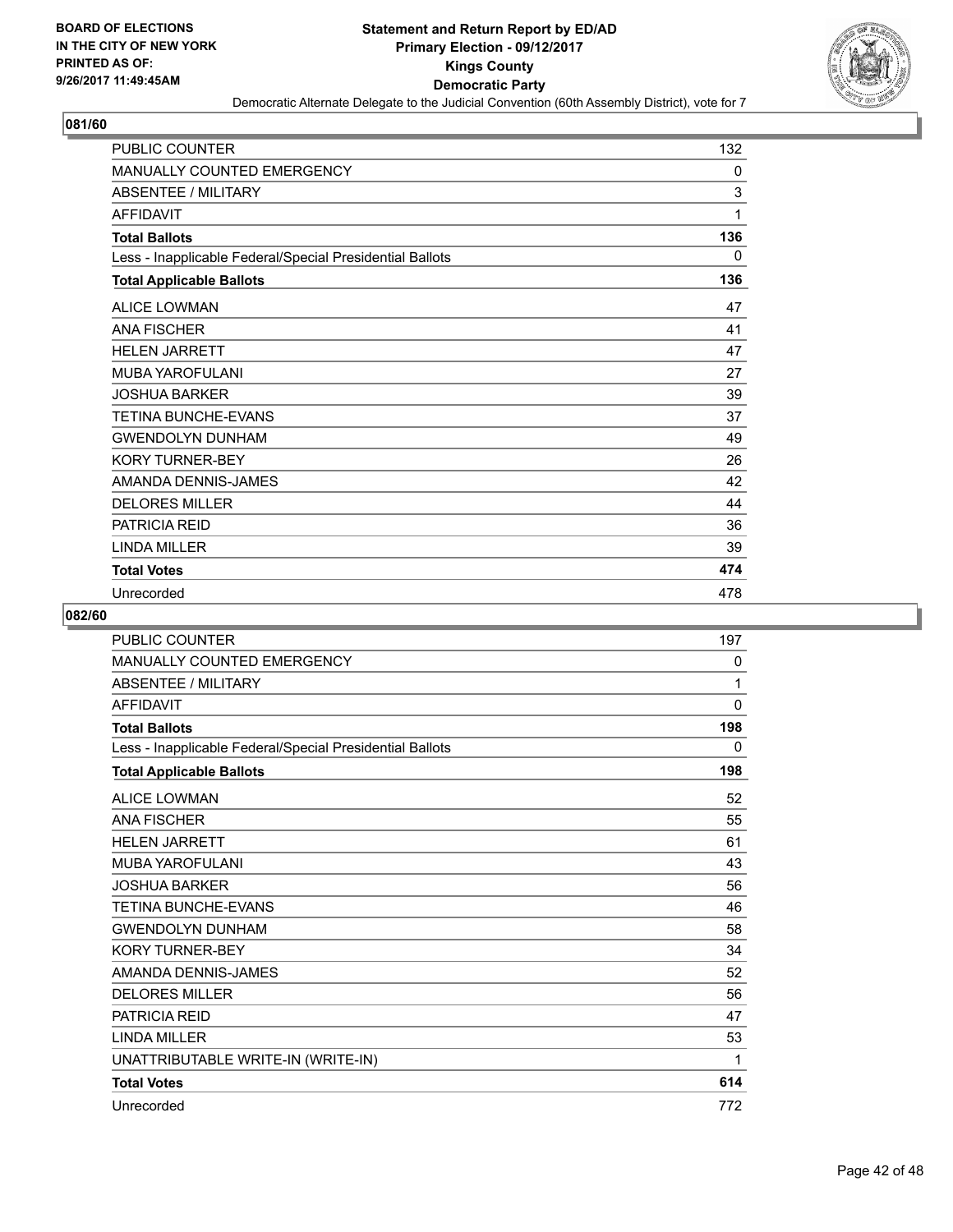

| <b>PUBLIC COUNTER</b>                                    | 148            |
|----------------------------------------------------------|----------------|
| MANUALLY COUNTED EMERGENCY                               | 0              |
| <b>ABSENTEE / MILITARY</b>                               | 4              |
| <b>AFFIDAVIT</b>                                         | $\overline{2}$ |
| <b>Total Ballots</b>                                     | 154            |
| Less - Inapplicable Federal/Special Presidential Ballots | 0              |
| <b>Total Applicable Ballots</b>                          | 154            |
| <b>ALICE LOWMAN</b>                                      | 40             |
| <b>ANA FISCHER</b>                                       | 36             |
| <b>HELEN JARRETT</b>                                     | 52             |
| <b>MUBA YAROFULANI</b>                                   | 29             |
| <b>JOSHUA BARKER</b>                                     | 41             |
| <b>TETINA BUNCHE-EVANS</b>                               | 29             |
| <b>GWENDOLYN DUNHAM</b>                                  | 45             |
| <b>KORY TURNER-BEY</b>                                   | 19             |
| AMANDA DENNIS-JAMES                                      | 42             |
| <b>DELORES MILLER</b>                                    | 36             |
| <b>PATRICIA REID</b>                                     | 43             |
| <b>LINDA MILLER</b>                                      | 36             |
| <b>Total Votes</b>                                       | 448            |
| Unrecorded                                               | 630            |

| PUBLIC COUNTER                                           | 114         |
|----------------------------------------------------------|-------------|
| MANUALLY COUNTED EMERGENCY                               | 0           |
| <b>ABSENTEE / MILITARY</b>                               | 3           |
| <b>AFFIDAVIT</b>                                         | $\mathbf 0$ |
| <b>Total Ballots</b>                                     | 117         |
| Less - Inapplicable Federal/Special Presidential Ballots | 0           |
| <b>Total Applicable Ballots</b>                          | 117         |
| <b>ALICE LOWMAN</b>                                      | 42          |
| <b>ANA FISCHER</b>                                       | 37          |
| <b>HELEN JARRETT</b>                                     | 37          |
| <b>MUBA YAROFULANI</b>                                   | 32          |
| <b>JOSHUA BARKER</b>                                     | 24          |
| <b>TETINA BUNCHE-EVANS</b>                               | 35          |
| <b>GWENDOLYN DUNHAM</b>                                  | 52          |
| <b>KORY TURNER-BEY</b>                                   | 23          |
| AMANDA DENNIS-JAMES                                      | 48          |
| <b>DELORES MILLER</b>                                    | 45          |
| <b>PATRICIA REID</b>                                     | 54          |
| <b>LINDA MILLER</b>                                      | 59          |
| <b>Total Votes</b>                                       | 488         |
| Unrecorded                                               | 331         |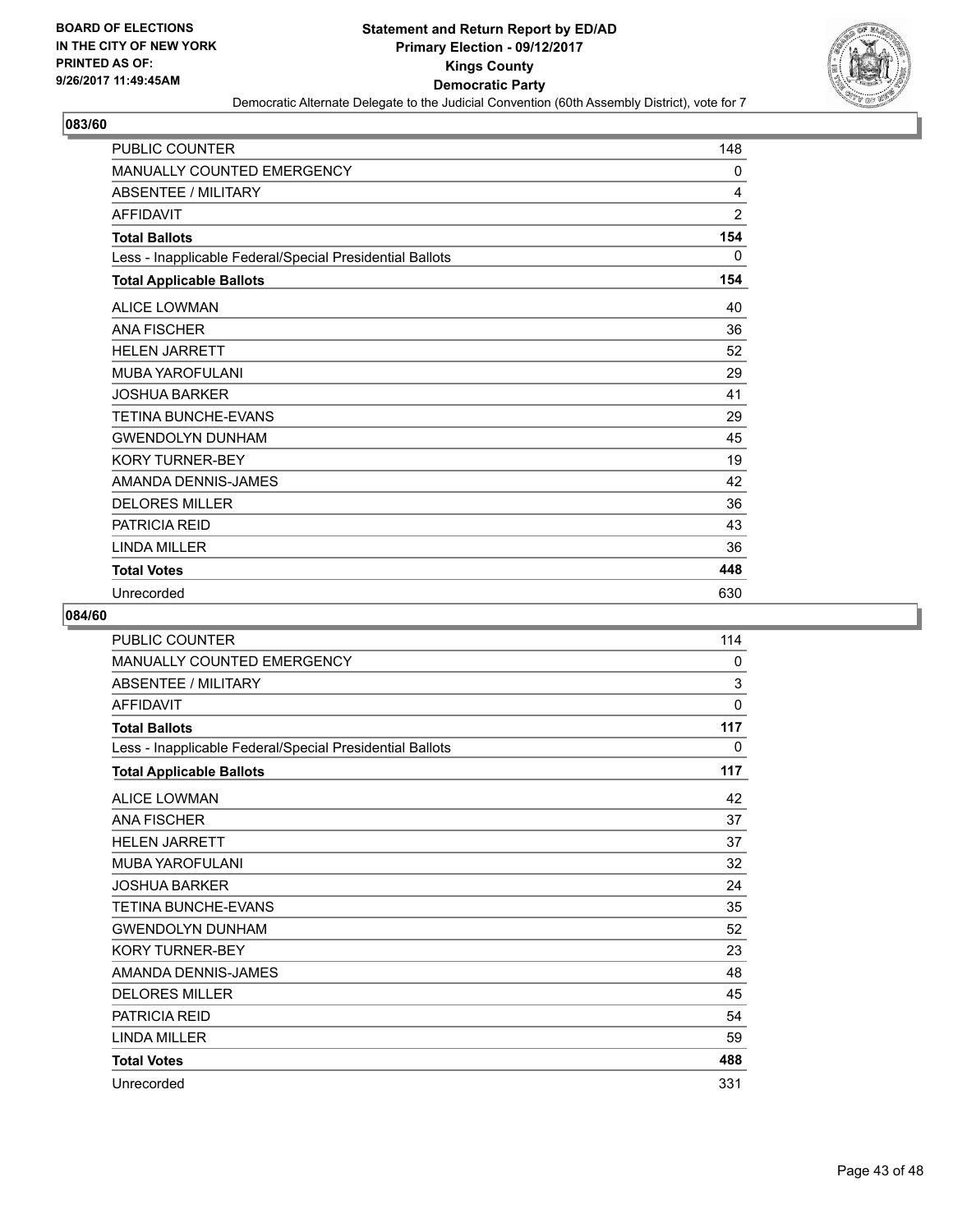

| <b>PUBLIC COUNTER</b>                                    | 84           |
|----------------------------------------------------------|--------------|
| MANUALLY COUNTED EMERGENCY                               | 0            |
| <b>ABSENTEE / MILITARY</b>                               | 1            |
| <b>AFFIDAVIT</b>                                         | $\mathbf 0$  |
| <b>Total Ballots</b>                                     | 85           |
| Less - Inapplicable Federal/Special Presidential Ballots | $\mathbf{0}$ |
| <b>Total Applicable Ballots</b>                          | 85           |
| <b>ALICE LOWMAN</b>                                      | 36           |
| <b>ANA FISCHER</b>                                       | 39           |
| <b>HELEN JARRETT</b>                                     | 41           |
| <b>MUBA YAROFULANI</b>                                   | 26           |
| <b>JOSHUA BARKER</b>                                     | 40           |
| <b>TETINA BUNCHE-EVANS</b>                               | 41           |
| <b>GWENDOLYN DUNHAM</b>                                  | 40           |
| <b>KORY TURNER-BEY</b>                                   | 18           |
| AMANDA DENNIS-JAMES                                      | 32           |
| <b>DELORES MILLER</b>                                    | 36           |
| <b>PATRICIA REID</b>                                     | 33           |
| <b>I INDA MILLER</b>                                     | 34           |
| <b>Total Votes</b>                                       | 416          |
| Unrecorded                                               | 179          |

| PUBLIC COUNTER                                           | 84           |
|----------------------------------------------------------|--------------|
| <b>MANUALLY COUNTED EMERGENCY</b>                        | $\mathbf{0}$ |
| <b>ABSENTEE / MILITARY</b>                               | 3            |
| <b>AFFIDAVIT</b>                                         | 1            |
| <b>Total Ballots</b>                                     | 88           |
| Less - Inapplicable Federal/Special Presidential Ballots | 0            |
| <b>Total Applicable Ballots</b>                          | 88           |
| <b>ALICE LOWMAN</b>                                      | 31           |
| <b>ANA FISCHER</b>                                       | 28           |
| <b>HELEN JARRETT</b>                                     | 32           |
| MUBA YAROFULANI                                          | 20           |
| <b>JOSHUA BARKER</b>                                     | 25           |
| <b>TETINA BUNCHE-EVANS</b>                               | 25           |
| <b>GWENDOLYN DUNHAM</b>                                  | 25           |
| <b>KORY TURNER-BEY</b>                                   | 10           |
| AMANDA DENNIS-JAMES                                      | 23           |
| <b>DELORES MILLER</b>                                    | 25           |
| <b>PATRICIA REID</b>                                     | 27           |
| <b>LINDA MILLER</b>                                      | 23           |
| <b>Total Votes</b>                                       | 294          |
| Unrecorded                                               | 322          |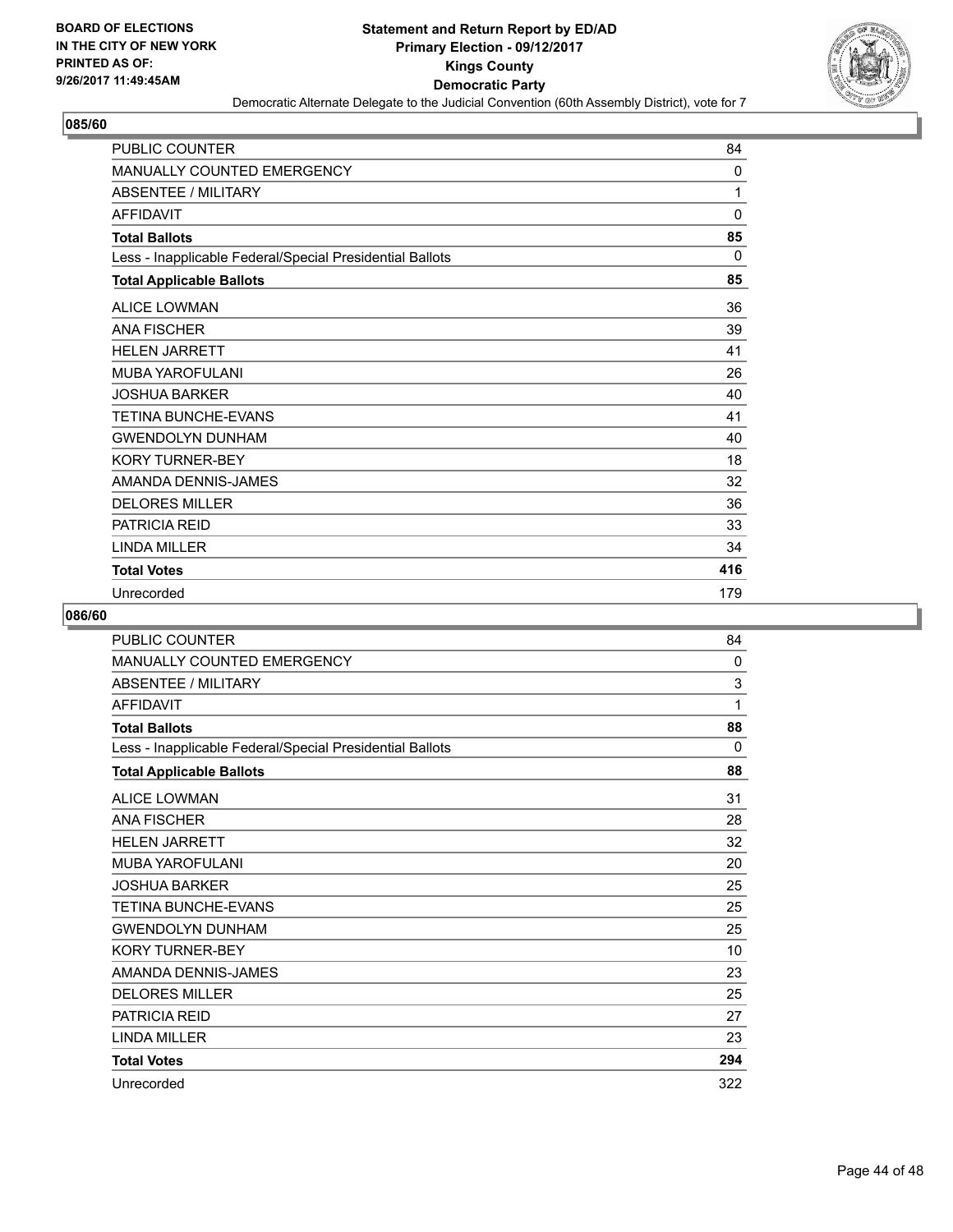

| <b>PUBLIC COUNTER</b>                                    | 64           |
|----------------------------------------------------------|--------------|
| MANUALLY COUNTED EMERGENCY                               | $\Omega$     |
| <b>ABSENTEE / MILITARY</b>                               | $\mathbf{0}$ |
| <b>AFFIDAVIT</b>                                         | $\mathbf{0}$ |
| <b>Total Ballots</b>                                     | 64           |
| Less - Inapplicable Federal/Special Presidential Ballots | $\Omega$     |
| <b>Total Applicable Ballots</b>                          | 64           |
| <b>ALICE LOWMAN</b>                                      | 30           |
| <b>ANA FISCHER</b>                                       | 28           |
| <b>HELEN JARRETT</b>                                     | 33           |
| <b>MUBA YAROFULANI</b>                                   | 18           |
| <b>JOSHUA BARKER</b>                                     | 29           |
| <b>TETINA BUNCHE-EVANS</b>                               | 19           |
| <b>GWENDOLYN DUNHAM</b>                                  | 27           |
| <b>KORY TURNER-BEY</b>                                   | 16           |
| AMANDA DENNIS-JAMES                                      | 31           |
| <b>DELORES MILLER</b>                                    | 25           |
| <b>PATRICIA REID</b>                                     | 27           |
| <b>LINDA MILLER</b>                                      | 29           |
| <b>Total Votes</b>                                       | 312          |
| Unrecorded                                               | 136          |

| PUBLIC COUNTER                                           | 100            |
|----------------------------------------------------------|----------------|
| <b>MANUALLY COUNTED EMERGENCY</b>                        | 0              |
| <b>ABSENTEE / MILITARY</b>                               | $\overline{2}$ |
| <b>AFFIDAVIT</b>                                         | 0              |
| <b>Total Ballots</b>                                     | 102            |
| Less - Inapplicable Federal/Special Presidential Ballots | 0              |
| <b>Total Applicable Ballots</b>                          | 102            |
| <b>ALICE LOWMAN</b>                                      | 33             |
| <b>ANA FISCHER</b>                                       | 24             |
| <b>HELEN JARRETT</b>                                     | 39             |
| <b>MUBA YAROFULANI</b>                                   | 24             |
| <b>JOSHUA BARKER</b>                                     | 35             |
| <b>TETINA BUNCHE-EVANS</b>                               | 24             |
| <b>GWENDOLYN DUNHAM</b>                                  | 22             |
| <b>KORY TURNER-BEY</b>                                   | 22             |
| AMANDA DENNIS-JAMES                                      | 30             |
| <b>DELORES MILLER</b>                                    | 27             |
| <b>PATRICIA REID</b>                                     | 21             |
| <b>LINDA MILLER</b>                                      | 30             |
| <b>Total Votes</b>                                       | 331            |
| Unrecorded                                               | 383            |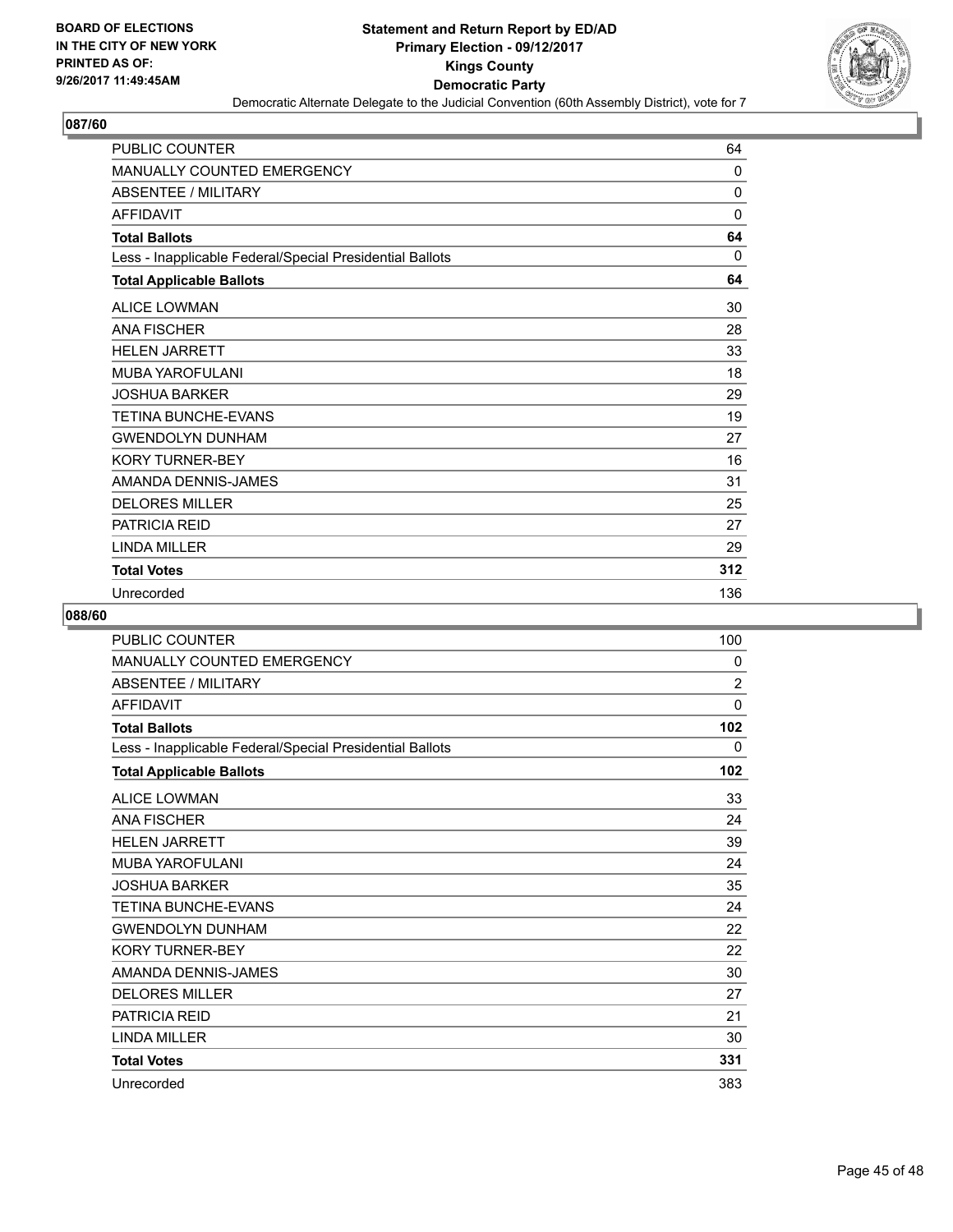

| <b>PUBLIC COUNTER</b>                                    | 45       |
|----------------------------------------------------------|----------|
| MANUALLY COUNTED EMERGENCY                               | 0        |
| <b>ABSENTEE / MILITARY</b>                               | 0        |
| <b>AFFIDAVIT</b>                                         | 0        |
| <b>Total Ballots</b>                                     | 45       |
| Less - Inapplicable Federal/Special Presidential Ballots | $\Omega$ |
| <b>Total Applicable Ballots</b>                          | 45       |
| <b>ALICE LOWMAN</b>                                      | 18       |
| <b>ANA FISCHER</b>                                       | 13       |
| <b>HELEN JARRETT</b>                                     | 16       |
| <b>MUBA YAROFULANI</b>                                   | 7        |
| <b>JOSHUA BARKER</b>                                     | 18       |
| <b>TETINA BUNCHE-EVANS</b>                               | 12       |
| <b>GWENDOLYN DUNHAM</b>                                  | 16       |
| <b>KORY TURNER-BEY</b>                                   | 4        |
| AMANDA DENNIS-JAMES                                      | 17       |
| <b>DELORES MILLER</b>                                    | 14       |
| <b>PATRICIA REID</b>                                     | 10       |
| <b>LINDA MILLER</b>                                      | 19       |
| <b>Total Votes</b>                                       | 164      |
| Unrecorded                                               | 151      |

| PUBLIC COUNTER                                           | 105 |
|----------------------------------------------------------|-----|
| <b>MANUALLY COUNTED EMERGENCY</b>                        | 0   |
| <b>ABSENTEE / MILITARY</b>                               | 0   |
| <b>AFFIDAVIT</b>                                         | 0   |
| <b>Total Ballots</b>                                     | 105 |
| Less - Inapplicable Federal/Special Presidential Ballots | 0   |
| <b>Total Applicable Ballots</b>                          | 105 |
| <b>ALICE LOWMAN</b>                                      | 21  |
| <b>ANA FISCHER</b>                                       | 19  |
| <b>HELEN JARRETT</b>                                     | 25  |
| <b>MUBA YAROFULANI</b>                                   | 19  |
| <b>JOSHUA BARKER</b>                                     | 28  |
| TETINA BUNCHE-EVANS                                      | 14  |
| <b>GWENDOLYN DUNHAM</b>                                  | 35  |
| <b>KORY TURNER-BEY</b>                                   | 30  |
| AMANDA DENNIS-JAMES                                      | 44  |
| <b>DELORES MILLER</b>                                    | 41  |
| PATRICIA REID                                            | 47  |
| <b>LINDA MILLER</b>                                      | 43  |
| <b>Total Votes</b>                                       | 366 |
| Unrecorded                                               | 369 |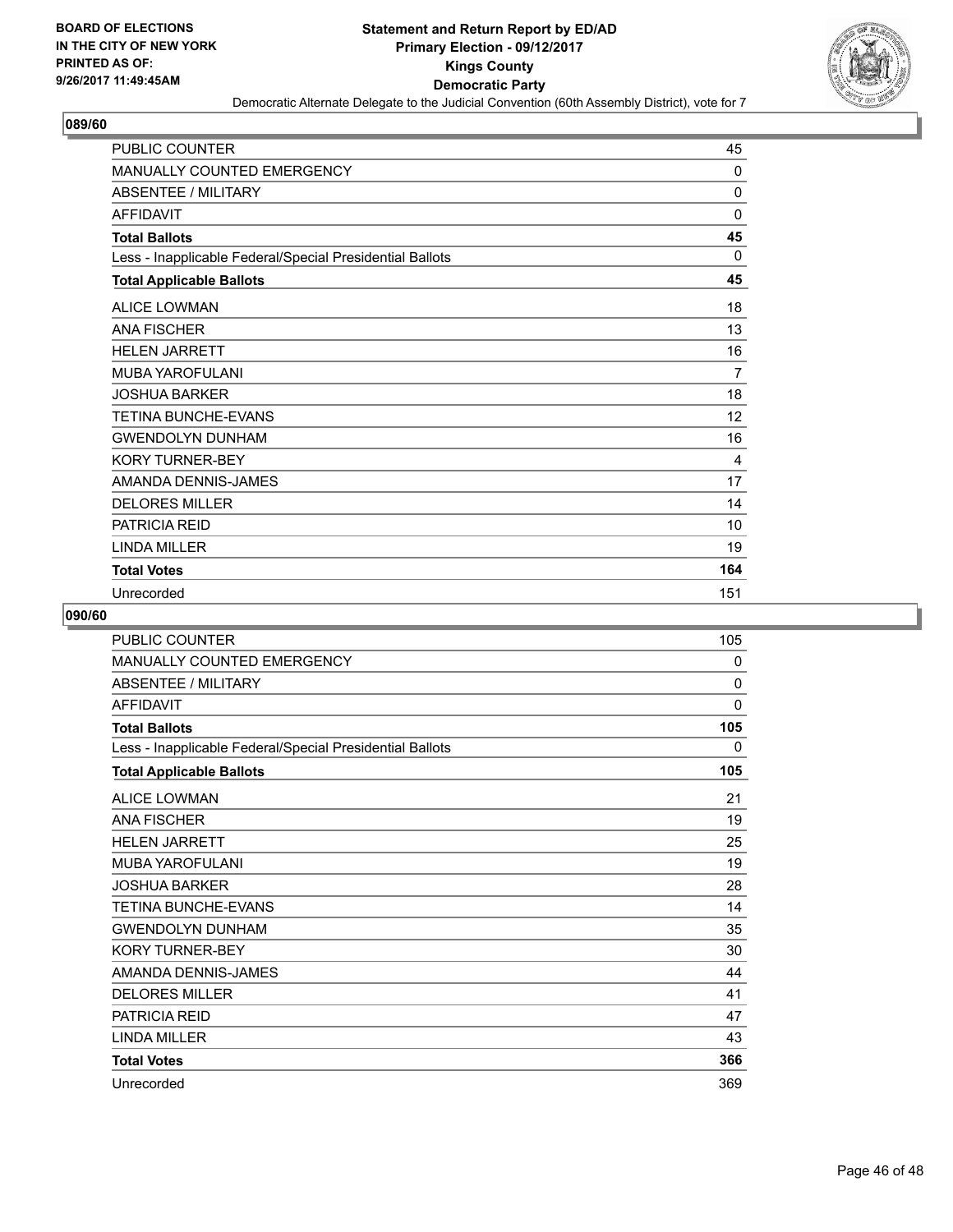

| <b>PUBLIC COUNTER</b>                                    | 52       |
|----------------------------------------------------------|----------|
| <b>MANUALLY COUNTED EMERGENCY</b>                        | 0        |
| <b>ABSENTEE / MILITARY</b>                               | 0        |
| <b>AFFIDAVIT</b>                                         | $\Omega$ |
| <b>Total Ballots</b>                                     | 52       |
| Less - Inapplicable Federal/Special Presidential Ballots | 0        |
| <b>Total Applicable Ballots</b>                          | 52       |
| <b>ALICE LOWMAN</b>                                      | 18       |
| <b>ANA FISCHER</b>                                       | 20       |
| <b>HELEN JARRETT</b>                                     | 23       |
| <b>MUBA YAROFULANI</b>                                   | 12       |
| <b>JOSHUA BARKER</b>                                     | 21       |
| <b>TETINA BUNCHE-EVANS</b>                               | 20       |
| <b>GWENDOLYN DUNHAM</b>                                  | 15       |
| <b>KORY TURNER-BEY</b>                                   | 10       |
| AMANDA DENNIS-JAMES                                      | 17       |
| <b>DELORES MILLER</b>                                    | 17       |
| <b>PATRICIA REID</b>                                     | 22       |
| <b>LINDA MILLER</b>                                      | 21       |
| WASHETTA BETHEL (WRITE-IN)                               | 2        |
| <b>Total Votes</b>                                       | 218      |
| Unrecorded                                               | 146      |